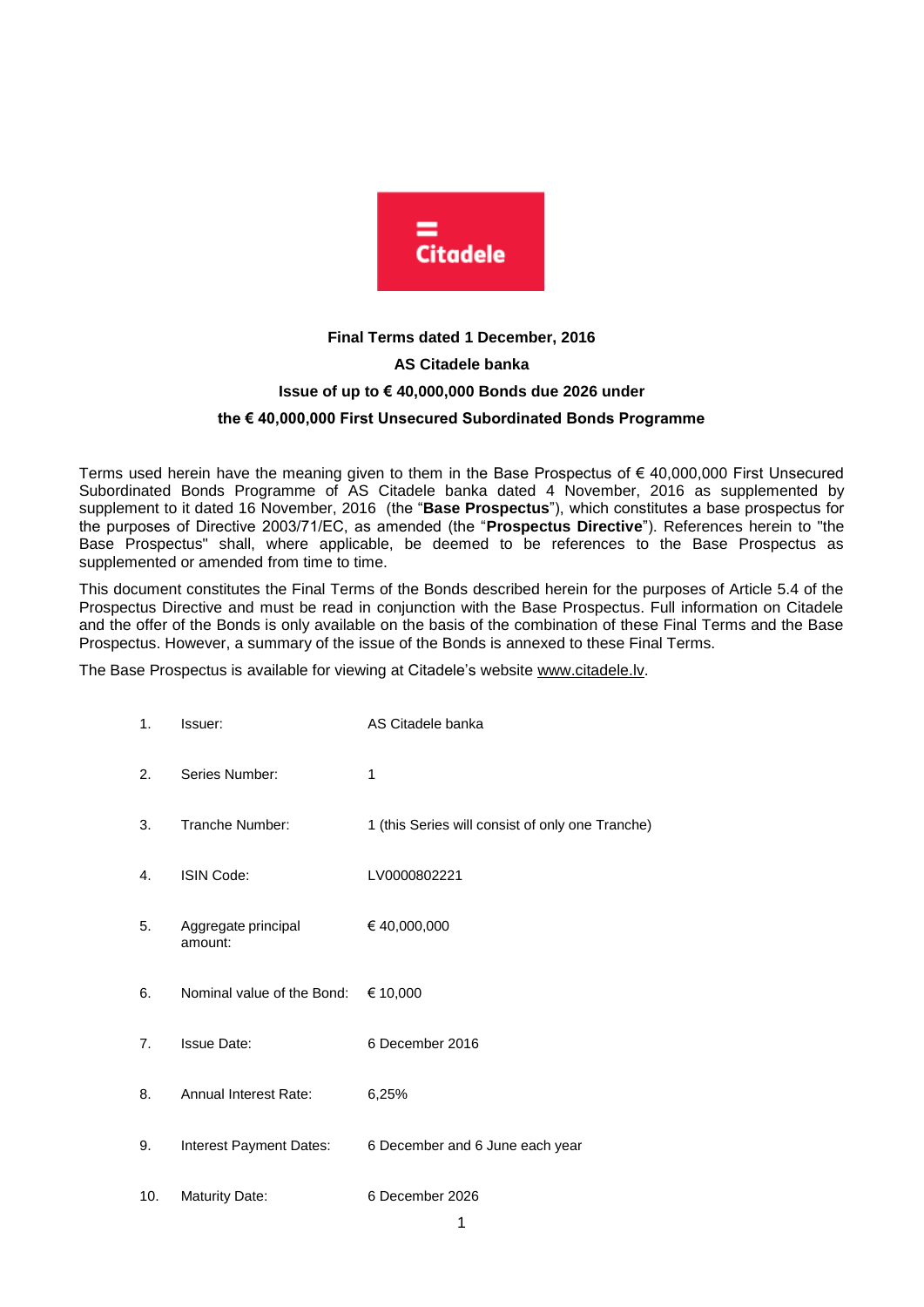11. Issue Price: 100% of the Nominal Value of the Bond

12. Minimum Investment Amount: 10 Bonds

- 13. Yield to Maturity: 6,25%
- 14. Offer Period: from 10:00 (Latvian time) on 14 November 2016 until 16:00 (Latvian time) on 30 November 2016 inclusive
- 15. Procedure for submission of the Purchase Orders: Purchase Orders shall be submitted at any time during the Offer Period.

An investor must ensure that all data provided in the Purchase Order are correct and complete. An uncompleted, incorrect or unclear Purchase Order may be rejected by Citadele.

By submitting the Purchase Order:

- the investor confirms that the investor has acquainted himself/herself with the text of the Base Prospectus, the Final Terms and other documents related to this Bonds issue. The investor has carefully studied and fully understood their content and terms and conditions of the Bonds and accepts them as binding;

- the investor who is a client of Citadele or AB "Citadele" bankas and submits the Purchase Order to Citadele or AB "Citadele" bankas shall ensure necessary funds for the purchase of the Bonds in the investor's funds account opened with Citadele or AB "Citadele" bankas respectively and consents that Citadele or AB "Citadele" bankas respectively is entitled to block these funds as a precondition for submission of the respective Purchase Order;

- the institutional investor consents to the obligation to ensure the required funds on the day of final settlement on the DVP (Delivery versus payment) terms pursuant to the LCD rules.

#### **Latvian investors**

Investors, who are investment services clients of Citadele and have a securities account with Citadele, shall submit their Purchase Orders to Citadele in accordance of the terms of the investment services agreement concluded with Citadele (including investors may submit their Purchase Orders at the office of Citadele at Republikas laukums 2A, Riga, Latvia), subject to applicable rules and procedures of Citadele.

Latvian institutional investors, who are treated by Citadele as eligible counterparties, wishing to purchase the Bonds shall submit their Purchase Orders to Citadele through Bloomberg trading system.

Other investors wishing to purchase the Bonds may become investment services clients of Citadele and purchase the Bonds through Citadele or purchase the Bonds through other credit institutions, investment brokerage firms or other financial intermediaries from which the investors receive investment services and provided that such financial intermediaries are treated by Citadele as an eligible counterparties. Credit institutions, investment brokerage firms or other financial intermediaries should aggregate the Purchase Orders received from the investors into one Purchase Order if all order parameters (except the purchase amount) are the same and submit the Purchase Order to Citadele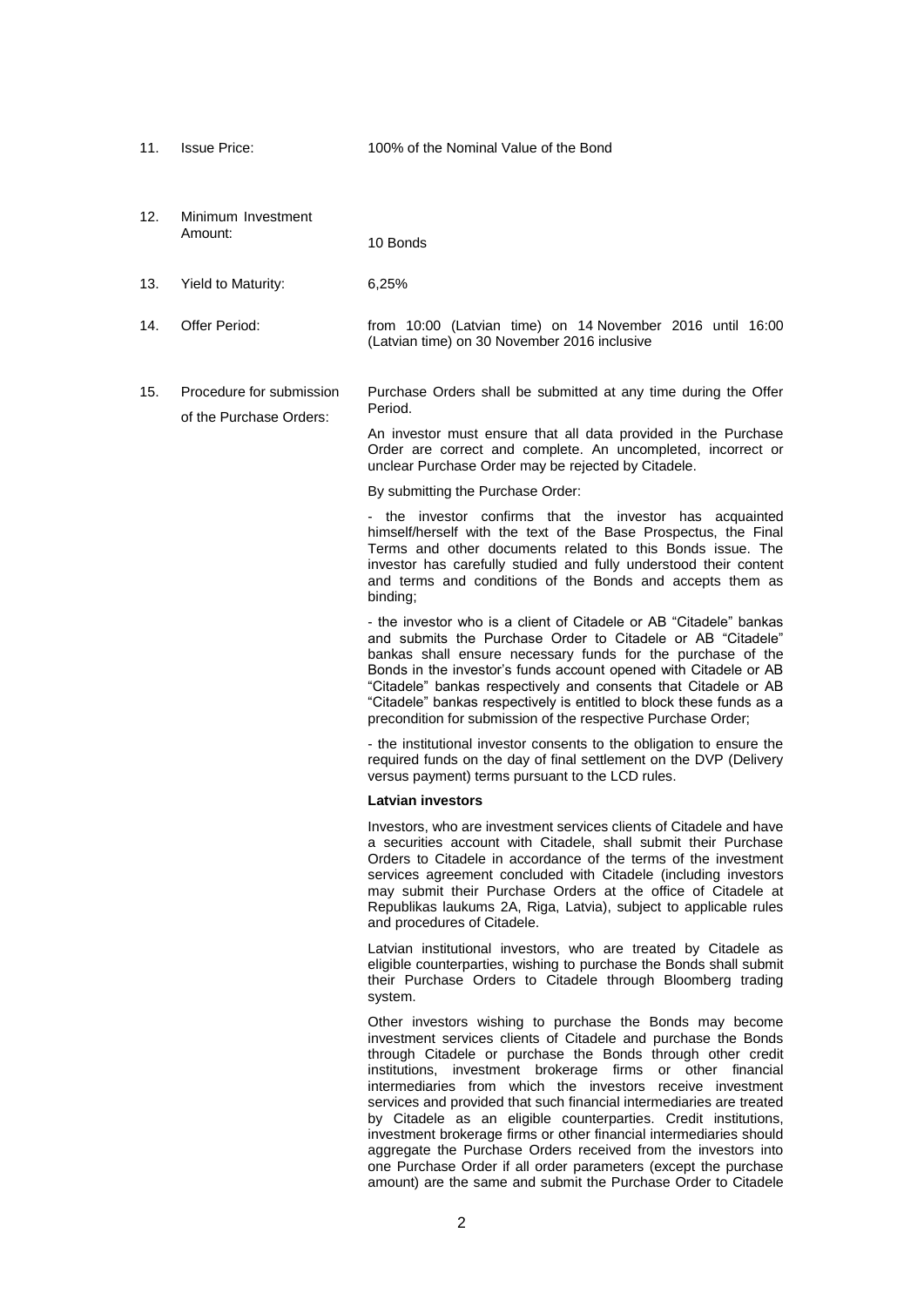through Bloomberg trading system.

#### **Lithuanian investors**

Investors, who are investment services clients of AB "Citadele" bankas and have a securities account with AB "Citadele" bankas, shall submit their Purchase Orders to AB "Citadele" bankas in accordance of the terms of the investment services agreement concluded with AB "Citadele" bankas (including investors may submit their Purchase Orders at the office of AB "Citadele" bankas at K. Kalinausko str. 13, Vilnius, Lithuania), subject to applicable rules and procedures of AB "Citadele" bankas.

Lithuanian institutional investors, who are treated by Citadele as eligible counterparties, wishing to purchase the Bonds shall submit their Purchase Orders to Citadele through Bloomberg trading system.

Other investors wishing to purchase the Bonds may become investment services clients of AB "Citadele" bankas and purchase the Bonds through AB "Citadele" bankas or purchase the Bonds through other credit institutions, investment brokerage firms or other financial intermediaries from which the investors receive investment services and provided that such financial intermediaries are treated by Citadele as an eligible counterparties. Credit institutions, investment brokerage firms or other financial intermediaries should aggregate the Purchase Orders received from the investors into one Purchase Order if all order parameters (except the purchase amount) are the same and submit the Purchase Order to Citadele through Bloomberg trading system.

All Lithuanian investors that are not investment services clients of AB "Citadele" bankas shall have a settlement cash agent in Latvia.

#### **Other investors in the European Economic Area (in respect of private placement of the Bonds)**

Other investors wishing to purchase the Bonds should contact Citadele (tel: +371 67010555; e-mail: [broker@citadele.lv](mailto:broker@citadele.lv) (Attn: Mr. Jurijs Mihailovs).

- 16. Agent of Citadele: In Lithuania AB "Citadele" bankas, registration number: 112021619, legal address: K. Kalinausko str. 13, 03107 Vilnius, Lithuania, Lithuania, a credit institution organized and existing under the laws of Lithuania
- 17. Credit rating: The Bonds to be issued are not rated and will not be rated at the initiative of Citadele during the term they remain outstanding.
- 18. Use of Proceeds: The net proceeds from the issue of this Tranche are to be used by Citadele for its general corporate purposes and to strengthen further the regulatory capital structure of Citadele, including use as Citadele's subordinated capital in accordance with the requirements of the CRR and any other applicable rules for Tier 2 capital and repaying the outstanding amount under the subordinated loan currently held by the Latvian Privatisation Agency under the LPA Subordinated Debt.
- 19. Underwriting: The Underwriting Commitment as indicated in Section 10.19 of the Base Prospectus is applicable to this Tranche. ABLV's interests described in Section 10.27 of the Base Prospectus are applicable to this Tranche.
- 20. Information about the bonds of Citadele that are already admitted to trading on regulated markets: Not applicable.

These Final Terms have been approved by the Citadele's Management Board at its meeting on 11 November, 2016 and have been updated on 1 December, 2016 after allotment of the Bonds to the investors.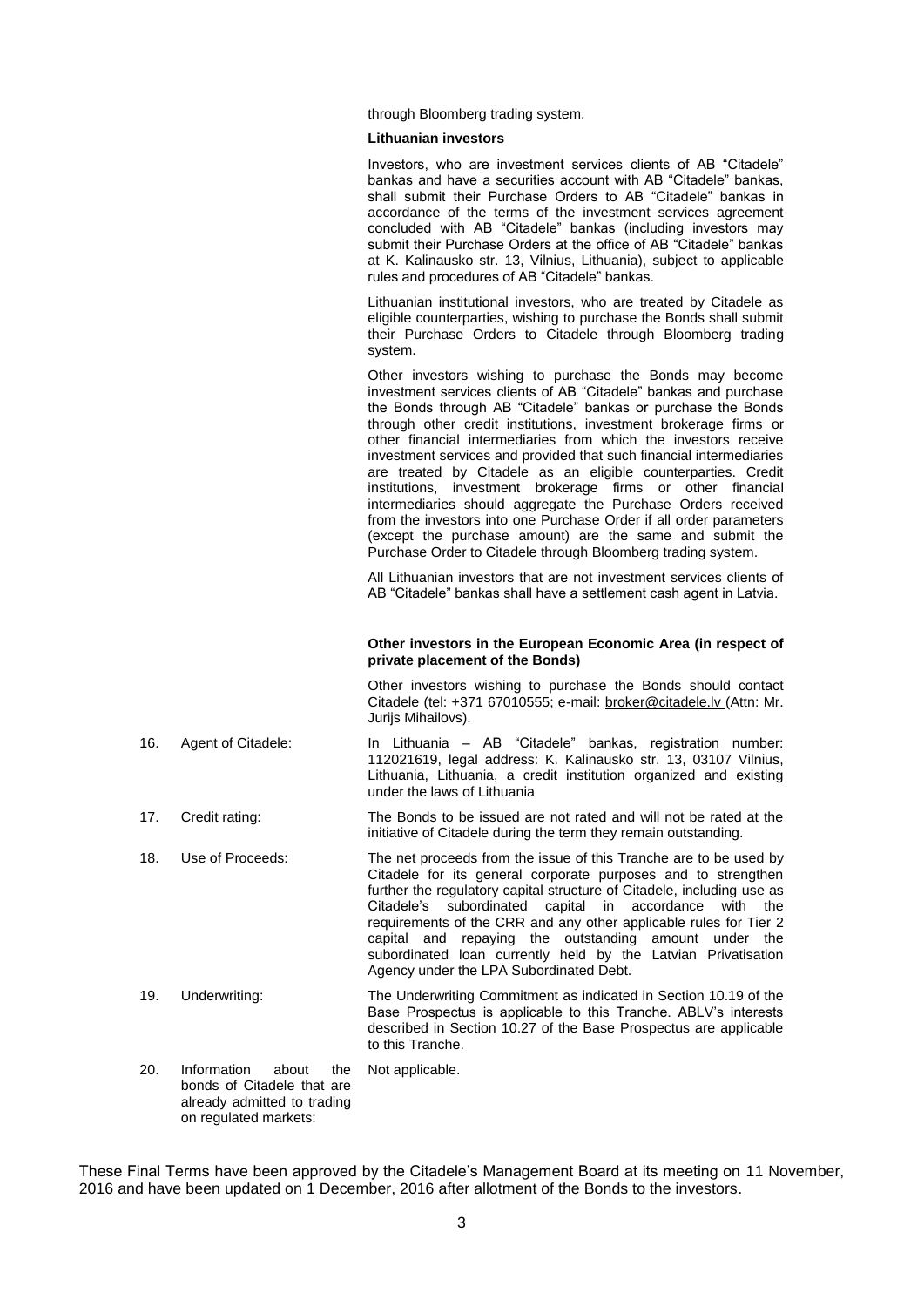Riga, Latvia 1 December, 2016

On behalf of AS "Citadele banka":

\_\_\_\_\_\_\_\_\_\_\_\_\_\_\_ Valters Ābele

(Member of the Management Board, Chief Risk Officer)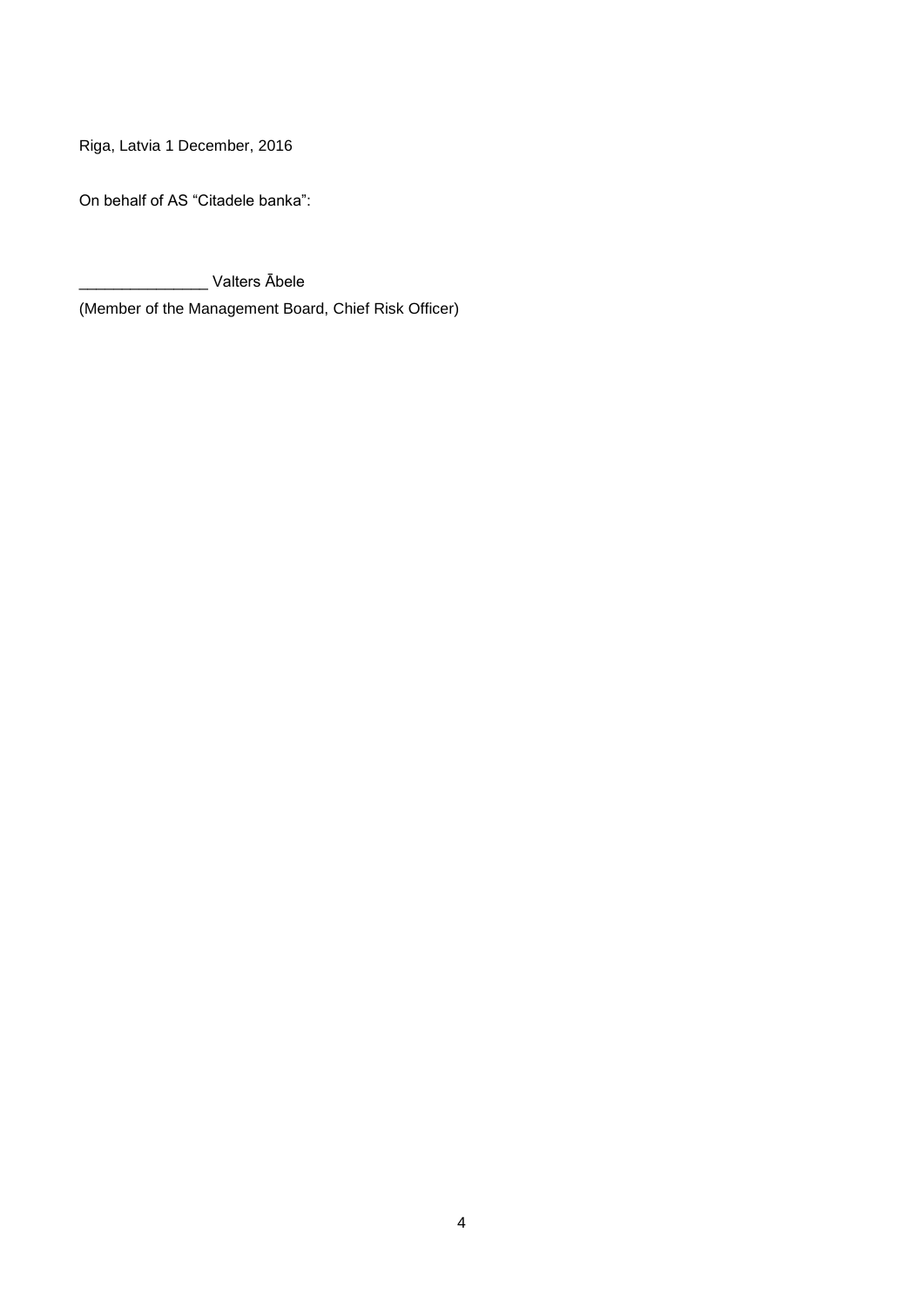# **Annex - Issue Specific Summary**

Summaries are made up of disclosure requirements known as 'Elements'. These Elements are numbered in Sections A-E, as set out below. This summary contains all the Elements required to be included in a summary for these types of securities and this type of issuer. Because some Elements are not required to be addressed, there may be gaps in the numbering sequence of the Elements. Even though an Element may be required to be inserted in the summary because of the relevant type of securities and issuer, it is possible that no relevant information can be given regarding the Element. In this case a short description of the Element is included in the summary with the mention of 'not applicable'.

## **Section A - Introduction and Warnings**

| A.1 | Introductions<br>and<br>warnings      | This summary should be read as an introduction to this Base Prospectus ("Base<br><b>Prospectus</b> "). Any decision to invest in the Bonds should be based on consideration by<br>the Investor of the Base Prospectus as a whole, including the documents attached to the<br>Base Prospectus, and the Final Terms of the relevant Bonds. Where a claim relating to<br>the information contained in this Base Prospectus is brought before a court in a Member<br>State, the plaintiff Investor might, under the national legislation of the relevant Member<br>State, have to bear the costs of translating the Base Prospectus before the legal<br>proceedings are initiated. Civil liability attaches only to those persons who have tabled<br>the summary, including any translation thereof, but only if the summary is misleading,<br>inaccurate or inconsistent when read together with the other parts of the Base<br>Prospectus or it does not provide, when read together with the other parts of the Base<br>Prospectus, key information in order to aid Investors when considering whether to invest<br>lin such securities. |
|-----|---------------------------------------|-----------------------------------------------------------------------------------------------------------------------------------------------------------------------------------------------------------------------------------------------------------------------------------------------------------------------------------------------------------------------------------------------------------------------------------------------------------------------------------------------------------------------------------------------------------------------------------------------------------------------------------------------------------------------------------------------------------------------------------------------------------------------------------------------------------------------------------------------------------------------------------------------------------------------------------------------------------------------------------------------------------------------------------------------------------------------------------------------------------------------------------------|
| A.2 | Consent to use<br>the Base Prospectus | Not applicable. Citadele has not consented to the use of the Base Prospectus for<br>subsequent resale or final placement of the Bonds by financial intermediaries.                                                                                                                                                                                                                                                                                                                                                                                                                                                                                                                                                                                                                                                                                                                                                                                                                                                                                                                                                                      |

## **Section B - Issuer**

| B.1        | Legal and<br>commercial name                        | Akciju sabiedrība "Citadele banka" ("Citadele"). In this summary, references to "Citadele<br>Group" mean Citadele and its subsidiaries, being entities in which Citadele directly or<br>indirectly holds not less than 50% of the shares.                                                                                                                                                                                                                                                                                                                                                                              |
|------------|-----------------------------------------------------|------------------------------------------------------------------------------------------------------------------------------------------------------------------------------------------------------------------------------------------------------------------------------------------------------------------------------------------------------------------------------------------------------------------------------------------------------------------------------------------------------------------------------------------------------------------------------------------------------------------------|
| B.2        | Legal form/country<br>of incorporation/<br>domicile | Citadele is a limited company/joint stock company (in Latvian – akciju sabiedrība or AS)<br>incorporated in, and operating under the laws of, the Republic of Latvia, including the<br>Commercial Law of the Republic of Latvia of 2000, as amended (the "Latvian<br><b>Commercial Law</b> ") and registered with the Commercial Register of Latvia under the<br>registration number: 40103303559 (date of registration: 30 June, 2010) and its legal<br>address is Republikas laukums 2A, Riga, LV-1010, Latvia, telephone: +371 67010000,<br>fax: +371 67010001, e-mail: info@citadele.lv, website: www.citadele.lv. |
|            | B.4b Known trends                                   | At the date of this Base Prospectus there is no information on any known trends,<br>uncertainties, demands, commitments or events that are reasonably likely to have a<br>material effect on the Citadele's or the Citadele Group's prospects and the industries in<br>which Citadele or the Citadele Group operates in the current financial year.                                                                                                                                                                                                                                                                    |
| <b>B.5</b> | Group                                               | As at the date of this Base Prospectus, Citadele held direct or indirect interests of not<br>less than 50% or more of the shares in 25 companies, which together comprised the<br>other members of Citadele Group. Citadele is the parent company of Citadele Group.                                                                                                                                                                                                                                                                                                                                                   |
| <b>B.9</b> | Profit forecast and<br>assessment                   | Not applicable; the Base Prospectus does not include a profit forecast or estimate.                                                                                                                                                                                                                                                                                                                                                                                                                                                                                                                                    |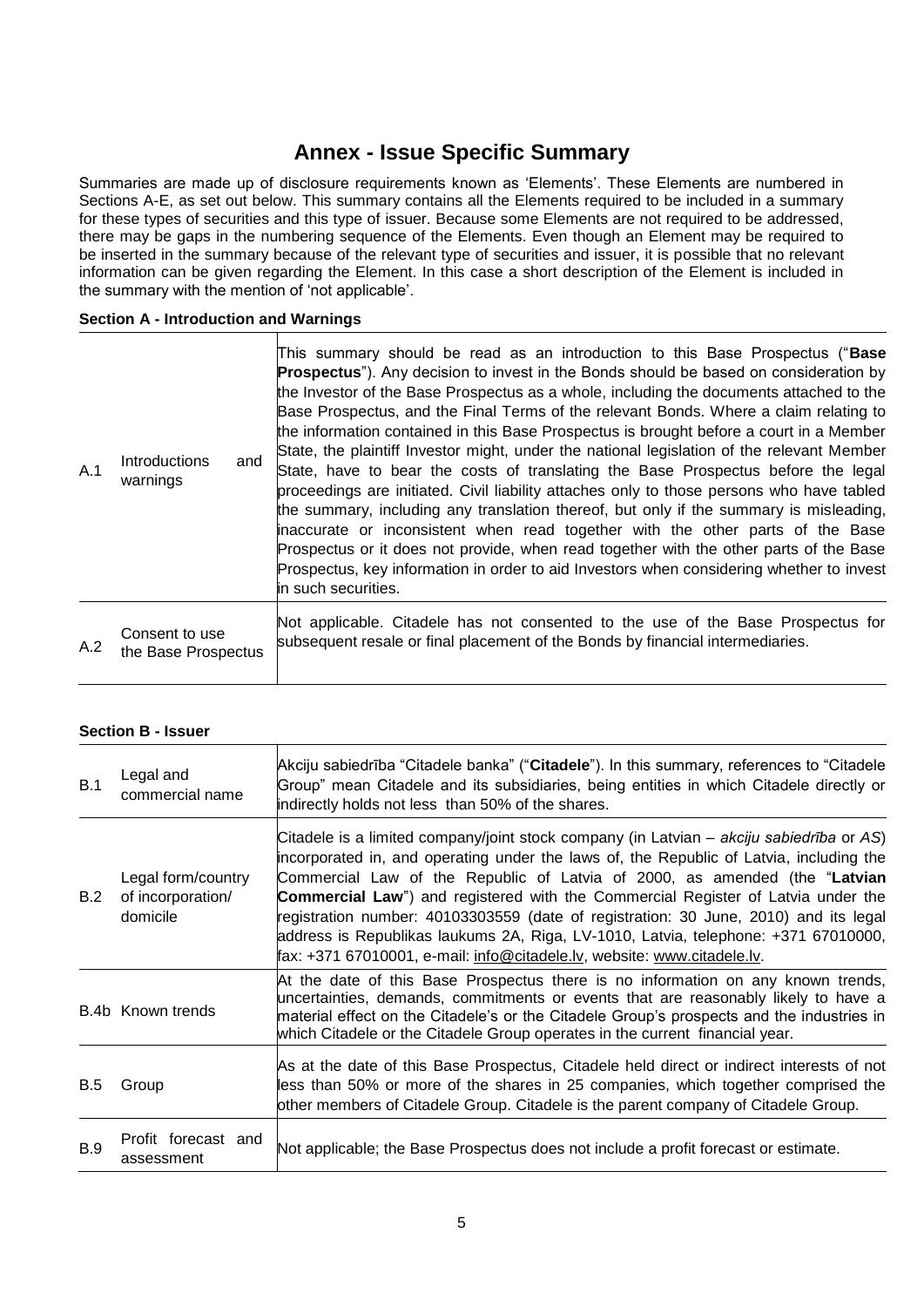| <b>B.10</b> | Qualifications in<br>audit report                                                                         | There are no qualifications in the audit reports on the 2014 Audited Consolidated<br>Financial Statements, 2015 Audited Consolidated Financial Statements and 2016<br>Audited Consolidated Interim Financial Statements audited by KPMG Baltics SIA.                                                                                                                                                                                                      |            |       |                        |                            |            |       |              |                            |
|-------------|-----------------------------------------------------------------------------------------------------------|-----------------------------------------------------------------------------------------------------------------------------------------------------------------------------------------------------------------------------------------------------------------------------------------------------------------------------------------------------------------------------------------------------------------------------------------------------------|------------|-------|------------------------|----------------------------|------------|-------|--------------|----------------------------|
|             |                                                                                                           | The information provided in the table below corresponds to that presented in 2015<br>Audited Consolidated Financial Statements and 2016 Audited Consolidated Interim<br>Financial Statements. There are also several alternative performance measures<br>included commonly used in market. These provide comparable holistic view of the<br>Group, highlight key value drivers and aggregate financial information in possibly more<br>relevant measures. |            |       |                        |                            |            |       |              |                            |
|             |                                                                                                           |                                                                                                                                                                                                                                                                                                                                                                                                                                                           |            |       |                        | <b>Citadele Group</b>      |            |       |              | Citadele banka             |
|             |                                                                                                           | <b>EUR millions</b>                                                                                                                                                                                                                                                                                                                                                                                                                                       | H1<br>2016 | 2015  | H <sub>1</sub><br>2015 | 2014<br>as<br>restat<br>ed | H1<br>2016 | 2015  | H1<br>2015   | 2014<br>as<br>restat<br>ed |
|             |                                                                                                           | Net interest income                                                                                                                                                                                                                                                                                                                                                                                                                                       | 31.1       | 60.5  | 29.5                   | 62.5                       | 23.6       | 48.1  | 23.7         | 52.1                       |
|             |                                                                                                           | Net commission and fee<br>income                                                                                                                                                                                                                                                                                                                                                                                                                          | 18.3       | 35.5  | 17.2                   | 33.4                       | 13.1       | 25.3  | 12.3         | 24.4                       |
|             |                                                                                                           | Operating income <sup>(1)</sup>                                                                                                                                                                                                                                                                                                                                                                                                                           | 70.6       | 112.7 | 54.6                   | 111.9                      | 55.9       | 86.5  | 41.3         | 90.1                       |
|             |                                                                                                           | Impairment charge and<br>reversals, net                                                                                                                                                                                                                                                                                                                                                                                                                   | (5.1)      | (6.2) | (3.1)                  | (9.2)                      | (5.6)      | (6.2) | (4.4)        | (10.6)                     |
|             |                                                                                                           | Net profit                                                                                                                                                                                                                                                                                                                                                                                                                                                | 25.4       | 26.1  | 14.9                   | 32.4                       | 20.6       | 19.5  | 10.1         | 29.2                       |
|             | Selected historical<br>key financial<br>information,<br>changes in<br>prospects and<br>financial position | Return<br>on<br>average<br>assets (ROA) <sup>(2)</sup>                                                                                                                                                                                                                                                                                                                                                                                                    | 1.66%      | 0.90% | 1.06<br>$\%$           | 1.20%                      | 1.68%      | 0.82% | 0.88<br>$\%$ | 1.31%                      |
| <b>B.12</b> |                                                                                                           | Return on average equity<br>$(ROE)$ <sup>(3)</sup>                                                                                                                                                                                                                                                                                                                                                                                                        | 22.1%      | 13.2% | 15.7<br>$\%$           | 20.2%                      | 19.0%      | 10.2% | 11.0<br>$\%$ | 18.5%                      |
|             |                                                                                                           | Cost to<br>income<br>ratio<br>$(CIR)^{(4)}$                                                                                                                                                                                                                                                                                                                                                                                                               | 55.8%      | 68.5% | 64.4<br>$\%$           | 60.2%                      | 52.5%      | 67.1% | 62.3<br>$\%$ | 52.3%                      |
|             |                                                                                                           | Cost of risk ratio (COR)                                                                                                                                                                                                                                                                                                                                                                                                                                  | 1.0%       | 0.8%  | 0.9%                   | 1.3%                       | 1.2%       | 0.7%  | 1.1%         | 1.2%                       |
|             |                                                                                                           | Capital<br>adequacy ratio<br>(CAR)                                                                                                                                                                                                                                                                                                                                                                                                                        | 12.5%      | 13.4% | 12.8%                  | 11.0%                      | 13.7%      | 15.1% | 14.7%        | 12.3%                      |
|             |                                                                                                           | <b>VISA</b><br><b>Adjusted</b><br>for<br>income $(7)$                                                                                                                                                                                                                                                                                                                                                                                                     |            |       |                        |                            |            |       |              |                            |
|             |                                                                                                           | Net profit                                                                                                                                                                                                                                                                                                                                                                                                                                                | 14.0       |       |                        |                            | 9.3        |       |              |                            |
|             |                                                                                                           | ROA <sup>(2)</sup>                                                                                                                                                                                                                                                                                                                                                                                                                                        | 0.92%      |       |                        |                            | 0.75%      |       |              |                            |
|             |                                                                                                           | ROE <sup>(3)</sup>                                                                                                                                                                                                                                                                                                                                                                                                                                        | 12.2%      |       |                        |                            | 8.6%       |       |              |                            |
|             |                                                                                                           | Adjusted for IPO costs                                                                                                                                                                                                                                                                                                                                                                                                                                    |            |       |                        |                            |            |       |              |                            |
|             |                                                                                                           | Net profit                                                                                                                                                                                                                                                                                                                                                                                                                                                |            | 31.1  |                        | 32.4                       |            | 24.5  |              | 29.2                       |
|             |                                                                                                           | ROA <sup>(2)</sup>                                                                                                                                                                                                                                                                                                                                                                                                                                        |            | 1.07% |                        | 1.20%                      |            | 1.03% |              | 1.31%                      |
|             |                                                                                                           | $ROE^{(3)}$                                                                                                                                                                                                                                                                                                                                                                                                                                               |            | 15.5% |                        | 20.2%                      |            | 12.7% |              | 18.5%                      |
|             |                                                                                                           | <b>EUR millions</b>                                                                                                                                                                                                                                                                                                                                                                                                                                       |            |       |                        | <b>Citadele Group</b>      |            |       |              | Citadele banka             |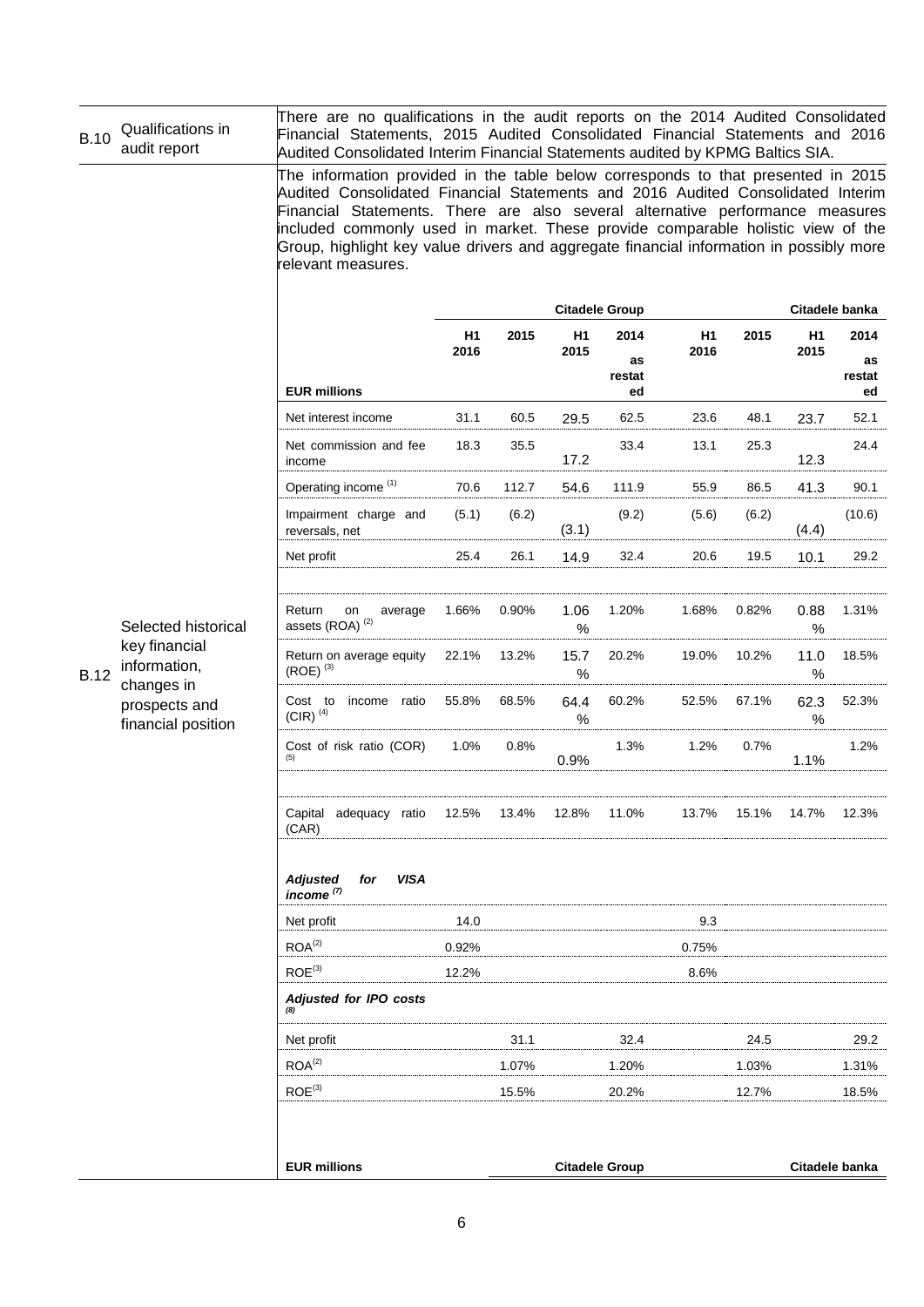|                                      | H1    | 2015        | 2014   | H1    | 2015  | 2014   |
|--------------------------------------|-------|-------------|--------|-------|-------|--------|
|                                      | 2016  |             | as     | 2016  |       | as     |
|                                      |       |             | restat |       |       | restat |
|                                      |       |             | ed     |       |       | ed     |
| Total assets                         |       | 3.140 2.960 | 2.855  | 2.506 | 2.409 | 2.331  |
| Loans to customers                   | 1.231 | 1.172       | 1.076  | 1.013 | 983   |        |
| Deposits from customers 2,748 2,570  |       |             | 2.517  | 2.098 | 2.037 | .949   |
| Shareholders' equity                 | 240   |             |        |       |       |        |
| Loan-to-deposit ratio <sup>(6)</sup> |       |             | 43%    | 48%   | 48%   |        |
|                                      |       |             |        |       |       |        |

 $\binom{n}{1}$  Operating income consists of the following income statement items: net interest income, net commission and fee income, net gain on transactions with financial instruments and other income.

 $^{(2)}$  Return on average assets (ROA) is calculated as annualised net profit for the relevant period divided by the average of total assets at the beginning and the end of the period. ROA is a measure of the profitability of the assets.

 $\frac{1}{3}$  Return on average equity (ROE) is calculated as annualised net profit for the relevant period divided by the average of total equity at the beginning and the end of the period. ROE is a measure of profitability of the equity.

 $\binom{4}{4}$  Cost to income ratio (CIR) is calculated as administrative expense plus amortization and depreciation plus other expense divided by operating income. CIR is a measurement of operating efficiency.

 $\frac{1}{5}$  Cost of risk ratio (COR) is calculated as net collective and specific loans impairment charges divided by the average of net loans at the beginning and the end of the period. COR is an indicator of riskiness of the loan portfolio.

 $^{[6)}$  Loan-to-deposit ratio is calculated as the carrying value of loans and receivables from customers divided by deposits from customers at the end of the relevant period. Loan-to-deposit ratio is a measure of funding base of the loan portfolio.

 $\sqrt{7}$  One-time income recognised in the statement of income of 2016 in amount of EUR 11.3 million due to sale of Citadele's share in Visa Europe to Visa Inc.

 $^{(8)}$  One-time costs that had to be recognised in the statement of income of 2015 due to the postponed IPO process amount to EUR 5.0 million.

| FCMC identified Citadele as "other systemically important institution" (O-SII) at the end<br>of 2015. After the reporting period ending 30 June 2016, the FCMC informed Citadele<br>about the plans to introduce the capital buffer for systemically important institutions in<br>Latvia. There are six such institutions and the buffer requirements range from 1.5% to<br>2.0%. The Citadele's O-SII capital buffer requirement is 1.5%, however it will be<br>introduced in two steps $-0.75\%$ capital buffer requirement will be introduced as of 30<br>June 2017, while the compliance with full buffer requirements will have to be ensured as<br>of 30 June 2018. The O-SII buffer requirement has to be ensured by Tier 1 capital. If the<br>buffer requirement were effective as at 30 June 2016, the Citadele's and Citadele<br>Group's Tier 1 ratio would have to be at least 10.4%, to meet all the requirements: (1)<br>Common equity tier 1 ratio of 4.5%, (2) additional tier1 ratio of 1.5%, (3) capital<br>conservation buffer of 2.5%, (4) individual capital buffer of 0.4%, as determined by the |
|-----------------------------------------------------------------------------------------------------------------------------------------------------------------------------------------------------------------------------------------------------------------------------------------------------------------------------------------------------------------------------------------------------------------------------------------------------------------------------------------------------------------------------------------------------------------------------------------------------------------------------------------------------------------------------------------------------------------------------------------------------------------------------------------------------------------------------------------------------------------------------------------------------------------------------------------------------------------------------------------------------------------------------------------------------------------------------------------------------------------------|
| FCMC and (5) O-SII capital buffer of 1.5%. As at 30 June 2016, both, Citadele and<br>Citadele Group have sufficient Tier 1 capital to comply with the full O-SII buffer<br>requirements.                                                                                                                                                                                                                                                                                                                                                                                                                                                                                                                                                                                                                                                                                                                                                                                                                                                                                                                              |
| There has been no material adverse change in the prospects of Citadele or the Citadele<br>Group since June 30, 2016.                                                                                                                                                                                                                                                                                                                                                                                                                                                                                                                                                                                                                                                                                                                                                                                                                                                                                                                                                                                                  |
| There have been no significant changes in the financial or trading position of Citadele or<br>the Citadele Group since 30 June 2016.                                                                                                                                                                                                                                                                                                                                                                                                                                                                                                                                                                                                                                                                                                                                                                                                                                                                                                                                                                                  |

B.13 relevant to the Recent events evaluation of the In so far as Citadele is aware, there have not been any recent events particular to Citadele or Citadele Group which would be to a material extent relevant for assessing solvency of Citadele or Citadele Group.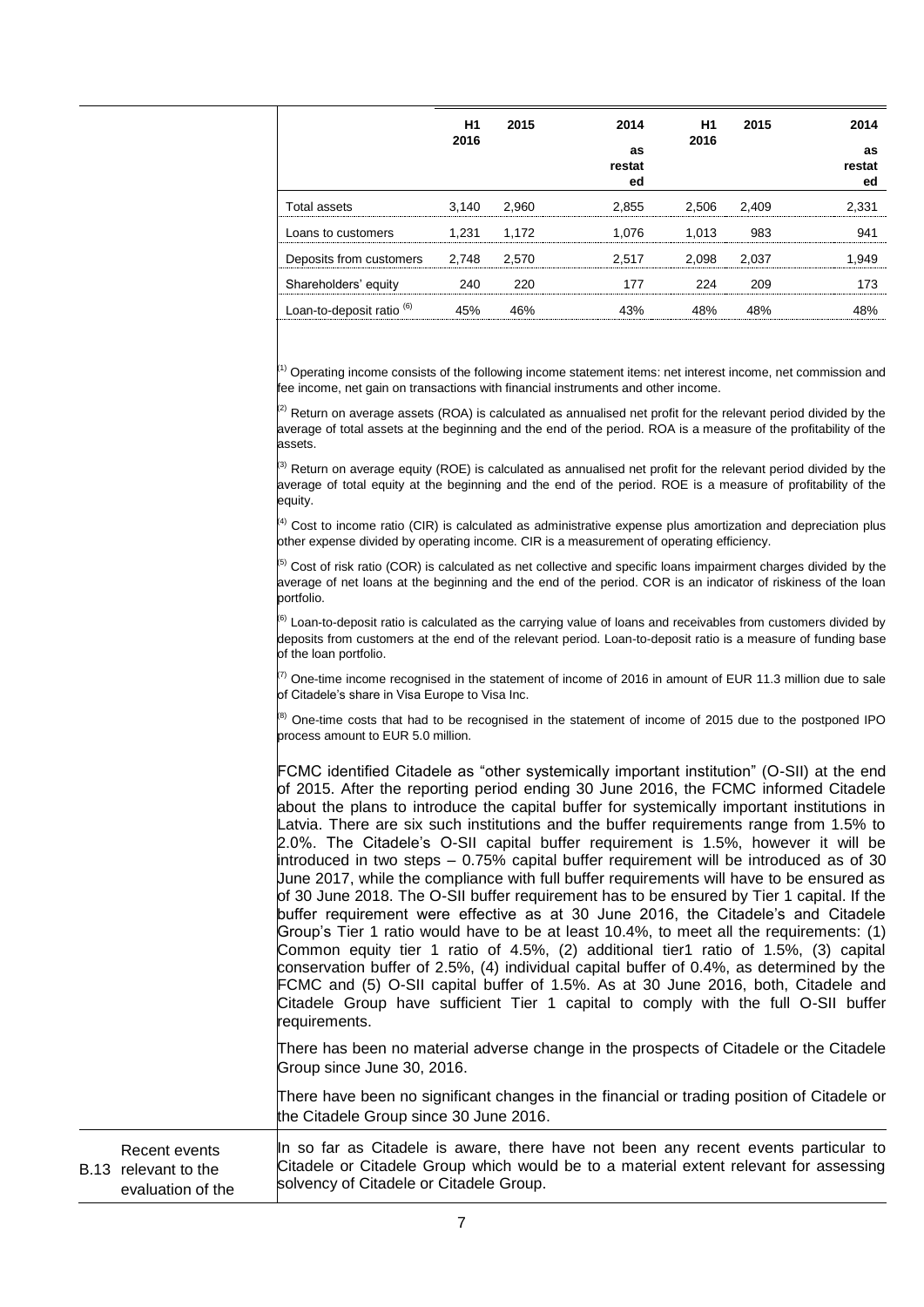|             | solvency                            |                                                                                                                                                                                                                                                                                                                                                                                                                                                                                                                                                                                                    |             |                                                                                                                             |
|-------------|-------------------------------------|----------------------------------------------------------------------------------------------------------------------------------------------------------------------------------------------------------------------------------------------------------------------------------------------------------------------------------------------------------------------------------------------------------------------------------------------------------------------------------------------------------------------------------------------------------------------------------------------------|-------------|-----------------------------------------------------------------------------------------------------------------------------|
| <b>B.14</b> | Dependency<br>on<br>Group companies | Citadele is the parent company of Citadele Group and it is not dependent on any other<br>companies within the Citadele group.                                                                                                                                                                                                                                                                                                                                                                                                                                                                      |             |                                                                                                                             |
|             |                                     | Citadele Group provides a wide range of banking services for a broad spectrum of<br>customers. The three core areas of business activity undertaken by Citadele Group in<br>Latvia are retail and SME, corporate and private capital management. Citadele Group<br>also has operations in relation to asset management, leasing, life assurance, pension<br>fund management and cash collection.                                                                                                                                                                                                   |             |                                                                                                                             |
|             | <b>B.15</b> Principal activities    | Key products for retail customers in Latvia are card products, deposit products,<br>consumer loans and mortgages. Key products for SMEs in Latvia are business<br>development loans and credit lines. Key products for corporate customers in Latvia are<br>cash management and point of sale services, loans for business development, credit<br>lines, guarantees, letters of credit and credit and debit cards.                                                                                                                                                                                 |             |                                                                                                                             |
|             |                                     | Within the private capital management the affluent Latvian customers are predominantly<br>offered premium payment cards, savings and investment products and lifestyle services,<br>while the international customers who are individuals are predominantly offered current<br>account and ordinary payment cards. These individuals often have an interest in<br>brokerage transaction services and asset management services as well.                                                                                                                                                            |             |                                                                                                                             |
|             |                                     | In addition to its operations in Latvia, Citadele Group has banking, leasing and private<br>capital management operations in Lithuania and Estonia and offers private banking and<br>wealth management services through its subsidiary in Switzerland.                                                                                                                                                                                                                                                                                                                                             |             |                                                                                                                             |
|             |                                     | At the date of this Base Prospectus the shares in Citadele are held in the following<br>proportions:<br>75% plus 1 share for RA Citadele Holdings, LLC and a consortium of 12 co-investors;<br>and<br>25% less 1 share for EBRD.<br>The following table sets out certain information with respect to the ownership of<br>Citadele's outstanding ordinary shares, as at the date of this Base Prospectus.                                                                                                                                                                                           |             |                                                                                                                             |
|             |                                     |                                                                                                                                                                                                                                                                                                                                                                                                                                                                                                                                                                                                    | Number of   |                                                                                                                             |
| <b>B.16</b> | Controlling<br>shareholders         | <b>lShareholder</b><br>NNS Luxembourg Investments S.a.r.l. <sup>4</sup> 13,864,142                                                                                                                                                                                                                                                                                                                                                                                                                                                                                                                 | shares held | Ownership (%) <sup>7</sup><br>25.00 minus one share<br>22.41 plus one share<br>9.96<br>8.86<br>8.86<br>8.86<br>7.03<br>9.02 |
|             |                                     | RA Citadele Holdings, LLC is a wholly owned subsidiary of Ripplewood Advisors LLC and is beneficially owned<br>(1)<br>by Mr Timothy Collins<br>Delan S.A.R.L is beneficially owned by the Baupost Group, LLC<br>(2)<br>EMS LB LLC is beneficially owned by Mr Edmond M. Safra<br>(3)<br>NNS Luxembourg Investments S.a.r.l. is beneficially owned by Mr Nassef O. Sawiris<br>(4)<br>Amolino Holdings Inc. is beneficially owned by Mr James L. Balsilie<br>(5)<br>Shuco LLC is beneficially owned by Mr Stanley S. Shuman<br>(6)<br>Calculated by reference to voting interests in Citadele<br>(7) |             |                                                                                                                             |
|             | <b>B.17 Credit ratings</b>          | As at the date of this Base Prospectus, the credit rating assigned to Citadele's long term<br>deposits by Moody's is B1 (with outlook positive).<br>Each Tranche may, on or after the relevant issue, be assigned a rating specified in the<br>relevant Final Terms by any rating agency which may be appointed from time to time by                                                                                                                                                                                                                                                               |             |                                                                                                                             |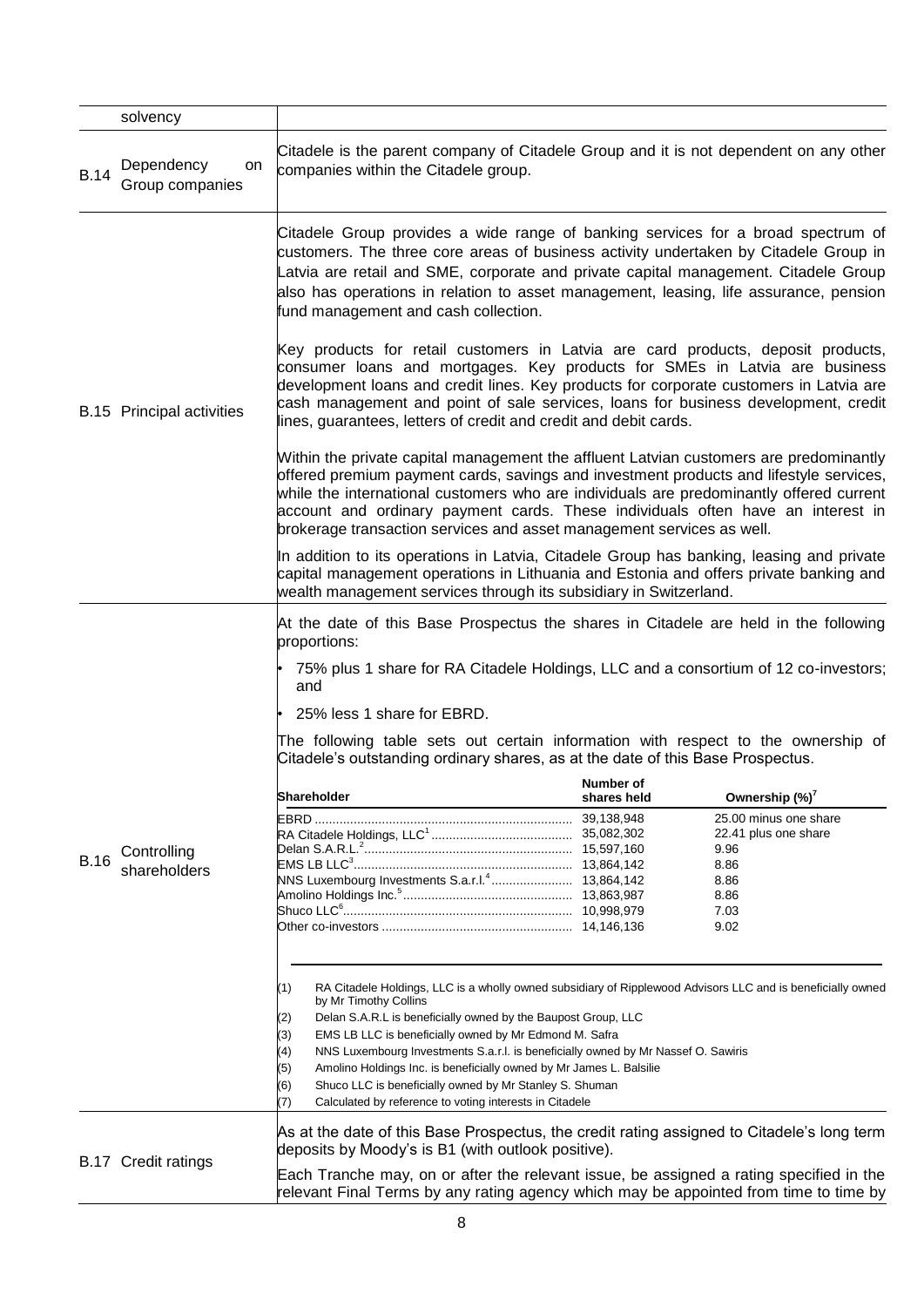| the Citadele in relation to any issuance of the Bonds or for the remaining duration of the<br>Programme, to the extent that any of them at the relevant time provides ratings in<br>respect of any Tranche. Whether or not each credit rating applied for in relation to<br>relevant Tranche will be issued by a credit rating agency established in the European<br>Union and registered under the CRA Regulation will be disclosed in the Final Terms. If<br>rated, such ratings will not necessarily be the same as the rating assigned to Citadele. A<br>credit rating is not a recommendation to buy, sell or hold securities and may be subject<br>to revision, suspension or withdrawal at any time by the assigning rating organisation.<br>Credit ratings are not a guarantee of Citadele Group's future performance. |
|--------------------------------------------------------------------------------------------------------------------------------------------------------------------------------------------------------------------------------------------------------------------------------------------------------------------------------------------------------------------------------------------------------------------------------------------------------------------------------------------------------------------------------------------------------------------------------------------------------------------------------------------------------------------------------------------------------------------------------------------------------------------------------------------------------------------------------|
| <b>Issue specific summary:</b>                                                                                                                                                                                                                                                                                                                                                                                                                                                                                                                                                                                                                                                                                                                                                                                                 |
| The Bonds to be issued are not rated.                                                                                                                                                                                                                                                                                                                                                                                                                                                                                                                                                                                                                                                                                                                                                                                          |

## **Section C - Securities**

|     |                                                                                     | The Bonds are freely transferable non-convertible unsecured and unguaranteed<br>subordinated bonds denominated in EUR, having maturity from 7 to 10 years and with<br>fixed interest rate, which contain unsecured, unguaranteed and subordinated payment<br>obligations of Citadele towards the holders of the Bonds (the "Bondholders"). Under no<br>circumstances shall the Bonds be convertible into ordinary shares of Citadele or other<br>equity instruments of Citadele, except as ordered by the competent authorities in<br>accordance with the requirements of law which, from time to time, may be applicable to<br>Citadele and the Bonds. |
|-----|-------------------------------------------------------------------------------------|---------------------------------------------------------------------------------------------------------------------------------------------------------------------------------------------------------------------------------------------------------------------------------------------------------------------------------------------------------------------------------------------------------------------------------------------------------------------------------------------------------------------------------------------------------------------------------------------------------------------------------------------------------|
|     |                                                                                     | The nominal value (face value) of each Bond shall be specified in the Final Terms but it<br>shall be at least EUR 10,000.                                                                                                                                                                                                                                                                                                                                                                                                                                                                                                                               |
| C.1 | Type and the class<br>of the securities and<br>security<br>identification<br>number | The Bonds are dematerialized debt securities in bearer form and registered with the<br>Latvian Central Depository (Latvijas Centrālais depozitārijs AS, registration number:<br>40003242879, legal address: Valnu 1, Riga, LV-1050, Latvia) (the "LCD") in the book-<br>entry form.                                                                                                                                                                                                                                                                                                                                                                     |
|     |                                                                                     | The maximum aggregate nominal amount of all Bonds outstanding issued under the $\epsilon$<br>40,000,000 First Unsecured Subordinated Bonds Programme (the "Programme") shall<br>not at any time exceed $\in$ 40,000,000.                                                                                                                                                                                                                                                                                                                                                                                                                                |
|     |                                                                                     | The Bonds will be issued in one or several series (the "Series"). Each Series may<br>comprise one or more tranches of Bonds (each a "Tranche"). The Final Terms must<br>include a corresponding indication, if the respective Series will consist of only one<br>Tranche.                                                                                                                                                                                                                                                                                                                                                                               |
|     |                                                                                     | The Bonds of each Series will all be subject to identical terms, except specific terms and<br>conditions specified in the applicable Final Terms may be different in respect of different<br>Tranches. In order to identify each Series and Tranches, the Final Terms shall<br>stipulate a serial number of a respective Series and a serial number of a respective<br>Tranche.                                                                                                                                                                                                                                                                         |
|     |                                                                                     | <b>Issue specific summary:</b>                                                                                                                                                                                                                                                                                                                                                                                                                                                                                                                                                                                                                          |
|     |                                                                                     | Series Number: 1                                                                                                                                                                                                                                                                                                                                                                                                                                                                                                                                                                                                                                        |
|     |                                                                                     | Tranche Number: 1                                                                                                                                                                                                                                                                                                                                                                                                                                                                                                                                                                                                                                       |
|     |                                                                                     | Before commencement of the offering of the Tranche, LCD, upon request of<br>Citadele, will assign to the respective Tranche an ISIN (International Security<br>Identification Number) code. Where a further Tranche is issued which is intended to form<br>a single Series with an existing Tranche at a point after the Issue Date of the existing<br>Tranche, the Bonds of such further Tranche shall be assigned its own ISIN code, which<br>is different from the ISIN codes assigned to the Tranches under the same Series. The<br>ISIN code of respective Tranche will be specified in the Final Terms.                                           |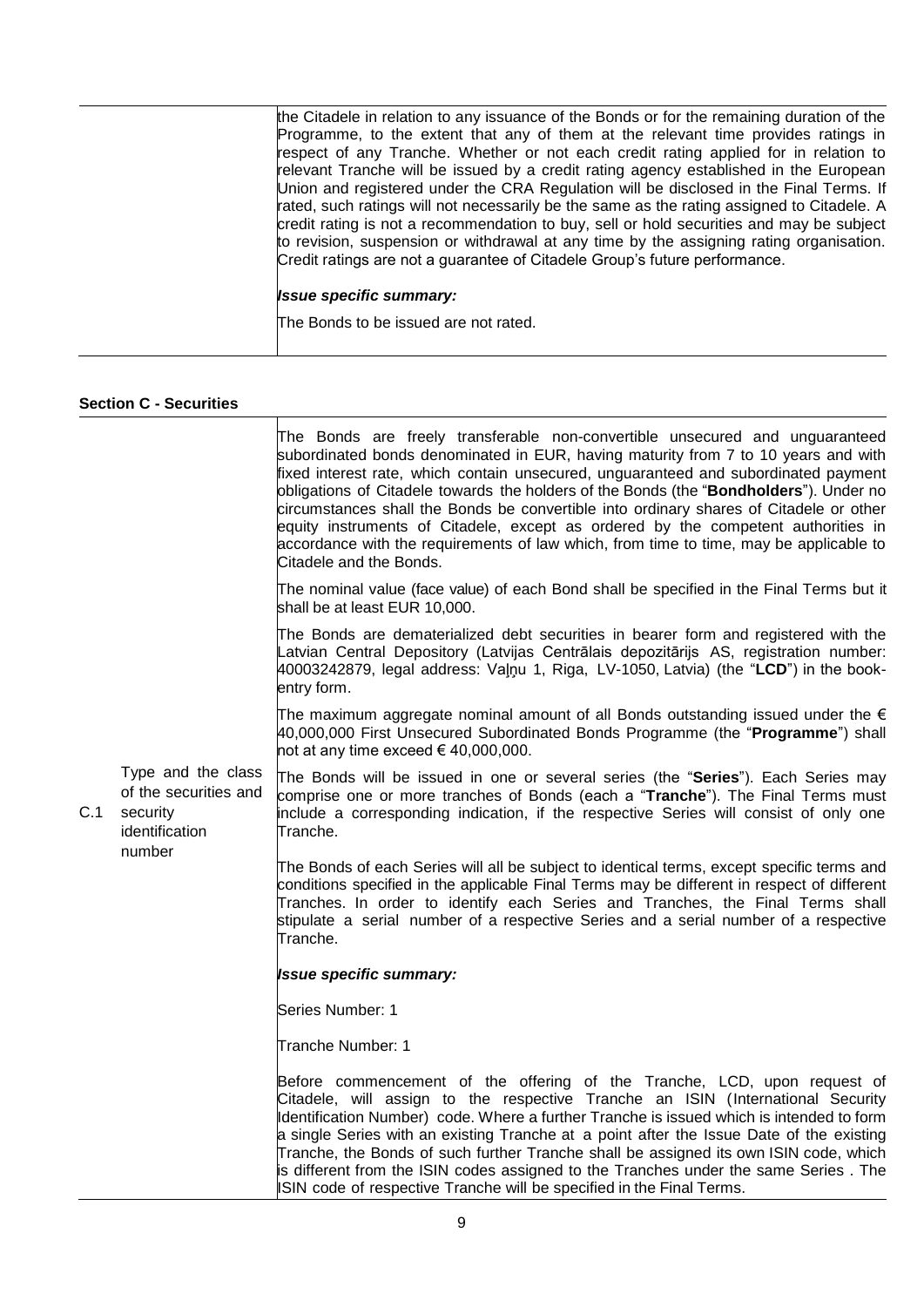|     |                                                                                | <b>Issue specific summary:</b><br>ISIN Code: LV0000802221                                                                                                                                                                                                                                                                                                                                                                                                                                                                                                                                                                                                                        |
|-----|--------------------------------------------------------------------------------|----------------------------------------------------------------------------------------------------------------------------------------------------------------------------------------------------------------------------------------------------------------------------------------------------------------------------------------------------------------------------------------------------------------------------------------------------------------------------------------------------------------------------------------------------------------------------------------------------------------------------------------------------------------------------------|
| C.2 | Currency                                                                       | The currency of the Bonds is euro $(\epsilon)$ .<br>The Bonds are freely transferrable securities and disposable without any restrictions.                                                                                                                                                                                                                                                                                                                                                                                                                                                                                                                                       |
| C.5 | Restrictions on<br>transferability                                             | However, transfer of the Bonds is subject to selling and transfer restrictions under the<br>relevant laws in certain jurisdictions applicable to the transferor or transferee. The<br>Bonds cannot be offered, sold, resold, transferred or delivered in such countries or<br>jurisdictions or otherwise in such circumstances in which such offer, sale, re-sale or<br>transfer would be unlawful or require measures other than those required under<br>Latvian laws to be taken by Citadele, including, if applicable, the United States of<br>America.                                                                                                                       |
|     |                                                                                | <b>Rights Attached to the Bonds</b>                                                                                                                                                                                                                                                                                                                                                                                                                                                                                                                                                                                                                                              |
|     |                                                                                | The only rights of the Bondholders arising from the Bonds are the right to the redemption<br>of the Bonds on the Maturity Date (as defined below) and the right to receive interest,<br>subject to the limitations of these rights as described in these General Terms and<br>Conditions of the Bonds. The Bondholders are not entitled to a delay interest or any<br>penalty fees in case of delay in making any payments due under the Bonds by Citadele.<br>The rights arising from the Bonds can be exercised by the Bondholders in accordance<br>with the General Terms and Conditions of the Bonds, the applicable Final Terms and<br>the applicable rules of Latvian law. |
|     |                                                                                | There will be no "Change of Control" obligations binding Citadele in respect of the Bonds<br>and the Bonds will not have the benefit of and investors in Bonds will not have protection<br>of a "Change of Control". Consequently change of control over Citadele by any means<br>will not confer any rights whatsoever to the Bondholders.                                                                                                                                                                                                                                                                                                                                      |
|     |                                                                                | There will be no "Negative Pledge" or "Cross-Default" obligations binding Citadele in<br>respect of the Bonds and the Bonds will not have the benefit of and investors in Bonds<br>will not have protection of "Negative Pledge" or "Cross-Default".                                                                                                                                                                                                                                                                                                                                                                                                                             |
| C.8 | Rights attached to<br>the Bonds; ranking<br>limitations<br>and<br>to<br>rights | No Bondholder may exercise, claim or plead any right of set-off, compensation or<br>retention in respect of any amount owed to it by Citadele arising under, or in connection<br>with, the Bonds and each Bondholder shall, by virtue of its holding of any Bonds, be<br>deemed to have waived all such rights of set-off, compensation or retention. By its<br>acquisition of the Bonds, each Bondholder and beneficial owner agrees to be bound by<br>these provisions relating to waiver of set-off. All payments made by Citadele in<br>connection with Bonds are calculated and paid without set-off or counter-claims.                                                     |
|     |                                                                                | There will be no restrictions on Citadele's ability to conduct its operations as it deems fit,<br>at its sole discretion. The Bonds do not contain any provisions designed to protect the<br>Bondholders from a reduction in the creditworthiness of Citadele.                                                                                                                                                                                                                                                                                                                                                                                                                   |
|     |                                                                                | <b>Ranking and Subordination</b>                                                                                                                                                                                                                                                                                                                                                                                                                                                                                                                                                                                                                                                 |
|     |                                                                                | The Bonds constitute direct, unsecured and unguaranteed obligations of Citadele<br>ranking pari passu without any preference among themselves.                                                                                                                                                                                                                                                                                                                                                                                                                                                                                                                                   |
|     |                                                                                | The Bonds are subordinated to all unsubordinated claims against Citadele at all times<br>(for the purposes of clarity, the Bonds are not subordinated to claims that are<br>subordinated to the Bonds or have the same ranking as the Bonds) and Citadele's<br>obligations under the Bonds constitute subordinated liabilities within the meaning of the<br>Latvian Credit Institutions Law. The net proceeds from the Bonds will be used by<br>Citadele for the purposes specified below and as its subordinated capital and thus the<br>Bonds will be recognized as Tier 2 instruments within the meaning of CRR or any other                                                  |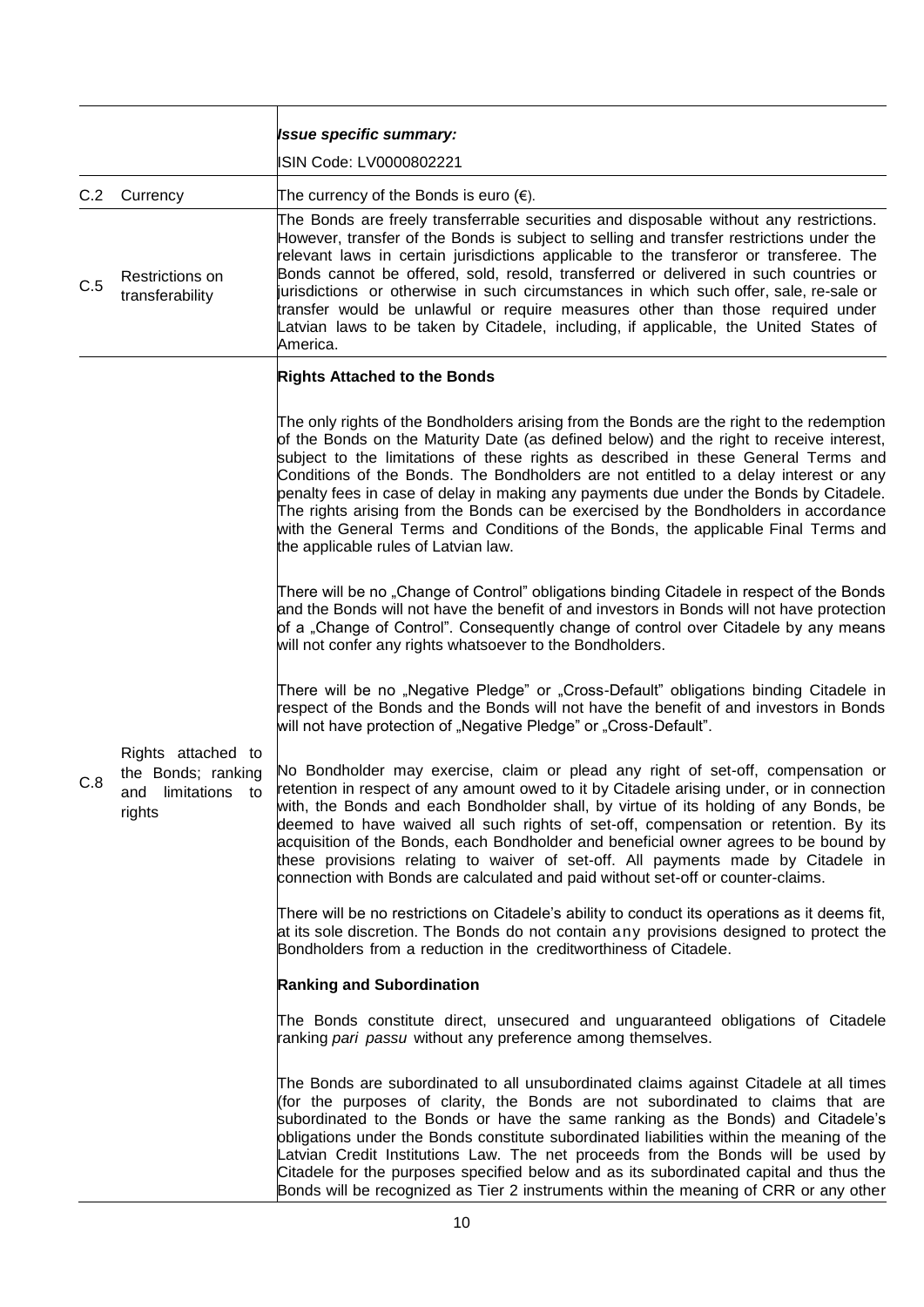applicable rules.

| The subordination of the Bonds means that in the event of liquidation or insolvency of<br>Citadele, all the claims arising from the Bonds shall become collectible and shall be<br>satisfied only after full satisfaction of all unsubordinated recognised claims against<br>Citadele but before satisfaction of the claims of Citadele's shareholders in their capacity<br>as Citadele's shareholders in accordance with the applicable law. Therefore, upon<br>liquidation or insolvency of Citadele, the Bondholders will not be entitled to any<br>payments due under the Bonds until full and due satisfaction of all the unsubordinated<br>claims against Citadele, except the claims of Citadele's shareholders in their capacity as<br>Citadele's shareholders. By subscribing to the Bonds, all investors unconditionally and<br>irrecoverably agree to such subordination of claims arising from the Bonds. As long as<br>there are no liquidation or insolvency proceedings initiated against Citadele, all claims<br>arising from the Bonds shall be satisfied by Citadele in accordance with the General<br>Terms and Conditions of the Bonds, the applicable Final Terms and the applicable law.<br>Please be advised that no funds may be left to satisfy the claims of the Bondholders<br>after all or part of unsubordinated claims have been satisfied. |
|---------------------------------------------------------------------------------------------------------------------------------------------------------------------------------------------------------------------------------------------------------------------------------------------------------------------------------------------------------------------------------------------------------------------------------------------------------------------------------------------------------------------------------------------------------------------------------------------------------------------------------------------------------------------------------------------------------------------------------------------------------------------------------------------------------------------------------------------------------------------------------------------------------------------------------------------------------------------------------------------------------------------------------------------------------------------------------------------------------------------------------------------------------------------------------------------------------------------------------------------------------------------------------------------------------------------------------------------------------------------------|
| Accordingly, any and all restrictions applicable to the subordinated liabilities of a credit<br>institution and Tier 2 instruments as may be provided in the Latvian Credit Institutions<br>Law, CRR and any other applicable rules will be applicable to the Bonds and Citadele's<br>obligations arising out of the Bonds, including the following restrictions stated in the<br>Latvian Credit Institutions Law (in particular, Section 59. <sup>6</sup> ):                                                                                                                                                                                                                                                                                                                                                                                                                                                                                                                                                                                                                                                                                                                                                                                                                                                                                                             |
| In case a credit institution in accordance with the laws and regulations regarding<br>aid for commercial activity receives such an aid, from the moment of granting of such aid<br>until the end of provision of such aid, the credit institution in question is prohibited from<br>carrying out the subordinate liabilities, including prohibited from repaying a loan, as well<br>as from calculating, accumulating or paying out interest and other remuneration for such<br>loan; and                                                                                                                                                                                                                                                                                                                                                                                                                                                                                                                                                                                                                                                                                                                                                                                                                                                                                 |
| if the FCMC has determined deposit restrictions for a credit institution, from the<br>day of determination of such restrictions until the day of their revocation, the credit<br>institution in question is prohibited from carrying out the subordinate liabilities, including<br>prohibited from repaying a loan, as well as from calculating, accumulating or paying out<br>interest and other remuneration for such loan.                                                                                                                                                                                                                                                                                                                                                                                                                                                                                                                                                                                                                                                                                                                                                                                                                                                                                                                                             |
| Bonds rank pari passu with other existing and future unsecured<br>The:<br>and<br>unguaranteed subordinated obligations of Citadele.                                                                                                                                                                                                                                                                                                                                                                                                                                                                                                                                                                                                                                                                                                                                                                                                                                                                                                                                                                                                                                                                                                                                                                                                                                       |
| <b>Bondholders' Meetings</b>                                                                                                                                                                                                                                                                                                                                                                                                                                                                                                                                                                                                                                                                                                                                                                                                                                                                                                                                                                                                                                                                                                                                                                                                                                                                                                                                              |
| Save as otherwise provided in respect to the amendments to technical procedures and<br>aspects relating to the Bonds below, if Citadele intends to amend the General Terms<br>and Conditions of the Bonds (as defined below) or the Final Terms of the Tranches of<br>the relevant Series, Citadele shall convene a meeting of the Bondholders or the<br>Bondholders of the relevant Series (as applicable) (the "Bondholders' Meeting") to<br>decide on amendments of the General Terms and Conditions of the Bonds, the Final<br>Terms of the Tranches of the relevant Series or other matters that may significantly<br>affect the interests of the Bondholders. Citadele shall have a right at its sole discretion to<br>amend the technical procedures and aspects relating to the Bonds in respect of<br>payments or other similar matters without the consent of the Bondholders or the<br>Bondholders' Meeting, if such amendments are necessitated by the changes in<br>applicable rules of Latvian law or otherwise, if such amendments are not prejudicial to<br>the interests of the Bondholders.                                                                                                                                                                                                                                                             |

|     | Interest. |       | maturity | Interest rate                                                                                                                                                                                               |
|-----|-----------|-------|----------|-------------------------------------------------------------------------------------------------------------------------------------------------------------------------------------------------------------|
| C.9 | date,     | vield |          | and The Bonds shall carry interest at a fixed annual interest rate (the "Annual Interest<br>representative of the Rate") which shall be specified in the Final Terms. The Annual Interest Rate shall be the |
|     | holders   | of    |          | the same for each and every year until the Maturity Date (as defined below) or the Early                                                                                                                    |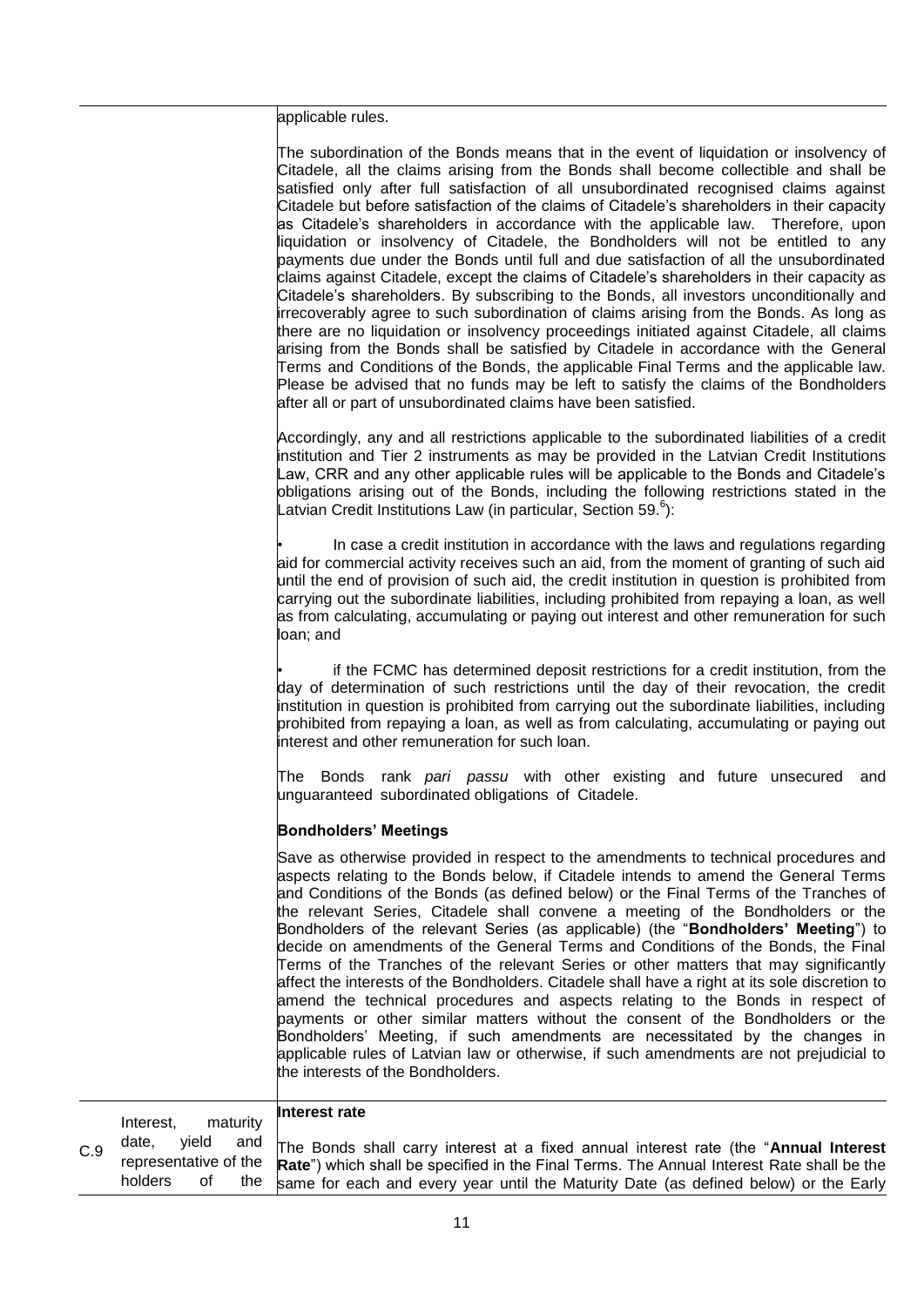| <b>Bonds</b> | Redemption Date (as defined below), as the case may be. Citadele has a right at its sole<br>discretion to amend the Annual Interest Rate once or several times until the end of the<br>applicable Offer Period (as defined below) and announce the updated Annual Interest<br>Rate (the "Updated Annual Interest Rate"). If during the Offer Period (as defined below)<br>Citadele amends the Annual Interest Rate, the final Annual Interest Rate will be reflected<br>in the Final Terms which will be published after allotment of the Bonds to the investors.                                                                                                                                                            |
|--------------|------------------------------------------------------------------------------------------------------------------------------------------------------------------------------------------------------------------------------------------------------------------------------------------------------------------------------------------------------------------------------------------------------------------------------------------------------------------------------------------------------------------------------------------------------------------------------------------------------------------------------------------------------------------------------------------------------------------------------|
|              | The interest on the Bonds will be paid semi-annually on the dates specified in the Final<br>Terms ("Interest Payment Dates") and will be calculated on the aggregate outstanding<br>principal amount of the Bonds of the respective Series from the Issue Date (as defined<br>below) until the Maturity Date (as defined below) or the Early Redemption Date (as<br>defined below), which ever occurs first. If the Offer Period (as defined below) is extended<br>by Citadele, the final Interest Payment Dates will be rescheduled by Citadele<br>proportionally to the length of extension of the Offer Period and specified in the Final<br>Terms which will be published after allotment of the Bonds to the investors. |
|              | Interest shall accrue for each interest period from and including the first day of the<br>interest period to (but excluding) the last day of the interest period on the principal<br>amount of the Bonds of the respective Series outstanding from time to time. The first<br>interest period commences on the Issue Date (as defined below) and ends on the first<br>closest Interest Payment Date (the "First Interest Period"). Each consecutive interest<br>period begins on the previous Interest Payment Date and ends on the following Interest<br>Payment Date. The last interest period ends on the Maturity Date (as defined below) or<br>the Early Redemption Date (as defined below), whichever occurs first.    |
|              | Interest in respect of the Bonds will be calculated on the basis of the actual number of<br>days elapsed in the relevant interest period divided by 365 (or, in the case of a leap<br>year, 366), i.e. a day count convention Act/Act (ICMA) will be used.                                                                                                                                                                                                                                                                                                                                                                                                                                                                   |
|              | When interest is required to be calculated in respect of a period of less than a half year<br>other than in respect of the First Interest Period, it shall be calculated on the basis of (a)<br>the actual number of days in the period from and including the date from which interest<br>begins to accrue (the "Accrual Date") to but excluding the date on which it falls due<br>divided by (b) the actual number of days from and including the Accrual Date to but<br>excluding the next following Interest Payment Date.                                                                                                                                                                                               |
|              | <b>Issue specific summary:</b><br>Annual Interest Rate: 6,25%                                                                                                                                                                                                                                                                                                                                                                                                                                                                                                                                                                                                                                                                |
|              | <b>Issue specific summary:</b><br>Interest Payment Dates: 6 December and 6 June each year                                                                                                                                                                                                                                                                                                                                                                                                                                                                                                                                                                                                                                    |
|              | <b>Yield to Maturity</b><br>An expected yield to maturity for the Bonds (the "Yield to Maturity") being offered,<br>based on the final Issue Price and the final Annual Interest Rate, will be specified in the<br>Final Terms which will be published after allotment of the Bonds to the investors. The<br>Yield to Maturity is the percentage rate of return paid if the Bond is held to its Maturity<br>Date, assuming that interest paid over the life of the Bond is reinvested at the same rate.                                                                                                                                                                                                                      |
|              | <b>Maturity and Redemption</b><br>Each Series may have a maturity between 7 (seven) and 10 (ten) years. The Bonds<br>shall be repaid in full at their nominal value on the maturity date which will be specified in<br>the Final Terms (the "Maturity Date") or on the Early Redemption Date (as defined<br>below).                                                                                                                                                                                                                                                                                                                                                                                                          |
|              | If the Offer Period (as defined below) is extended by Citadele, the final Maturity Date will<br>be rescheduled by Citadele proportionally to the length of extension of the Offer Period<br>and specified in the Final Terms which will be published after allotment of the Bonds to<br>the investors.                                                                                                                                                                                                                                                                                                                                                                                                                       |
|              | <b>Issue specific summary:</b>                                                                                                                                                                                                                                                                                                                                                                                                                                                                                                                                                                                                                                                                                               |

12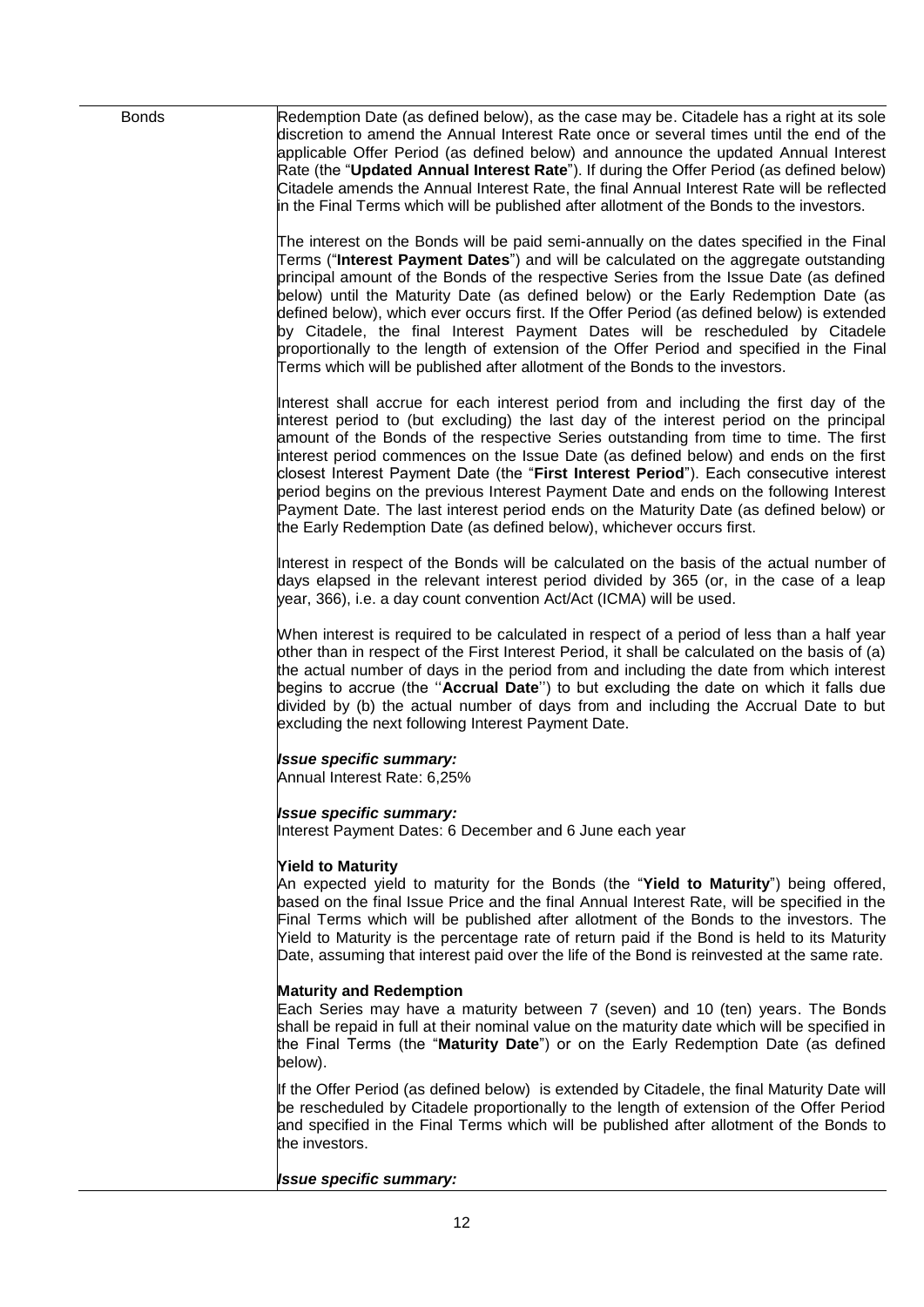Maturity Date: 6 December 2026

Citadele has a right to redeem the Bonds for their nominal value prematurely prior to the Maturity Date as follows:

at any time after the lapse of 5 years period as from the Issue Date (as defined below) by notifying the Bondholders at least 30 (thirty) days in advance, provided that the competent authority (such as FCMC or the EBA, if they are in the competence thereof) has granted its consent for such early redemption of the Bonds, if required by applicable law and other relevant legal requirements (such as the conditions of Article 78(1) of the CRR, if applicable at the moment of early redemption of the Bonds) have been met; and

prematurely before the lapse of the 5 year period as from the Issue Date (as defined below), provided that the competent authority (such as FCMC or the EBA, if they are in the competence thereof) has granted its consent for such early redemption of the Bonds, if required by applicable law and other relevant legal requirements (such as the conditions of Article 78(4) of CRR, if applicable at the moment of early redemption of the Bonds) have been met; and

prematurely before or after the lapse of the 5 year period as from the Issue Date (as defined below), if applicable laws and rules permit such redemption, provided that all the relevant legal requirements have been met.

The decision on granting the consent may involve certain amount of discretion by the competent authority and the early redemption may be therefore beyond the control of Citadele.

If Citadele decides to exercise the right to redeem the Bonds prematurely prior to the Maturity Date as stated above, subject to receiving the necessary consents, Citadele shall specify the date on which the Bonds will be redeemed (the "**Early Redemption Date**"). Early Redemption Date will be announced through a press release and by a notice published in English and Latvian in the Central Storage of Regulated Information (www.oricgs.lv), on the Citadele's website ( [www.citadele.lv](http://www.citadele.lv/) or www.cblgroup.com) and, after the Bonds are admitted to the regulated market, also on the news service of the Nasdaq Riga website or otherwise as prescribed by the applicable rules of Latvian law.

The Bondholders are not entitled to claim premature redemption of the Bonds before the Maturity Date under any circumstances. By purchasing the Bonds any investor unconditionally and irrevocably relinquishes the right to demand premature redemption of any Bonds, if such a right exists under applicable law.

## **Representative of debt security holders**

Within the Programme, the rights of the Bondholders to establish and/or authorize an organization/person to represent the interests of all or a part of the Bondholders are not contemplated, but, on the other hand, these rights are not restricted. The Bondholders themselves should cover all costs/fees of such representative(s).

|      | Impact of derivative<br>C.10 component in the<br>interest payment | Not applicable.                                                                                                                                                                                                                                                                                                                                                                                                                                                                                                                                                                                                                                                                                                              |
|------|-------------------------------------------------------------------|------------------------------------------------------------------------------------------------------------------------------------------------------------------------------------------------------------------------------------------------------------------------------------------------------------------------------------------------------------------------------------------------------------------------------------------------------------------------------------------------------------------------------------------------------------------------------------------------------------------------------------------------------------------------------------------------------------------------------|
| C.11 | Admission to trading<br>on regulated market                       | Application will be made to the Nasdaq Riga AS, registration number: 40003167049,<br>legal address: Valnu 1, Riga, LV-1050, Latvia ("Nasdaq Riga") for admitting each<br>Tranche to listing and trading on the official bond list (Baltic Bond List) of Nasdag Riga<br>according to the requirements of Nasdaq Riga not later than within 3 (three) months<br>after the Issue Date of the respective Tranche. Trading of the respective Tranche on the<br>Baltic Bond List of the Nasdaq Riga Stock Exchange is expected to commence within 1<br>(one) month after the above-mentioned application has been made. All dealings in the<br>Bonds of the respective Tranche prior to the commencement of unconditional dealings |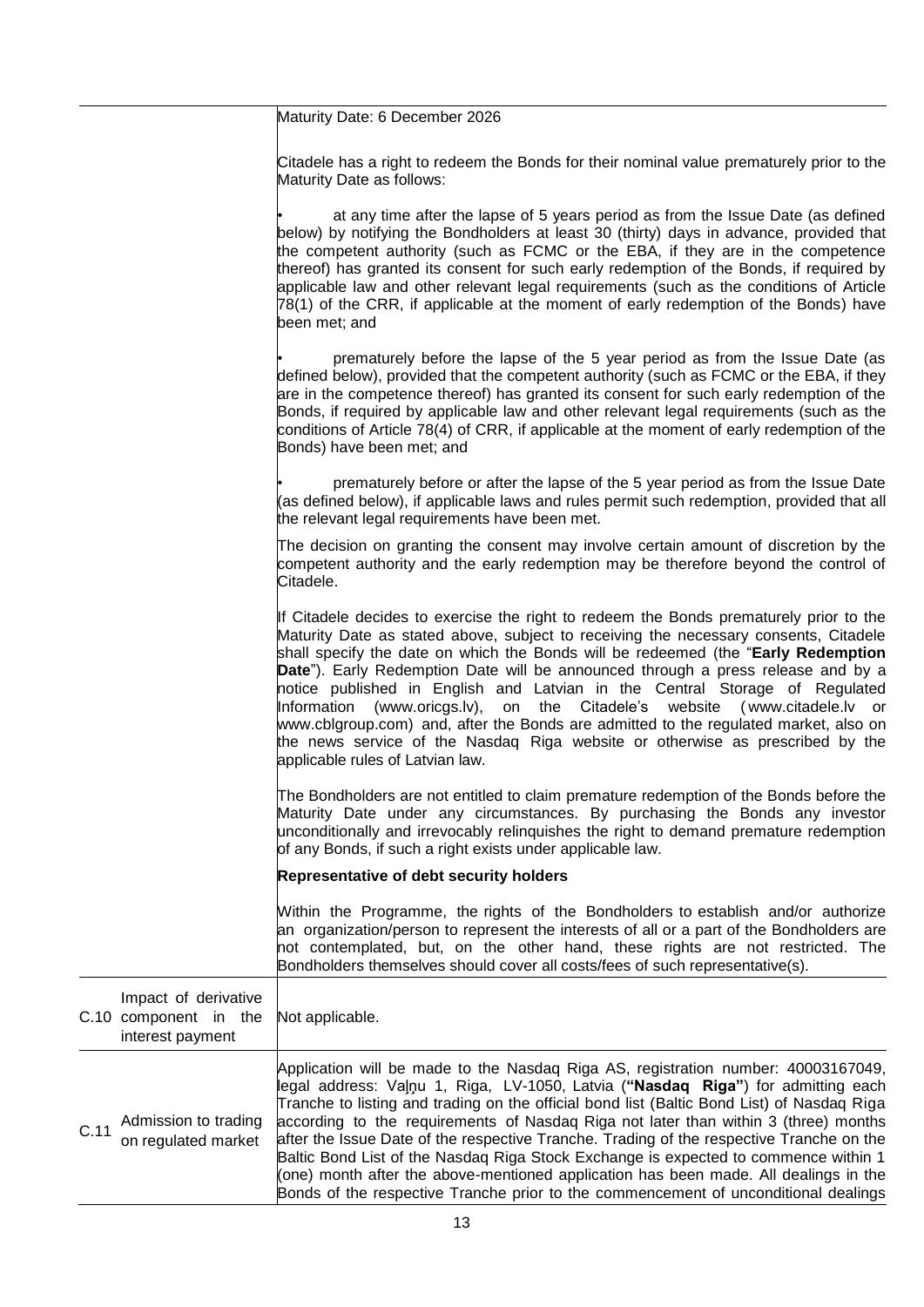| on the Baltic Bond List of the Nasdaq Riga Stock Exchange may be in the form of private<br>over-the-counter transactions and will be at the sole risk of the parties concerned. |
|---------------------------------------------------------------------------------------------------------------------------------------------------------------------------------|
| Nasdaq Riga Stock Exchange is a regulated market for the purposes of the Markets in<br>Financial Instruments Directive 2004/39/EC as amended.                                   |

|     | <b>Section D - Risks</b>                                |                |                                                                                                                                                                                                                                   |
|-----|---------------------------------------------------------|----------------|-----------------------------------------------------------------------------------------------------------------------------------------------------------------------------------------------------------------------------------|
|     |                                                         |                | There are a number of key risks relating to Citadele Group, the occurrence of which<br>could have a material adverse effect on Citadele Group's business, prospects, financial<br>condition, results of operations or cash flows: |
|     |                                                         | $\blacksquare$ | Citadele Group may not successfully implement its business strategy;                                                                                                                                                              |
|     |                                                         |                | Citadele Group's business is dependent on the economic and macroeconomic<br>conditions in the Baltic States, the Eurozone and the other regions in which it<br>operates;                                                          |
|     |                                                         | $\blacksquare$ | Citadele Group faces significant competition within the banking sectors of Latvia<br>and the other Baltic States, which may have a material adverse effect on its<br>business;                                                    |
|     |                                                         | $\blacksquare$ | Citadele Group's ability to achieve certain targets is dependent upon certain<br>assumptions involving factors that are beyond its control and are subject to<br>known and unknown risks, uncertainties and other factors;        |
|     |                                                         | ٠              | Citadele Group may be unable to attract or retain sufficient customer deposits<br>and may be unable to access additional sources of funding;                                                                                      |
|     |                                                         | $\blacksquare$ | Citadele Group may be unable to meet its minimum capital requirements;                                                                                                                                                            |
|     |                                                         | $\sim$         | Citadele Group is reliant upon the success of its brand and on its ability to<br>acquire and retain customers at a reasonable cost by differentiating itself from<br>the wider banking industry;                                  |
|     | Key risks specific to<br>the issuer and its<br>industry | $\blacksquare$ | Changes in market interest rates may adversely affect Citadele Group's net<br>interest income, net interest margin and profitability;                                                                                             |
| D.2 |                                                         | $\blacksquare$ | Citadele Group and its customers may be materially and adversely affected by<br>events beyond its control having an impact on liquidity or access to funds;                                                                       |
|     |                                                         |                | Citadele Group's risk management strategies, techniques and policies may fail<br>to adequately identify and manage the risks that Citadele faces and the losses<br>that could result from them;                                   |
|     |                                                         | ٠              | Citadele may fail to correctly evaluate the credit risk and collateral value of its<br>security;                                                                                                                                  |
|     |                                                         |                | Citadele Group may be exposed to heightened credit risk by its lending to retail,<br>SME and micro SME customers;                                                                                                                 |
|     |                                                         | ٠              | Citadele Group's loan portfolio is concentrated on certain borrowers and certain<br>sectors of the Latvian economy;                                                                                                               |
|     |                                                         | ٠              | Citadele Group may not have accurately determined impairment levels for its<br>loan portfolio;                                                                                                                                    |
|     |                                                         |                | Collateral values, and particularly the value of residential real estate, may<br>decline, which may materially and adversely affect Citadele Group's loan<br>portfolio and collateral base;                                       |
|     |                                                         | ٠              | Citadele Group may be unable to enforce its security in a timely manner or at all<br>over collateral held outside of the EU;                                                                                                      |
|     |                                                         |                | Citadele Group's securities portfolio is concentrated in Latvian and Lithuanian<br>government bonds and its value may decrease;                                                                                                   |
|     |                                                         |                | Citadele Group is reliant on its network of branch offices in key locations;                                                                                                                                                      |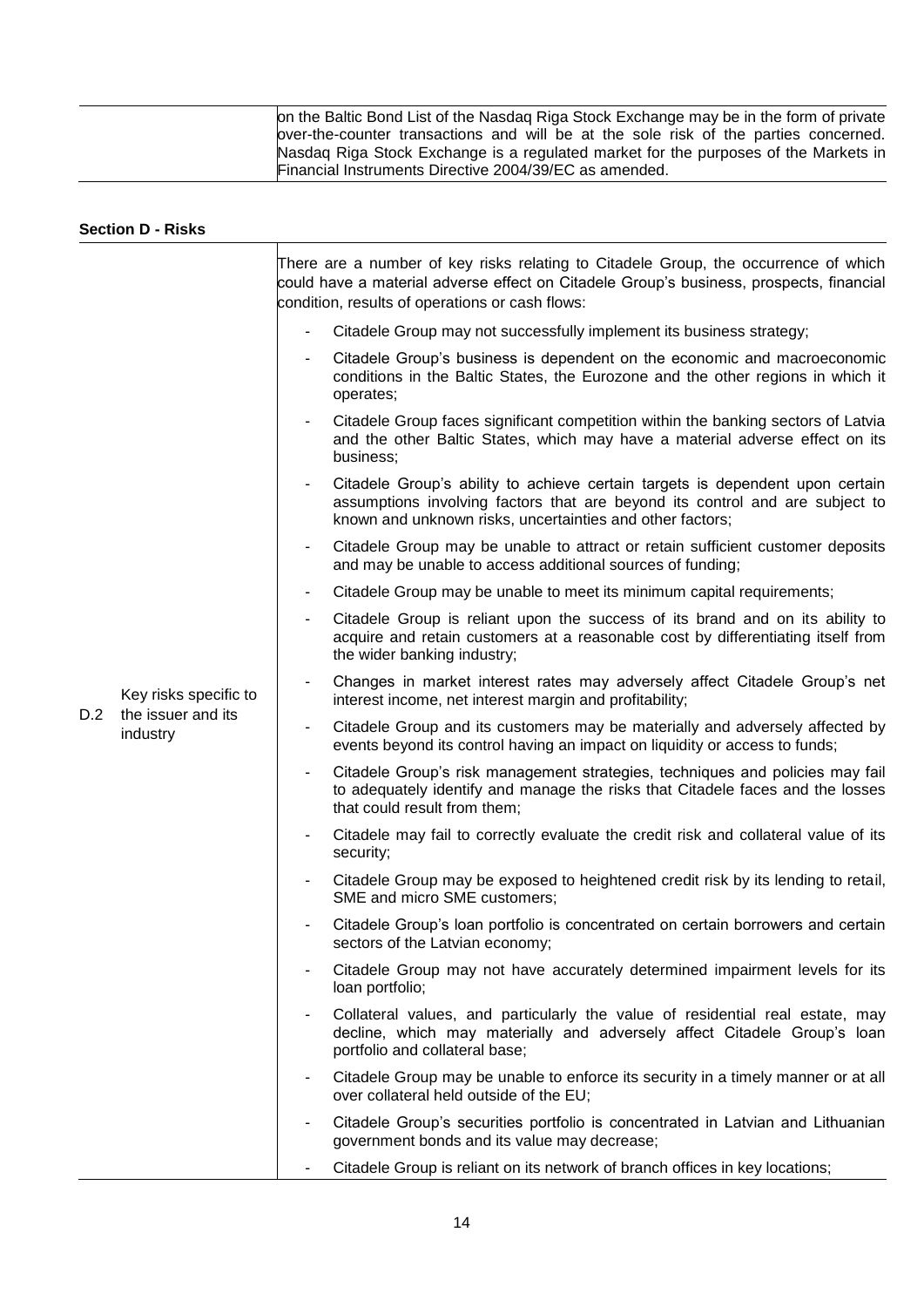|                          | Citadele Group is subject to operational risks, including in particular those<br>arising from fraud or misconduct of its employees or customers;                                         |
|--------------------------|------------------------------------------------------------------------------------------------------------------------------------------------------------------------------------------|
|                          | Citadele Group or its customers may face restrictions on their business as a<br>result of international sanctions on Russian persons and entities or regional<br>geopolitical pressures; |
| $\overline{\phantom{a}}$ | Citadele Group faces risks in relation to its international deposit book;                                                                                                                |
|                          | Citadele Group may be forced to rebrand itself or certain of its subsidiaries in<br>certain markets, which may limit its ability to compete in those markets;                            |
|                          | Citadele Group will no longer be able to have American Express exclusivity in<br>Latvia and Lithuania as a result of regulatory changes;                                                 |
|                          | Citadele Group is exposed to correspondent account risk;                                                                                                                                 |
|                          | Citadele and the Baltic States may not be able to maintain their credit ratings;                                                                                                         |
|                          | Citadele Group's operations expose it to foreign exchange risk and risks<br>associated with the use of hedging products;                                                                 |
| $\overline{\phantom{a}}$ | Citadele Group faces risks associated with its pension fund operations;                                                                                                                  |
| ٠                        | Citadele Group faces risks associated with its life insurance operations;                                                                                                                |
| $\overline{\phantom{a}}$ | Citadele Group may not be able to successfully maintain or upgrade its<br>information technology systems and security;                                                                   |
|                          | Citadele Group's ongoing success depends on its senior management team and<br>its ability to recruit and retain key personnel;                                                           |
|                          | Citadele Group may be subject to litigation, administrative proceedings or other<br>proceedings;                                                                                         |
|                          | Catastrophic or unforeseen events such as acts of war, acts of terrorism,<br>pandemic diseases or other geopolitical events may have a material adverse<br>effect on Citadele Group;     |
| ۰                        | Citadele Group's insurance policies may not cover particular future losses;                                                                                                              |
| ٠                        | Citadele may be subject to bail-in under the BRRD and other applicable rules;                                                                                                            |
|                          | The legal and judicial systems in some of the markets in which Citadele Group<br>operates have less experience in certain areas of law than those of western<br>European countries;      |
|                          | Citadele Group faces risks associated with taxation and changes in taxation<br>legislation;                                                                                              |
| ۰                        | Citadele Group is subject to periodic tax audits by the Latvian tax authorities;                                                                                                         |
| $\overline{\phantom{m}}$ | Citadele Group faces risks associated with compliance with Common Reporting<br>Standard;                                                                                                 |
| $\overline{\phantom{a}}$ | Investors may not be able to enforce foreign court judgments against Citadele<br>Group;                                                                                                  |
| $\overline{\phantom{a}}$ | Citadele Group faces risks associated with its operations' compliance with a<br>wide range of laws and regulations;                                                                      |
| $\blacksquare$           | Citadele Group's measures to comply with anti-money laundering, anti-bribery<br>and sanctions regulations may not be effective in all material respects;                                 |
| $\overline{\phantom{a}}$ | Citadele Group is dependent on obtaining banking licences and satisfying other<br>regulatory requirements in Latvia and the other jurisdictions where it operates;                       |
|                          | Citadele Group may be impacted by Latvian and/or European banking reform<br>initiatives;                                                                                                 |
|                          | Citadele Group may be unsuccessful in adequately implementing or satisfying<br>the requirements of changing prudential regulation;                                                       |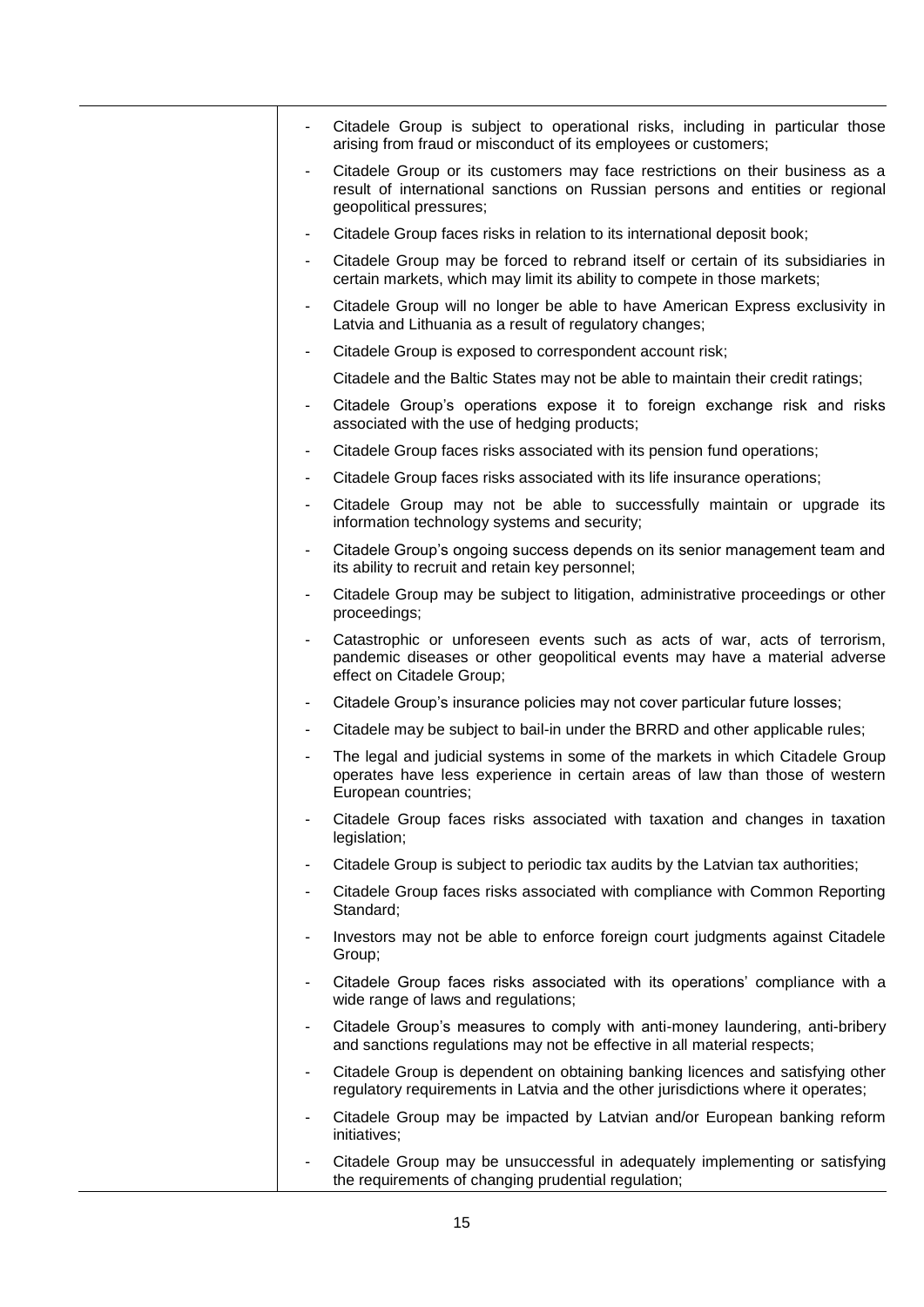|     |                                         | Citadele may fail to meet minimum requirement for own funds and eligible<br>liabilities (MREL) under BRRD;                                                                                                                                                   |
|-----|-----------------------------------------|--------------------------------------------------------------------------------------------------------------------------------------------------------------------------------------------------------------------------------------------------------------|
|     |                                         | Citadele Group may be impacted by changes in accounting methodologies; and                                                                                                                                                                                   |
|     |                                         | Citadele Group faces risks as a result of regulatory investigations.                                                                                                                                                                                         |
|     |                                         |                                                                                                                                                                                                                                                              |
|     |                                         | There are a number of key risks relating to an investment in the Bonds:                                                                                                                                                                                      |
|     |                                         | The Bonds may not be a suitable investment for all investors;                                                                                                                                                                                                |
|     |                                         | Credit risk and adverse change in the financial condition or prospects of Citadele;<br>٠                                                                                                                                                                     |
|     |                                         | Citadele's obligations under the Bonds are unsecured and unguaranteed;                                                                                                                                                                                       |
|     |                                         | Citadele's obligations under the Bonds are subordinated obligations;<br>۰                                                                                                                                                                                    |
|     |                                         | The Bonds are subject to bail-in risk;                                                                                                                                                                                                                       |
|     |                                         | There has been no prior trading market for the Bonds;                                                                                                                                                                                                        |
|     |                                         | Citadele may be unable to list the Bonds on the Nasdaq Riga, the Bonds may be<br>٠<br>delisted from the Nasdaq Riga or trading in the Bonds may be suspended;                                                                                                |
|     |                                         | An active and liquid market for the Bonds may not develop;                                                                                                                                                                                                   |
|     |                                         | Listing may not occur concurrently with or immediately after the settlement and<br>investors may be unable to publicly trade the Bonds until listing of the Bonds on<br>the Nasdaq Riga;                                                                     |
|     |                                         | Citadele has no experience in complying with the requirements for publicly listed<br>companies;                                                                                                                                                              |
|     |                                         | Investors in Bonds will depend on the LCD's account-based system;<br>٠                                                                                                                                                                                       |
|     |                                         | Fixed interest rate and inflation may adversely affect the value of the Bonds;<br>٠                                                                                                                                                                          |
| D.3 | Key risks specific to<br>the securities | Exchange rate fluctuations and interest rates may adversely affect the value of<br>the Bonds;                                                                                                                                                                |
|     |                                         | Adverse change in the credit rating of Citadele and/or credit rating of the<br>Bonds may adversely affect the trading price of the Bonds;                                                                                                                    |
|     |                                         | No assurance on change of laws or practices;                                                                                                                                                                                                                 |
|     |                                         | The Bonds do not carry any beneficial interest in the equity or voting rights;                                                                                                                                                                               |
|     |                                         | No limitation on issuing additional debt by Citadele and no negative pledge<br>$\overline{\phantom{a}}$<br>obligations;                                                                                                                                      |
|     |                                         | The Bonds do not contain covenants governing Citadele's operations and do<br>not limit its ability to merge, effect asset sales or otherwise effect significant<br>transactions that may have a material adverse effect on the Bonds and the<br>Bondholders; |
|     |                                         | Legal investment considerations may restrict certain investments in Bonds;                                                                                                                                                                                   |
|     |                                         | The transferability of the Bonds may be restricted;<br>٠                                                                                                                                                                                                     |
|     |                                         | The Bonds may be redeemed prematurely on the initiative of Citadele;                                                                                                                                                                                         |
|     |                                         | The Offer may be cancelled;<br>$\overline{\phantom{a}}$                                                                                                                                                                                                      |
|     |                                         | Amendments to the Bonds may be made and these amendments will legally bind all<br>Bondholders; and                                                                                                                                                           |
|     |                                         | Bondholders may be required to comply with requests for information.                                                                                                                                                                                         |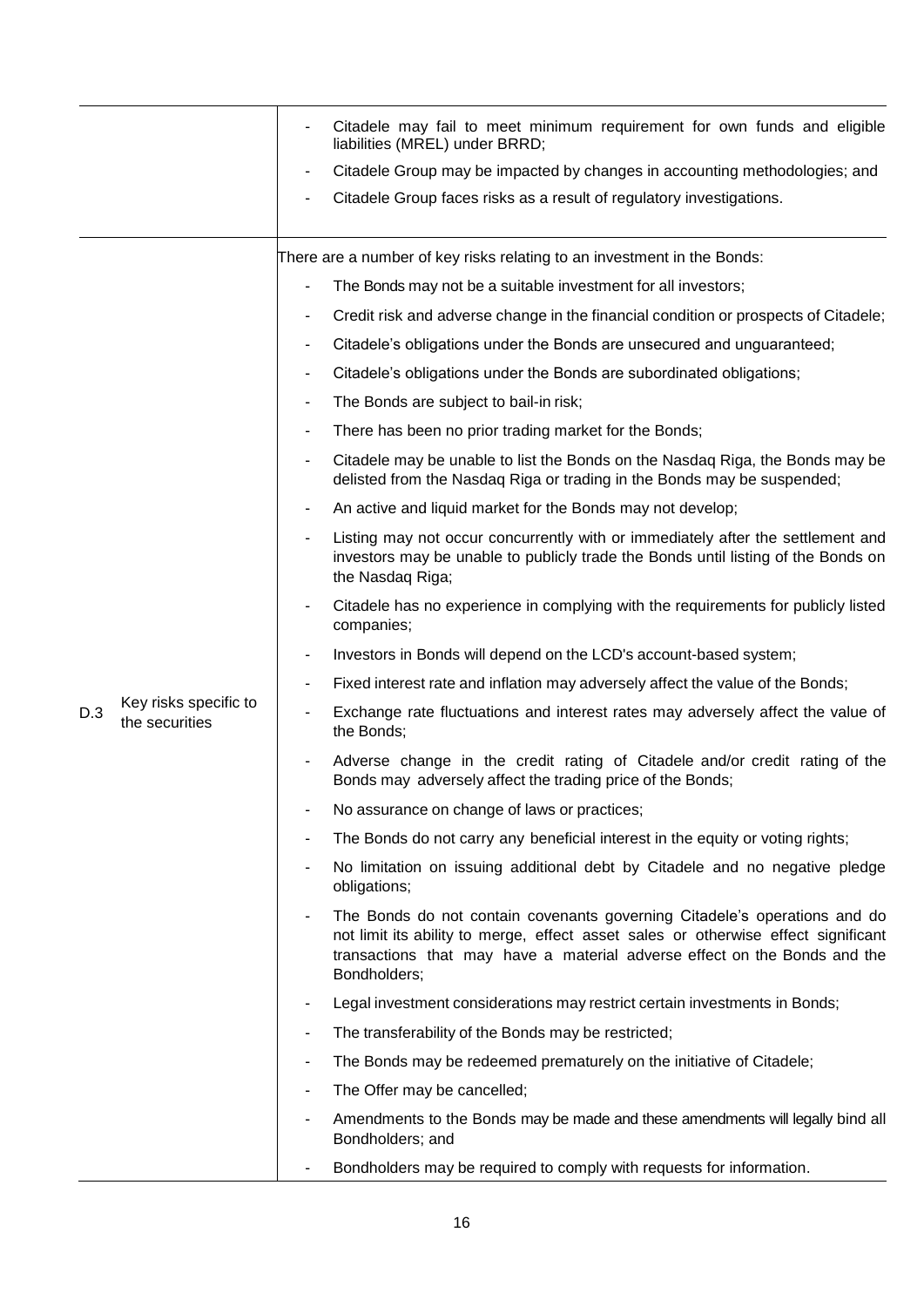## **Section E - Offer**

|     | use of proceeds | E.2b Reasons for offer and Citadele expects to receive net proceeds of up to EUR 39 million from this Offer. The net<br>proceeds from the Offer (as defined below) are to be used by Citadele for its general<br>corporate purposes and to strengthen further the regulatory capital structure of Citadele,<br>including use as Citadele's subordinated capital in accordance with the requirements of<br>the CRR and any other applicable rules for Tier 2 capital and repaying the outstanding<br>amount under the subordinated loan currently held by the Latvian Privatisation Agency<br>under the LPA Subordinated Debt.                                                                                                                                                                                                                                                                                                                                                                                                                                                                                                                                                                                                                                                                                                                                                                                                                                                                                                                                                                                                                                                              |  |  |  |  |
|-----|-----------------|--------------------------------------------------------------------------------------------------------------------------------------------------------------------------------------------------------------------------------------------------------------------------------------------------------------------------------------------------------------------------------------------------------------------------------------------------------------------------------------------------------------------------------------------------------------------------------------------------------------------------------------------------------------------------------------------------------------------------------------------------------------------------------------------------------------------------------------------------------------------------------------------------------------------------------------------------------------------------------------------------------------------------------------------------------------------------------------------------------------------------------------------------------------------------------------------------------------------------------------------------------------------------------------------------------------------------------------------------------------------------------------------------------------------------------------------------------------------------------------------------------------------------------------------------------------------------------------------------------------------------------------------------------------------------------------------|--|--|--|--|
|     |                 | Following the Offer, Citadele intends to hold discussions with the Latvian Privatisation<br>Agency in connection with the early repayment of the LPA Subordinated Debt. Citadele<br>anticipates a period of up to two months from receipt of the proceeds of the Offer and<br>the requisite permissions being granted to enable the early repayment of the LPA<br>Subordinated Debt. Citadele Group expects (on the basis of facts and data available as<br>at the date of the Base Prospectus) the net proceeds from the Offer and the repayment<br>of the LPA Subordinated Debt to result in its total capital adequacy ratio, calculated on a<br>Basel III fully loaded basis, to increase by up to 160 basis points, and to reach up to<br>14.6% (the calculation also assumes that EUR 25 million of profit for the first half of 2016<br>is included in the eligible equity). If calculated on a Basel III transitional basis, Citadele<br>Group's total capital adequacy ratio would be expected to be up to 15.5% (the<br>calculation also assumes that EUR 25 million of profit for the first half of 2016 is included<br>in the eligible equity) following the repayment of the LPA Subordinated Debt. The actual<br>changes to total capital adequacy ratio arising from the repayment of the LPA<br>Subordinated Debt may differ from the amounts and percentages that are provided<br>above, which have been prepared on the basis of facts and data available as at the date<br>of this Base Prospectus. The repayment of the LPA Subordinated Debt and the<br>consequential change to Citadele's capital adequacy position is subject to the prior<br>approval of the FCMC. |  |  |  |  |
|     |                 | If in respect of any particular Series, there is another particular identified use of<br>proceeds, this will be stated in the relevant Final Terms applicable to the particular<br>Series.                                                                                                                                                                                                                                                                                                                                                                                                                                                                                                                                                                                                                                                                                                                                                                                                                                                                                                                                                                                                                                                                                                                                                                                                                                                                                                                                                                                                                                                                                                 |  |  |  |  |
| E.3 | of the offer    | Terms and conditions The Bonds are being offered to the public in Latvia and Lithuania in accordance with the<br>requirements of the Financial Instrument Market Law of the Republic of Latvia (the<br>'Latvian Financial Instrument Market Law") and Commission Regulation (EC) No<br>809/2004 of 29 April 2004, as amended, implementing the Directive 2003/71/EC (the<br>'Prospectus Regulation").                                                                                                                                                                                                                                                                                                                                                                                                                                                                                                                                                                                                                                                                                                                                                                                                                                                                                                                                                                                                                                                                                                                                                                                                                                                                                      |  |  |  |  |
|     |                 | <b>Issue Date</b><br>The Issue Date will be specified in the Final Terms of the respective Tranche. If the Offer<br>Period (as defined below) is extended by Citadele, the final Issue Date will be<br>rescheduled by Citadele proportionally to the length of extension of the Offer Period and<br>specified in the Final Terms which will be published after allotment of the Bonds to the<br>investors.                                                                                                                                                                                                                                                                                                                                                                                                                                                                                                                                                                                                                                                                                                                                                                                                                                                                                                                                                                                                                                                                                                                                                                                                                                                                                 |  |  |  |  |
|     |                 | <b>Issue specific summary:</b><br>Issue Date: 6 December 2016                                                                                                                                                                                                                                                                                                                                                                                                                                                                                                                                                                                                                                                                                                                                                                                                                                                                                                                                                                                                                                                                                                                                                                                                                                                                                                                                                                                                                                                                                                                                                                                                                              |  |  |  |  |
|     |                 | <b>Issue Price</b><br>The Bonds may be issued at their nominal value or at a discount or a premium to their<br>nominal value (the "Issue Price"). The Issue Price shall be specified in the Final<br>Terms. Citadele has a right at its sole discretion to amend the Issue Price once or<br>several times until the end of the applicable Offer Period (as defined below) and<br>announce the updated Issue Price (the "Updated Issue Price").                                                                                                                                                                                                                                                                                                                                                                                                                                                                                                                                                                                                                                                                                                                                                                                                                                                                                                                                                                                                                                                                                                                                                                                                                                             |  |  |  |  |
|     |                 | <b>Issue specific summary:</b>                                                                                                                                                                                                                                                                                                                                                                                                                                                                                                                                                                                                                                                                                                                                                                                                                                                                                                                                                                                                                                                                                                                                                                                                                                                                                                                                                                                                                                                                                                                                                                                                                                                             |  |  |  |  |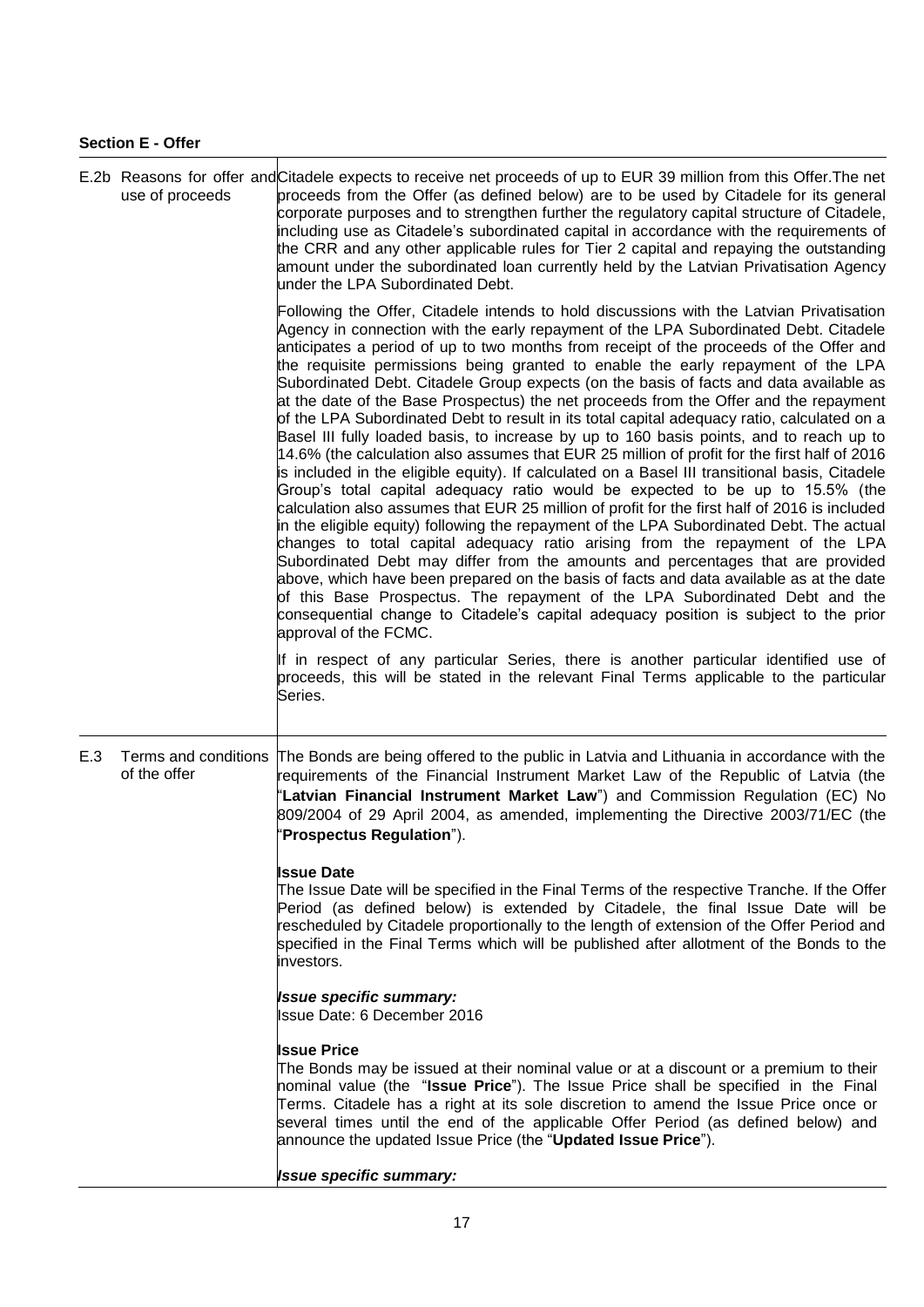## Issue Price: 100% of the Nominal Value of the Bond **Aggregate principal amount** The aggregate principal amount of each Tranche shall be initialy specified in the Final Terms. Citadele has a right to increase or decrease the aggregate principal amount of the Tranche as initially set out in the Final Terms, provided that the maximum aggregate nominal amount of all Bonds outstanding issued under the Programme shall not at any time exceed € 40,000,000. *Issue specific summary:* Aggregate principal amount: € 40,000,000 **Nominal value of the Bond** The nominal value (face value) of each Bond shall be specified in the Final Terms but it shall be at least EUR 10,000. *Issue specific summary:* Nominal value of the Bond: € 10,000 **Minimum Investment Amount** The Bonds will be offered for subscription for the following minimum investment amount (the "**Minimum Investment Amount**"): at least 10 (ten) Bonds for any and all investors. **Offer Period** The Offer Period for each Tranche will be specified in the relevant Final Terms. Until the end of the applicable Offer Period, Citadele may extend the Offer Period at its sole discretion once or several times. The minimum length of any such extension should be at least 2 Business Days. *Issue specific summary:* Offer Period: from 10:00 (Latvian time) on 14 November 2016 until 16:00 (Latvian time) on 30 November 2016 inclusive **Covenants** None **Depository** The Bonds will be book-entered within Latvian Central Depository (*Latvijas Centrālais depozitārijs AS*). **Applicable Law** Latvian Law. **Guaranteed Allocations** Notwithstanding Citadele's general discretion to reject any Purchase Orders, in whole or in part, for any reason at its sole discretion, ABLV, if it submits a corresponding valid Purchase Order in accordance with the Underwriting Commitment and it is a Qualifying Purchase Order (as defined below), is guaranteed to receive a number of Bonds with EUR 10,000,000 (ten million euro) in nominal value. E.4 Material interests in the offer In so far as Citadele is aware, no person involved in the Offer has an interest material to the Offer, nor any conflicting interests, with the exception of ABLV which has certain interests under the Underwriting Commitment. The Final Terms will contain indication as to whether these ABLV's interests are applicable to a particular Tranche. E.7 Estimated expenses charged to investors No expenses or taxes will be charged to the investors by Citadele in respect to the issue of the Bonds. However, the investors may be obliged to cover expenses which are related to the opening of securities accounts with the credit institutions or investment brokerage firms, as well as commissions which are charged by the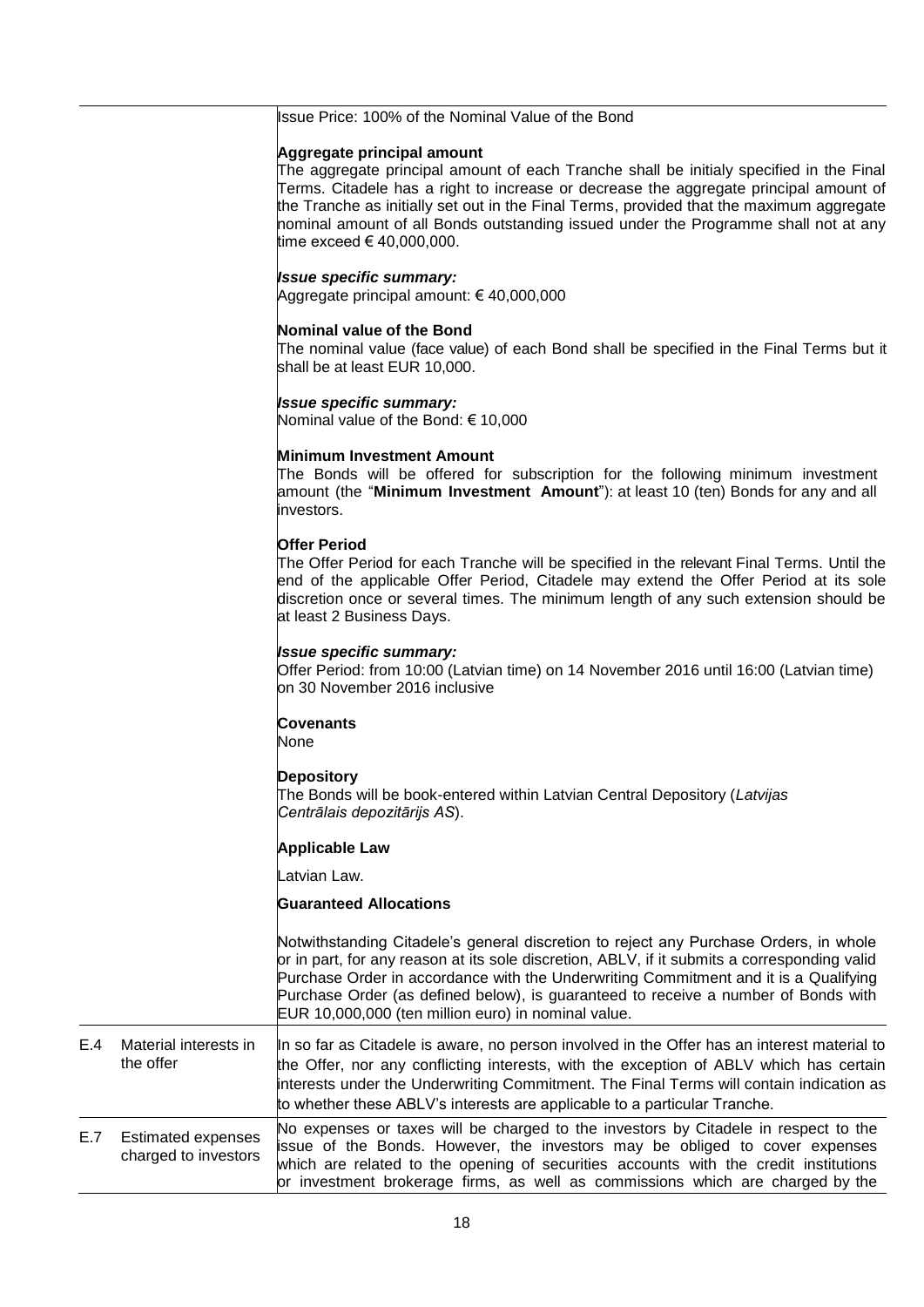| credit institutions or investment brokerage firms in relation to the execution of the  |
|----------------------------------------------------------------------------------------|
| investor's purchase or selling orders of the Bonds, the holding of the Bonds or any    |
| other operations in relation to the Bonds. Citadele shall have no obligation whatoever |
| to compensate the Bondholders for any such expenses.                                   |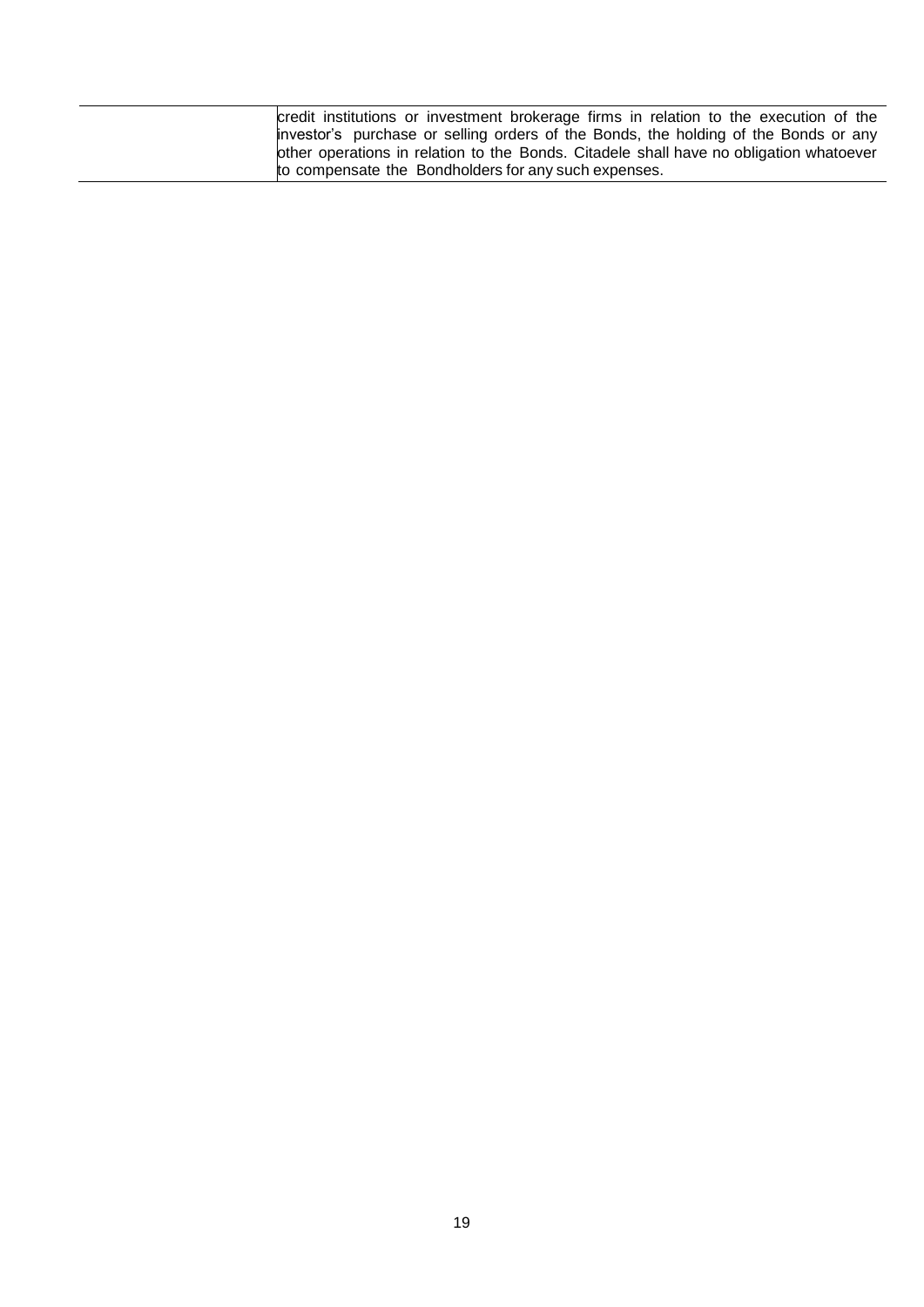# **Pielikums – Konkrētās emisijas kopsavilkums**

Kopsavilkums ir sastādīts atbilstoši prasībām par sniedzamo informāciju, kas strukturētas pa t.s. 'Elementiem'. Šie Elementi ir numurēti un sadalīti nodaļās no A līdz E, kā redzams zemāk tabulā. Šajā kopsavilkumā ir ietverti visi Elementi, kam jābūt iekļautiem prospekta kopsavilkumā par šāda veida vērtspapīriem un šāda veida emitentu. Tā kā dažus Elementus kopsavilkumā nav prasīts ietvert, Elementu numurēšanas secībā ir iespējami robi. Lai arī kopsavilkumā var būt prasība ievietot kādu Elementu attiecīga vērtspapīru veida un emitenta dēļ, iespējams, ka attiecībā uz šo Elementu attiecīgo informāciju nav iespējams sniegt. Šajā gadījumā kopsavilkumā ir iekļauts īss Elementa apraksts, ar norādi, ka tas 'nav piemērojams'.

## **A nodaļa—Ievads un brīdinājumi**

| A.1 | levads un<br>brīdinājumi           | Sis kopsavilkums lasāms kā ievads šim Pamatprospektam (" <b>Pamatprospekts</b> "). Ikviens<br>ļlēmums veikt ieguldījumu Obligācijās jābalsta leguldītāja veiktā izvērtējumā par<br>Pamatprospektu kopumā, ieskaitot Pamatprospektam pievienotos dokumentus un<br>konkrēto Obligāciju Galīgos Noteikumus. Gadījumā, ja Dalībvalsts tiesā tiek iesniegta<br>prasība saistībā ar Pamatprospektā ietverto informāciju, prasītājam-ieguldītājam,<br>atbilstoši attiecīgās dalībvalsts, kurā iesniegta prasība, nacionālajiem tiesību aktiem, var<br>tikt pieprasīts segt Pamatprospekta tulkošanas izmaksas pirms tiesvedības uzsākšanas.<br>Civiltiesiskā atbildība attiecas tikai uz tām personām, kuras sastādījušas kopsavilkumu,<br>lieskaitot jebkādu tā tulkojumu, bet tikai tādā gadījumā, ja kopsavilkums, lasīts kopā ar<br>citām Pamatprospekta daļām, ir maldinošs, neprecīzs vai pretrunīgs vai, lasīts kopā ar<br>citām Pamatprospekta daļām, tas nesniedz svarīgāko informāciju, lai palīdzētu<br>leguldītājiem, apsverot iespēju ieguldīt līdzekļus šādos vērtspapīros. |
|-----|------------------------------------|------------------------------------------------------------------------------------------------------------------------------------------------------------------------------------------------------------------------------------------------------------------------------------------------------------------------------------------------------------------------------------------------------------------------------------------------------------------------------------------------------------------------------------------------------------------------------------------------------------------------------------------------------------------------------------------------------------------------------------------------------------------------------------------------------------------------------------------------------------------------------------------------------------------------------------------------------------------------------------------------------------------------------------------------------------------------------------|
| A.2 | Atlauja izmantot<br>Pamatprospektu | Nav piemērojams. Citadele nav devusi piekrišanu Pamatprospekta izmantošanai<br>Obligāciju vēlākas tālākpārdošanas vai galīgas izvietošanas gadījumā, ko veic finanšu<br>starpnieki.                                                                                                                                                                                                                                                                                                                                                                                                                                                                                                                                                                                                                                                                                                                                                                                                                                                                                                |

## **B nodaļa—Emitents**

| B.1        | Juridiskais un<br>komerciālais<br>nosaukums (firma) | Akciju sabiedrība "Citadele banka" ("Citadele"). Šajā kopsavilkumā atsauces uz<br>"Citadele Grupa" nozīmē Citadeli un tās meitas sabiedrības, kas ir uzņēmumi, kuros<br>Citadelei tieši vai netieši pieder ne mazāk par 50% daļu/akciju.                                                                                                                                                                                                                                                                                                                           |
|------------|-----------------------------------------------------|--------------------------------------------------------------------------------------------------------------------------------------------------------------------------------------------------------------------------------------------------------------------------------------------------------------------------------------------------------------------------------------------------------------------------------------------------------------------------------------------------------------------------------------------------------------------|
| B.2        | Juridiskā<br>forma/reģistrācijas<br>valsts/domicils | Citadele ir ierobežotas atbildības sabiedrība/akciju sabiedrība (AS), kas reģistrēta un<br>darbojas saskaņā ar Latvijas Republikas likumdošanu, tajā skaitā 2000 gada Latvijas<br>Republikas Komerclikumu ar grozījumiem ("Latvijas Komerclikums") un reģistrēta<br>atvijas komercreģistrā ar reģistrācijas numuru: 40103303559 (reģistrācijas datums:<br>2010.gada 30.jūnijs), un tās juridiskā adrese ir Republikas laukums 2A, Rīga, LV-1010,<br>.atvija, tālrunis: +371 67010000, fakss: +371 67010001, e-pasts: info@citadele.lv,<br>vietne: www.citadele.lv. |
|            | B.4b Zināmās tendences                              | Sī Pamatprospekta parakstīšanas datumā nav informācijas par jebkādām zināmām<br>tendencēm, neskaidrībām, prasījumiem, saistībām vai notikumiem, kas saprātīgi varētu<br>būtiski ietekmēt Citadeles vai Citadele Grupas nākotnes perspektīvas un nozares, kurās<br>Citadele vai Citadele Grupa īsteno darbību tekošajā finanšu gadā.                                                                                                                                                                                                                                |
| <b>B.5</b> | Grupa                                               | Sī Pamatprospekta parakstīšanas datumā Citadelei tieši vai netieši piederēja 50% vai<br>vairāk daļu/akciju 25 sabiedrībās, kas kopā veidoja pārējos Citadele Grupas locekļus.<br>Citadele ir Citadele Grupas mātes sabiedrība.                                                                                                                                                                                                                                                                                                                                     |
| B.9        | Peļņas prognoze un<br>aplēse                        | Nav piemērojams; Pamatprospektā nav iekļauta peļņas prognoze vai aplēse.                                                                                                                                                                                                                                                                                                                                                                                                                                                                                           |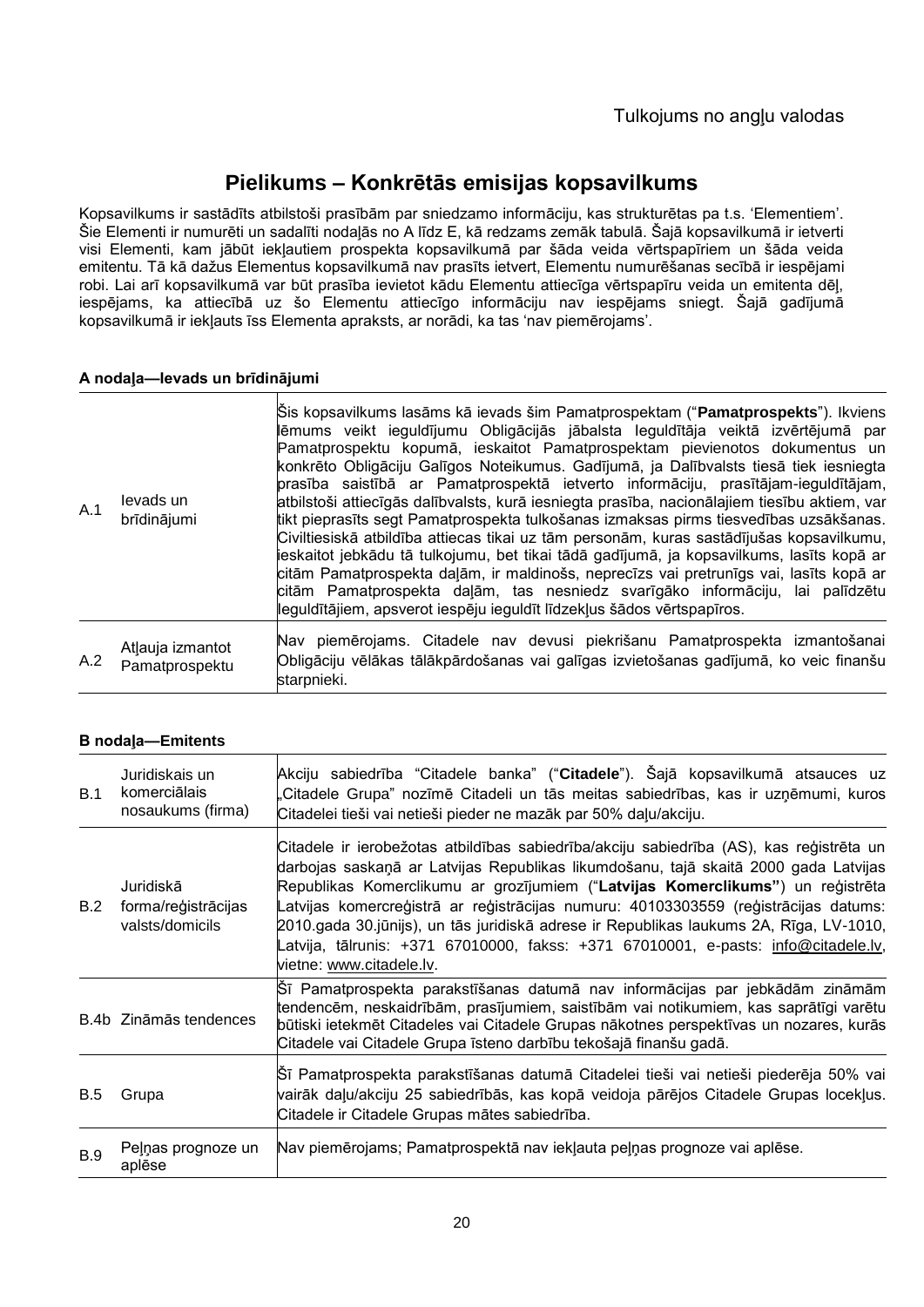| <b>B.10</b> | Atrunas revidentu<br>ziņojumā                                                    | Revidentu ziņojumos par 2014.gada Revidētajiem Konsolidētajiem Finanšu Pārskatiem,<br>Revidētajiem<br>2015.gada<br>Revidētajiem Konsolidētajiem Starpposma Finanšu Pārskatiem, kurus revidējusi KPMG<br>Baltics SIA, nav ietvertas atrunas.                                                                                                                                                                                                                                                  |            | Konsolidētajiem |              | Finanšu                         | Pārskatiem |       | un         | 2016.gada                       |
|-------------|----------------------------------------------------------------------------------|----------------------------------------------------------------------------------------------------------------------------------------------------------------------------------------------------------------------------------------------------------------------------------------------------------------------------------------------------------------------------------------------------------------------------------------------------------------------------------------------|------------|-----------------|--------------|---------------------------------|------------|-------|------------|---------------------------------|
|             |                                                                                  | Informācija, kas sniegta tabulā zemāk, atbilst informācijai, kas ietverta 2015.gada<br>Revidētajos Konsolidētajos Finanšu Pārskatos un 2016.gada Revidētajos Konsolidētajos<br>Starpposma Finanšu Pārskatos. Ietverti ir arī vairāki alternatīvie snieguma rādītāji, kas<br>parasti tiek pielietoti tirgū. Tie sniedz salīdzināmu, vispārēju Grupas pārskatu, pasvītro<br>galvenos vērtību noteicošos faktorus un apkopo finanšu informāciju rādītājos, kas<br>iespējams var būt noderīgāki. |            |                 |              |                                 |            |       |            |                                 |
|             |                                                                                  |                                                                                                                                                                                                                                                                                                                                                                                                                                                                                              |            |                 |              | <b>Citadele Grupa</b>           |            |       |            | Citadele banka                  |
|             |                                                                                  |                                                                                                                                                                                                                                                                                                                                                                                                                                                                                              | 1.pus      | 2015            | 1.pus        | 2014                            | 1.pus      | 2015  | 1.pus      | 2014                            |
|             |                                                                                  | <b>Miljoni EUR</b>                                                                                                                                                                                                                                                                                                                                                                                                                                                                           | g.<br>2016 |                 | g.<br>2015   | (atjau<br>nots<br>pārsk<br>ats) | g.<br>2016 |       | g.<br>2015 | (atjau<br>nots<br>pārsk<br>ats) |
|             |                                                                                  | Neto procentu ieņēmumi                                                                                                                                                                                                                                                                                                                                                                                                                                                                       | 31.1       | 60.5            | 29.5         | 62.5                            | 23.6       | 48.1  | 23.7       | 52.1                            |
|             |                                                                                  | Neto komisiju ieņēmumi                                                                                                                                                                                                                                                                                                                                                                                                                                                                       | 18.3       | 35.5            | 17.2         | 33.4                            | 13.1       | 25.3  | 12.3       | 24.4                            |
|             |                                                                                  | Pamatdarbības<br>ieņēmumi <sup>(1)</sup>                                                                                                                                                                                                                                                                                                                                                                                                                                                     | 70.6       | 112.7           | 54.6         | 111.9                           | 55.9       | 86.5  | 41.3       | 90.1                            |
|             |                                                                                  | Uzkrājumi<br>vērtības<br>samazinājumam, neto                                                                                                                                                                                                                                                                                                                                                                                                                                                 | (5.1)      | (6.2)           | (3.1)        | (9.2)                           | (5.6)      | (6.2) | (4.4)      | (10.6)                          |
|             |                                                                                  | Neto pelna                                                                                                                                                                                                                                                                                                                                                                                                                                                                                   | 25.4       | 26.1            | 14.9         | 32.4                            | 20.6       | 19.5  | 10.1       | 29.2                            |
|             | Selektīva<br>iepriekšējā būtiska                                                 | Vidējo<br>aktīvu<br>atdeve<br>$(ROA)^{(2)}$                                                                                                                                                                                                                                                                                                                                                                                                                                                  | 1.66%      | 0.90%           | 1.06<br>%    | 1.20%                           | 1.68%      | 0.82% | 0.88<br>%  | 1.31%                           |
| <b>B.12</b> | finanšu informācija,<br>izmaiņas nākotnes<br>perspektīvās un<br>finanšu stāvoklī | Vidējā kapitāla<br>atdeve<br>$(ROE)^{(3)}$                                                                                                                                                                                                                                                                                                                                                                                                                                                   | 22.1%      | 13.2%           | 15.7<br>$\%$ | 20.2%                           | 19.0%      | 10.2% | 11.0<br>%  | 18.5%                           |
|             |                                                                                  | Izmaksu un ieņēmumu<br>attiecība (CIR) <sup>(4)</sup>                                                                                                                                                                                                                                                                                                                                                                                                                                        | 55.8%      | 68.5%           | 64.4<br>%    | 60.2%                           | 52.5%      | 67.1% | 62.3<br>%  | 52.3%                           |
|             |                                                                                  | Riska<br>rādītājs<br>cenas<br>$(COR)^{(5)}$                                                                                                                                                                                                                                                                                                                                                                                                                                                  | 1.0%       | 0.8%            | 0.9%         | 1.3%                            | 1.2%       | 0.7%  | 1.1%       | 1.2%                            |
|             |                                                                                  | Kapitāla<br>pietiekamības<br>rādītājs (CAR)                                                                                                                                                                                                                                                                                                                                                                                                                                                  | 12.5%      | 13.4%           | 12.8%        | 11.0%                           | 13.7%      | 15.1% | 14.7%      | 12.3%                           |
|             |                                                                                  | <b>VISA</b><br><b>Neietverot</b><br>ieņēmumus <sup>(7)</sup>                                                                                                                                                                                                                                                                                                                                                                                                                                 |            |                 |              |                                 |            |       |            |                                 |
|             |                                                                                  | Neto pelna                                                                                                                                                                                                                                                                                                                                                                                                                                                                                   | 14.0       |                 |              |                                 | 9.3        |       |            |                                 |
|             |                                                                                  | ROA <sup>(2)</sup>                                                                                                                                                                                                                                                                                                                                                                                                                                                                           | 0.92%      |                 |              |                                 | 0.75%      |       |            |                                 |
|             |                                                                                  | $ROE^{(3)}$                                                                                                                                                                                                                                                                                                                                                                                                                                                                                  | 12.2%      |                 |              |                                 | 8.6%       |       |            |                                 |
|             |                                                                                  | <b>Neietverot</b><br><b>IPO</b><br>izmaksas <sup>(8)</sup>                                                                                                                                                                                                                                                                                                                                                                                                                                   |            |                 |              |                                 |            |       |            |                                 |
|             |                                                                                  | Neto pelna                                                                                                                                                                                                                                                                                                                                                                                                                                                                                   |            | 31.1            |              | 32.4                            |            | 24.5  |            | 29.2                            |
|             |                                                                                  | ROA <sup>(2)</sup>                                                                                                                                                                                                                                                                                                                                                                                                                                                                           |            | 1.07%           |              | 1.20%                           |            | 1.03% |            | 1.31%                           |
|             |                                                                                  | ROE <sup>(3)</sup>                                                                                                                                                                                                                                                                                                                                                                                                                                                                           |            | 15.5%           |              | 20.2%                           |            | 12.7% |            | 18.5%                           |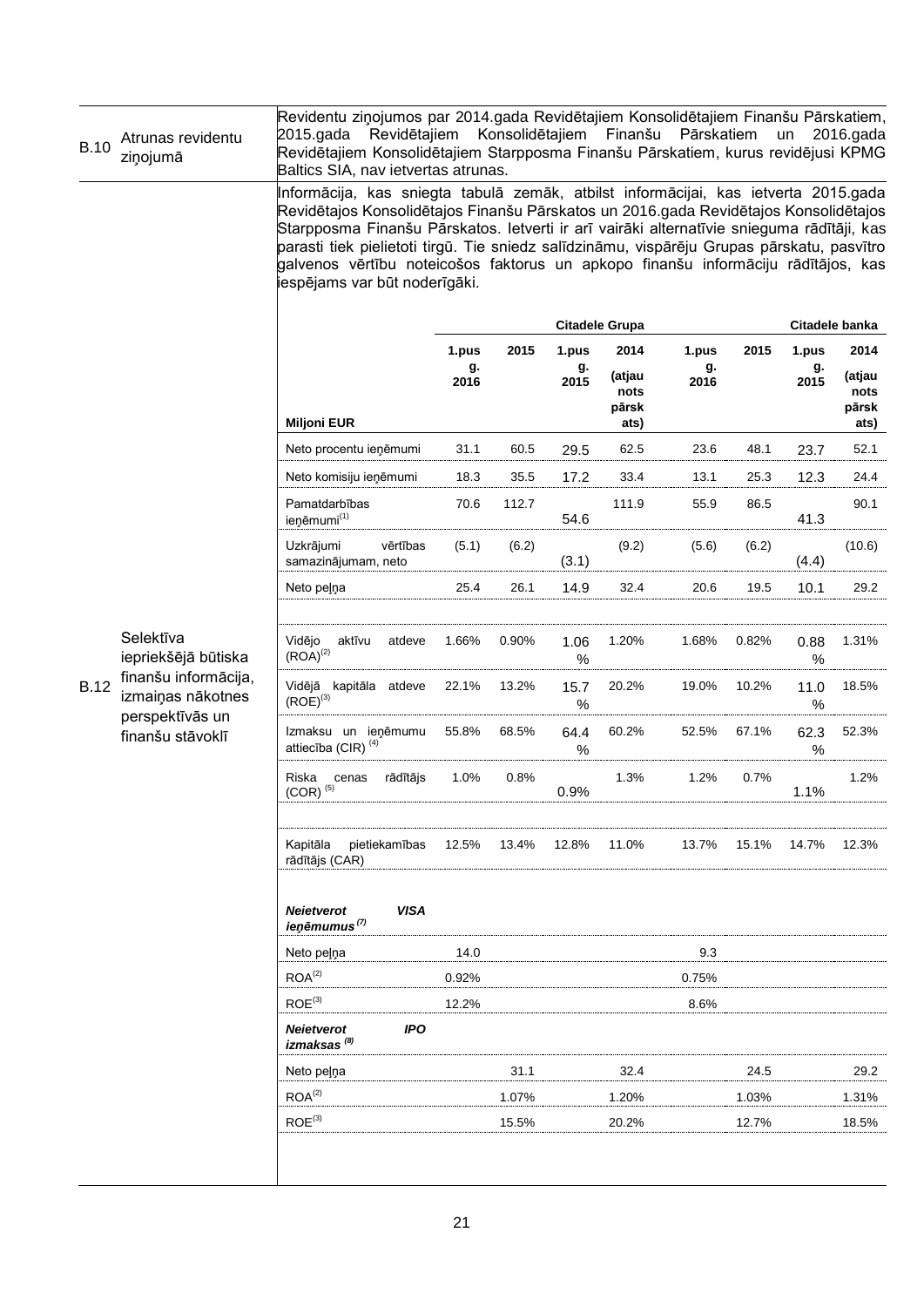|                                                    |            |       | <b>Citadele Grupa</b>           |            |       | Citadele banka                  |
|----------------------------------------------------|------------|-------|---------------------------------|------------|-------|---------------------------------|
|                                                    | 1.pus      | 2015  | 2014                            | 1.pus      | 2015  | 2014                            |
| <b>Miljoni EUR</b>                                 | g.<br>2016 |       | (atjau<br>nots<br>pärsk<br>ats) | g.<br>2016 |       | (atjau<br>nots<br>pärsk<br>ats) |
| Aktīvi kopā                                        | 3,140      | 2,960 | 2,855                           | 2.506      | 2,409 | 2.331                           |
| Kredīti klientiem                                  | 1.231      | 1.172 | 1.076                           | 1.013      | 983   | 941                             |
| Klientu noguldījumi                                | 2.748      | 2,570 | 2.517                           | 2.098      | 2,037 | 1.949                           |
| Kapitāls                                           | 240        | 220   | 177                             | 224        | 209   | 173                             |
| Kredītu un noguldījumu<br>attiecība <sup>(6)</sup> | 45%        | 46%   | 43%                             | 48%        | 48%   | 48%                             |

<sup>(1)</sup> Pamatdarbības ienākumus veido šādi posteņi no peļņas un zaudējumu aprēķina: neto procentu ieņēmumi, neto komisijas naudu ieņēmumi, neto ienākumi no darījumiem ar finanšu instrumentiem un citi ieņēmumi.

<sup>(2)</sup> Vidējo aktīvu atdevi (ROA) aprēķina, attiecīgā perioda neto peļņas apjomu, pārvērstu gada izteiksmē, dalot ar vidējo kopējo aktīvu apjomu perioda sākumā un beigās. ROA apzīmē aktīvu ienesīgumu.

 $^{(3)}$  Vidējā kapitāla atdevi (ROE) aprēķina, attiecīgā perioda neto peļņas apjomu, pārvērstu gada izteiksmē, dalot ar vidējo kopējo pašu kapitāla apjomu perioda sākumā un beigās. ROE apzīmē pašu kapitāla ienesīgumu.

<sup>(4)</sup> Izmaksu un ieņēmumu attiecību (CIR) aprēķina, dalot administratīvo izdevumu, amortizācijas un nolietojuma, un citu izdevumu summu ar pamatdarbības ienākumiem. CIR ir darbības efektivitātes rādītājs.

(5) Riska cenas rādītājs (COR) tiek aprēķināts, specifisko un kopēji aplēsto kredītu uzkrājumu vērtības samazinājuma summu dalot ar vidējo kredītu uzskaites vērtību perioda sākumā un beigās. COR ir aizdevumu portfeļa riska rādītājs.

<sup>(6)</sup> Kredītu un noguldījumu attiecība tiek aprēķināta, dalot uzskaites vērtību ar klientu noguldījumu apjomu attiecīgā perioda beigās. Kredītu un noguldījumu attiecība ir aizdevumu portfeļa finansējuma bāzes rādītājs.

<sup>(7)</sup> Vienreizēji ieņēmumi, kas tika atzīti 2016.gada ieņēmumu pārskatā kā 11.3 miljoni EUR pēc Citadeles līdzdalības Visa Europe pārdošanas Visa Inc.

<sup>(8)</sup> Vienreizēji izdevumi, kuri tika atzīti 2015.gada ieņēmumu pārskatā, ņemot vērā atlikto sākotnējā publiskā piedāvājuma (IPO) procesu, 5.0 miljoni EUR apmērā.

FKTK ir identificējusi Citadeli kā "citu sistēmiski nozīmīgu iestādi" (O-SII) 2015.gada beigās. Pēc atskaites perioda, kas beidzās 2016.gada 30.jūnijā, FKTK ir informējusi Citadeli par saviem plāniem ieviest kapitāla prasību sistēmiski nozīmīgām iestādēm Latvijā. Pastāv sešas šādas iestādes, un kapitāla prasības ir robežās no 1.5% līdz 2.0%. Citadeles O-SII kapitāla rezerves prasība sastāda 1.5%, lai gan tā tiks ieviesta divos posmos – 0.75% kapitāla prasība tiks ieviesta 2017.gada 30.jūnijā, bet atbilstība pilnīgajai kapitāla prasībai būs jānodrošina no 2018.gada 30.jūnija. O-SII kapitāla rezerves prasība jānodrošina ar 1.līmeņa kapitālu. Ja kapitāla rezerves prasība būtu spēkā 2016.gada 30.jūnijā, Citadeles un Citadele Grupas 1.līmeņa kapitāla rādītājam būtu jābūt vismaz 10.4%, lai tas atbilstu visām prasībām: (1) 1.līmeņa pamata kapitāla rādītājs 4.5%, (2) 1.līmeņa papildu kapitāla rādītājs 1.5%, (3) kapitāla saglabāšanas rezerve 2.5%, (4) individuālā kapitāla rezerve 0.4%, ko nosaka FKTK, un (5) O-SII kapitāla rezerve 1.5%. 2016.gada 30.jūnijā gan Citadelei, gan Citadele Grupai ir pietiekams 1.līmeņa kapitāls, lai nodrošinātu atbilstību pilnajām O-SII rezerves prasībām.

Kopš 2016.gada 30.jūnija nav notikušas būtiskas nelabvēlīgas izmaiņas Citadeles vai Citadele Grupas nākotnes perspektīvās.

Kopš 2016.gada 30.jūnija nav notikušas būtiskas izmaiņas Citadeles vai Citadeles Grupas finanšu vai tirgus pozīcijās.

B.13 notikumi, kas ir Pēdējā laika būtiski Cik ir zināms Citadelei, pēdējā laikā nav iestājušies nekādi būtiski apstākļi attiecībā uz Citadeli un Citadele Grupu, kas varētu būt būtiski nozīmīgi Citadeles vai Citadele Grupas maksātspējas novērtēšanai.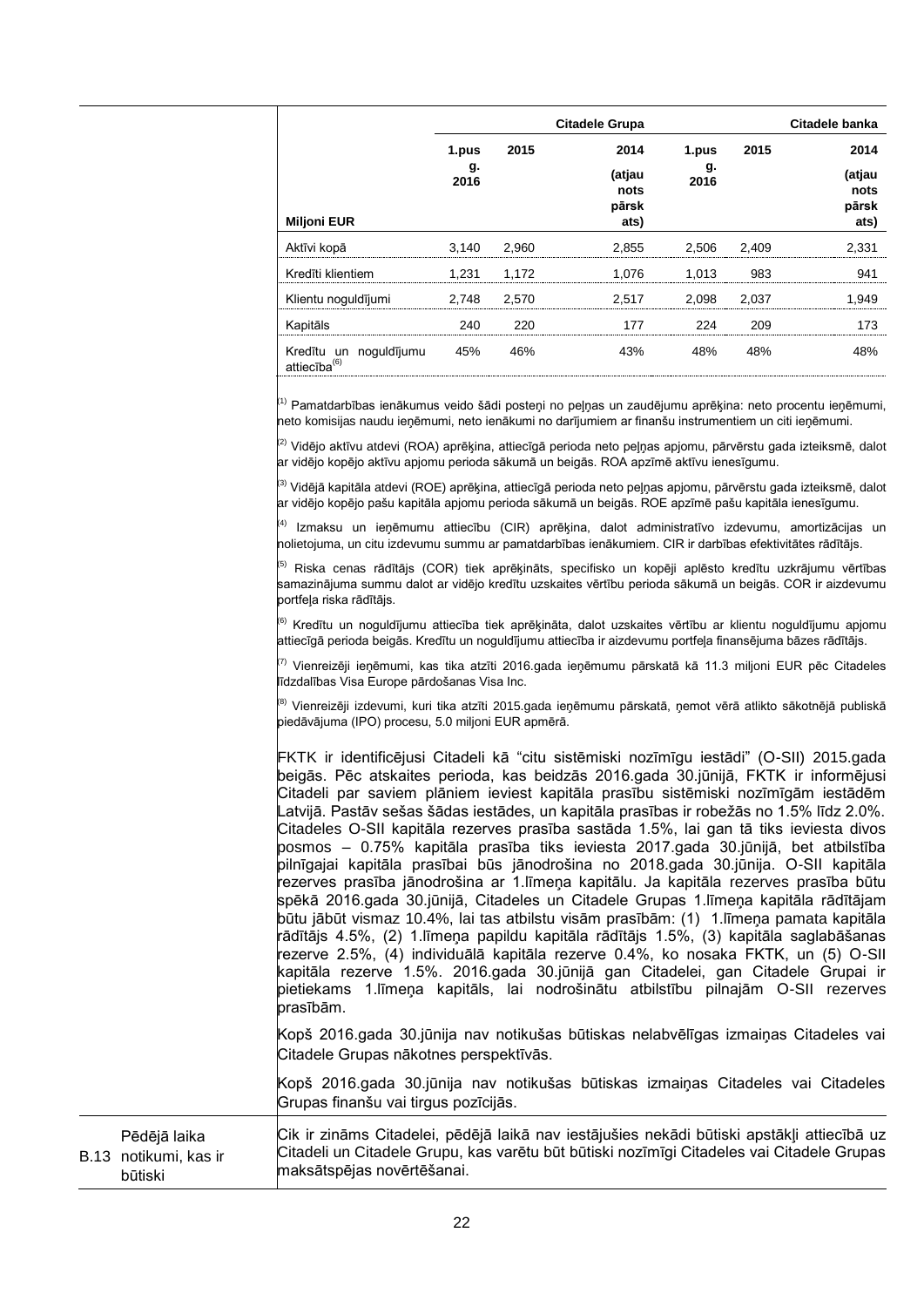|             | maksātspējas<br>novērtēšanai      |                                                                                                                                                                                                                                                                                                                                                                                                                                                                                                                                                                          |               |                                    |
|-------------|-----------------------------------|--------------------------------------------------------------------------------------------------------------------------------------------------------------------------------------------------------------------------------------------------------------------------------------------------------------------------------------------------------------------------------------------------------------------------------------------------------------------------------------------------------------------------------------------------------------------------|---------------|------------------------------------|
| <b>B.14</b> | Atkarība no Grupas<br>sabiedrībām | Citadele ir Citadele Grupas mātes uzņēmums un tā nav atkarīga no jebkuras citas<br>sabiedrības Citadele Grupā.                                                                                                                                                                                                                                                                                                                                                                                                                                                           |               |                                    |
|             |                                   | Citadele Grupa sniedz plašu banku pakalpojumu klāstu plašam klientu lokam. Trīs<br>galvenās Citadele Grupas uzņēmējdarbības jomas Latvijā ir fiziskās personas un MVU,<br>korporatīvā un privātā kapitāla pārvaldīšana. Citadele Grupa uztur arī darbību, kas<br>saistīta ar aktīvu pārvaldīšanu, līzingu, dzīvības apdrošināšanu, pensiju fondu<br>pārvaldīšanu un skaidrās naudas inkasāciju.                                                                                                                                                                          |               |                                    |
| <b>B.15</b> | darbības<br>Galvenās<br>jomas     | Galvenie produkti fiziskajām personām Latvijā ir karšu produkti, noguldījumu produkti,<br>patērētāju kreditēšana, kā arī hipotekārā kreditēšana. Galvenie produkti MVU Latvijā ir<br>aizdevumi un kredītlīnijas uzņēmējdarbības attīstībai. Galvenie produkti korporatīvajiem<br>klientiem Latvijā ir naudas līdzekļu pārvaldīšanas un pārdošanas punktu pakalpojumi,<br>aizdevumi biznesa attīstībai, kredītlīnijas, garantijas, akreditīvi, kā arī kredītkartes un<br>debetkartes.                                                                                     |               |                                    |
|             |                                   | Privātkapitāla pārvaldīšanas jomā turīgajiem klientiem Latvijā pārsvarā tiek piedāvātas<br>premium segmenta maksājumu kartes, uzkrājumu un investīciju produkti, dzīves stila<br>pakalpojumi; bet starptautiskajiem klientiem, kas ir fiziskas personas, pārsvarā tiek<br>piedāvāti norēķinu konti un parastās maksājumu kartes. Šīs fiziskās personas bieži ir<br>ieinteresētas arī brokeru darījumu veikšanas pakalpojumos un aktīvu pārvaldīšanas<br>pakalpojumos.                                                                                                    |               |                                    |
|             |                                   | Papildus darbībai Latvijā Citadele Grupa uztur banku, līzinga un privātā kapitāla<br>pārvaldīšanas darbību Lietuvā un Igaunijā, kā arī sniedz privātbankas un labklājības<br>pārvaldīšanas pakalpojumus no sava meitas uzņēmuma Šveicē.                                                                                                                                                                                                                                                                                                                                  |               |                                    |
|             |                                   | Sī Pamatprospekta parakstīšanas datumā akcijas Citadelē tiek turētas šādās<br>proporcijās:                                                                                                                                                                                                                                                                                                                                                                                                                                                                               |               |                                    |
|             |                                   | 75% plus 1 akcija - RA Citadele Holdings, LLC, un 12 līdz-investoru konsorcijs; un                                                                                                                                                                                                                                                                                                                                                                                                                                                                                       |               |                                    |
|             |                                   | 25% mīnus 1 akcija - ERAB.                                                                                                                                                                                                                                                                                                                                                                                                                                                                                                                                               |               |                                    |
|             |                                   | Sekojošā tabulā ietverta zināma informācija attiecībā uz Citadeles emitēto parasto akciju<br>līpašumtiesībām šī Pamatprospekta parakstīšanas datumā.                                                                                                                                                                                                                                                                                                                                                                                                                     |               |                                    |
|             |                                   | Akcionārs                                                                                                                                                                                                                                                                                                                                                                                                                                                                                                                                                                | Turēto akciju | <b>Ipašuma</b>                     |
|             |                                   |                                                                                                                                                                                                                                                                                                                                                                                                                                                                                                                                                                          | skaits        | tiesības (%)'<br>25.00 mīnus viena |
|             | Kontrolējošie<br>akcionāri        |                                                                                                                                                                                                                                                                                                                                                                                                                                                                                                                                                                          |               | akcija                             |
|             |                                   |                                                                                                                                                                                                                                                                                                                                                                                                                                                                                                                                                                          |               | 22.41 plus viena                   |
| <b>B.16</b> |                                   |                                                                                                                                                                                                                                                                                                                                                                                                                                                                                                                                                                          |               | akcija                             |
|             |                                   |                                                                                                                                                                                                                                                                                                                                                                                                                                                                                                                                                                          |               | 9.96<br>8.86                       |
|             |                                   |                                                                                                                                                                                                                                                                                                                                                                                                                                                                                                                                                                          |               | 8.86                               |
|             |                                   |                                                                                                                                                                                                                                                                                                                                                                                                                                                                                                                                                                          |               | 8.86                               |
|             |                                   |                                                                                                                                                                                                                                                                                                                                                                                                                                                                                                                                                                          |               | 7.03<br>9.02                       |
|             |                                   |                                                                                                                                                                                                                                                                                                                                                                                                                                                                                                                                                                          |               |                                    |
|             |                                   | (1) RA Citadele Holdings, LLC ir Ripplewood Advisors LLC pilnībā piederoša meitas sabiedrība, kuras patiesā labuma<br>guvējs ir Timotijs Kolinss<br>(2) Delan S.A.R.L patiesā labuma guvējs ir Baupost Group, LLC<br>(3) EMS LB LLC patiesā labuma guvējs ir Edmonds M. Safra<br>(4) NNS Luxembourg Investments S.a.r.l. patiesā labuma guvējs ir Nasefs O.Saviris<br>(5) Amolino Holdings Inc. patiesā labuma guvējs ir Džeimss L. Balsilī<br>(6) Shuco LLC patiesā labuma guvējs ir Stenlijs S. Šūmans<br>(7) Aprēķināts, pamatojoties uz balsošanas tiesībām Citadelē |               |                                    |
|             | B.17 Kredītreitingi               | Sī Pamatprospekta parakstīšanas datumā Citadeles ilgtermiņa noguldījumiem piešķirtais                                                                                                                                                                                                                                                                                                                                                                                                                                                                                    |               |                                    |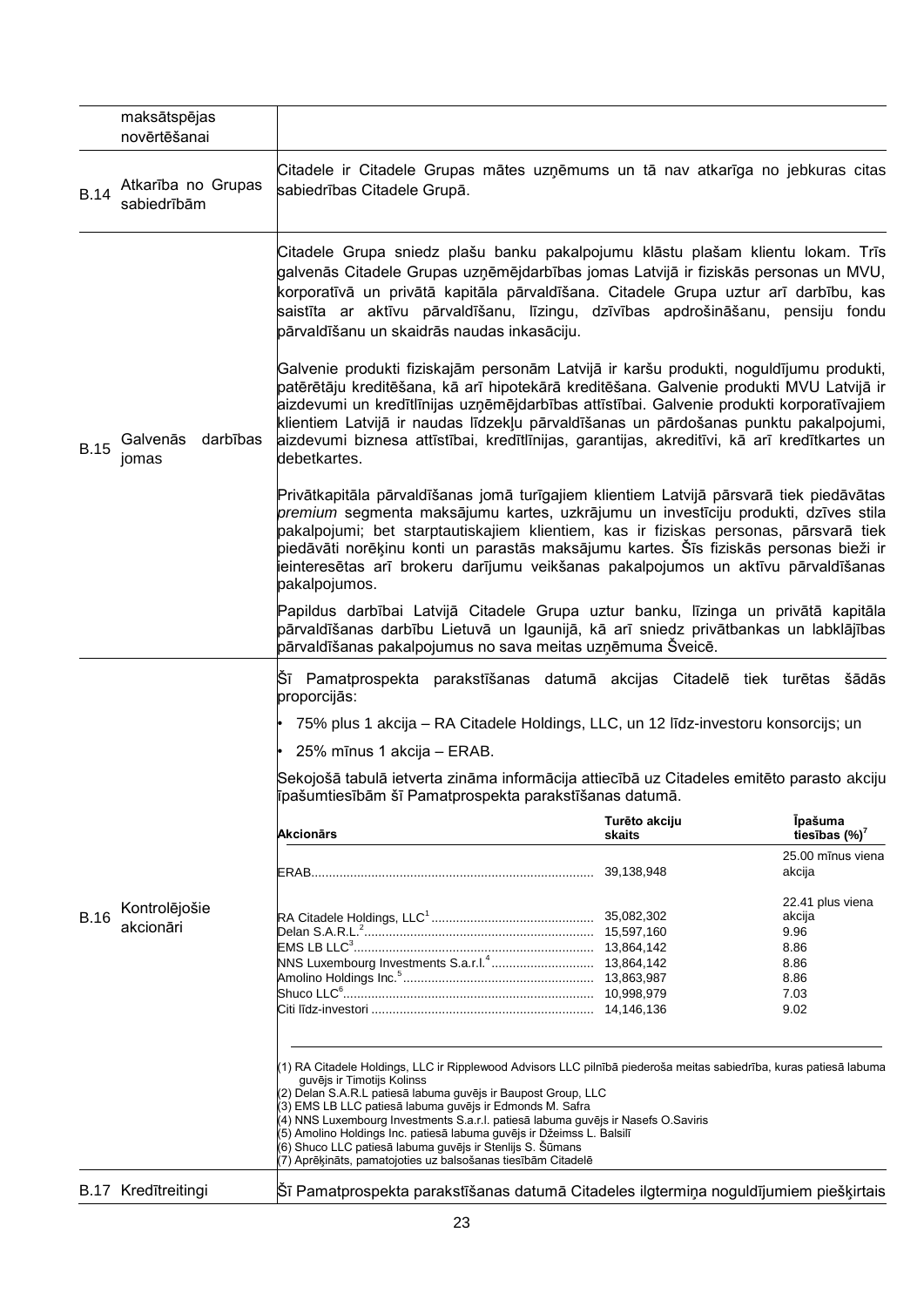Moody's kredītreitings ir B1 (ar pozitīvu attīstības prognozi).

Katram Laidienam attiecīgās emisijas brīdī vai pēc tā var tikt piešķirts reitings, kas tiek norādīts attiecīgajos Galīgajos Noteikumos, un ko piešķir jebkura reitingu aģentūra, kuru laiku pa laikam var nolīgt Citadele attiecībā uz jebkādu Obligāciju emisiju vai līdz Programmas atlikušajam darbības laikam, ja jebkura no tām attiecīgajā brīdī sniedz reitingus attiecībā uz jebkuru Laidienu. Tas, vai katrs pieteiktais kredītreitings attiecībā uz konkrēto Laidienu tiks piešķirts no kredītreitingu aģentūras, kas dibināta Eiropas Savienībā un reģistrēta saskaņā ar CRA Regulu, tiks atspoguļots Galīgajos Noteikumos. Ja tiktu piešķirti reitingi, tad šādi reitingi var nebūt tādi paši kā kredītreitings, kas piešķirts Citadelei. Kredītreitings nav uzskatāms par rekomendāciju pirkt, pārdot vai turēt kādus vērtspapīrus, un reitingu organizācija, kas piešķīrusi konkrēto reitingu, var to jebkurā laikā pārskatīt, apturēt vai atcelt jebkurā brīdī. Kredītreitingi nav garantija attiecībā uz Citadele Grupas nākotnes sniegumu.

#### *Konkrētās emisijas kopsavilkums:* Reitings emitētajām Obligācijām netiks piešķirts.

## **C nodaļa—Vērtspapīri**

| C.1 |                                                                              | Obligācijas ir brīvi pārvedamas nekonvertējamas subordinētas obligācijas bez<br>nodrošinājuma un garantijas, kuru nominālvērtība ir EUR valūtā, ar termiņu no 7 līdz 10<br>gadiem un ar fiksētu procentu likmi, kas ietver sevī Citadeles nenodrošinātus,<br>negarantētus un subordinētus maksājuma pienākumus pret Obligāciju turētājiem<br>"Obligacionāri"). Obligācijas nekādos apstākļos nav konvertējamas vienkāršās<br>Citadeles akcijās vai citos Citadeles kapitāla instrumentos, izņemot saskaņā ar pieprasa<br>kompetento iestāžu rīkojumiem saskaņā ar likuma prasībām, kas attiecīgajā brīdī var būt<br>piemērojamas Citadelei un Obligācijām. |
|-----|------------------------------------------------------------------------------|------------------------------------------------------------------------------------------------------------------------------------------------------------------------------------------------------------------------------------------------------------------------------------------------------------------------------------------------------------------------------------------------------------------------------------------------------------------------------------------------------------------------------------------------------------------------------------------------------------------------------------------------------------|
|     |                                                                              | Katras Obligācijas nominālvērtība tiks noteikta Galīgajos Noteikumos, bet tai jāsastāda<br>vismaz EUR 10,000.                                                                                                                                                                                                                                                                                                                                                                                                                                                                                                                                              |
|     |                                                                              | Obligācijas ir dematerializēti uzrādītāja parāda vērtspapīri, kas tiek reģistrēti Latvijas<br>Centrālajā Depozitārijā (Latvijas Centrālais depozitārijs AS, reģistrācijas numurs:<br>40003242879, juridiskā adrese: Vaļņu 1, Rīga, LV-1050, Latvija) ("LCD") konta ieraksta<br>veidā.                                                                                                                                                                                                                                                                                                                                                                      |
|     | Vērtspapīru veids<br>un klase un<br>vērtspapīru<br>identifikācijas<br>numurs | Maksimālā kopējā visu nenokārtoto Obligāciju nominālvērtība, kas tiek emitētas saskaņā<br>ar €40,000,000 Pirmo Subordinēto Obligāciju Bez Nodrošinājuma Programmu<br>("Programma") nevienā brīdī nedrīkst pārsniegt € 40,000,000.                                                                                                                                                                                                                                                                                                                                                                                                                          |
|     |                                                                              | Obligācijas tiek emitētas vienā vai vairākās sērijās ("Sērija"). Katra Sērija var sastāvēt<br>no viena vai vairākiem Obligāciju laidieniem ("Laidiens"). Ja attiecīgā Sērija sastāvēs<br>tikai no viena Laidiena, Galīgajos Noteikumos jāietver attiecīgais norādījums.                                                                                                                                                                                                                                                                                                                                                                                    |
|     |                                                                              | Vienas Sērijas Obligācijas ir pakļautas identiskiem noteikumiem, izņemot piemērojamos<br>Galīgajos Noteikumos norādītie konkrētie noteikumi un nosacījumi var atšķirties attiecībā<br>uz dažādiem Laidieniem. Katras Sērijas un Laidiena identifikācijas nolūkos Galīgajos<br>Noteikumos tiek norādīts katras Sērijas un katra Laidiena kārtas numurs.                                                                                                                                                                                                                                                                                                     |
|     |                                                                              | Konkrētās emisijas kopsavilkums:<br>Sērijas numurs: 1                                                                                                                                                                                                                                                                                                                                                                                                                                                                                                                                                                                                      |
|     |                                                                              | Laidiena numurs: 1                                                                                                                                                                                                                                                                                                                                                                                                                                                                                                                                                                                                                                         |
|     |                                                                              | Pirms Laidiena piedāvājuma uzsākšanas, attiecīgajam Laidienam pēc Citadeles<br>pieprasījuma LCD piešķirs ISIN (starptautiskais vērtspapīru identifikācijas numurs) kodu.<br>Gadījumā, ja tiek emitēts vēl kāds Laidiens, kas kopā ar jau emitēto Laidienu pēc jau<br>emitētā Laidiena Emisijas Datuma veidos vienu Sēriju, tad šādām nākamā Laidiena                                                                                                                                                                                                                                                                                                       |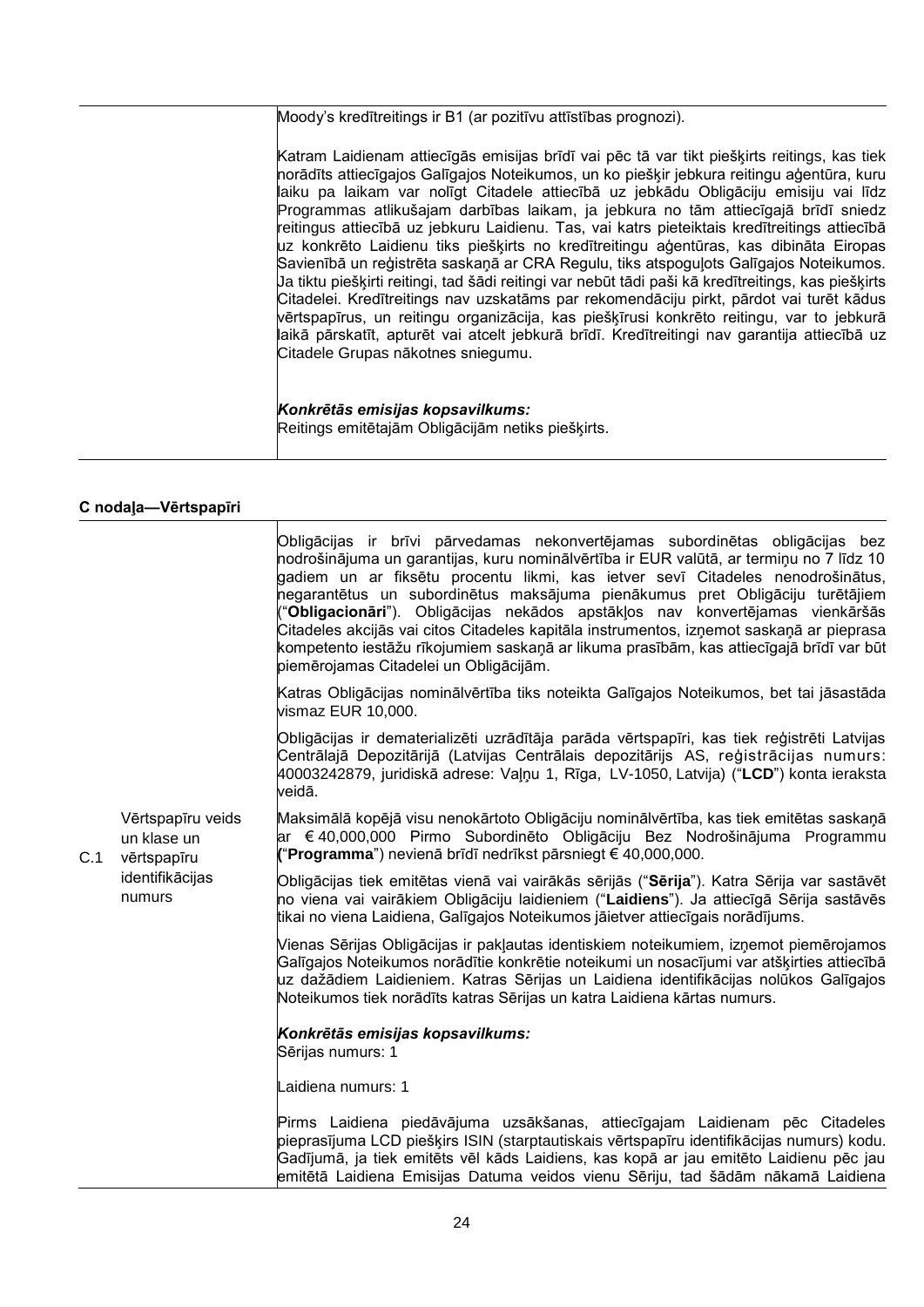|     |                                                                            | Obligācijām tiek piešķirts atsevišķs ISIN kods, kas atšķiras citiem attiecīgās Sērijas<br>Laidieniem piešķirtiem ISIN kodiem. Attiecīgā Laidiena ISIN kods tiek norādīts Galīgajos<br>Noteikumos.                                                                                                                                                                                                                                                                                                                                                                                                                                                                                                                                             |
|-----|----------------------------------------------------------------------------|-----------------------------------------------------------------------------------------------------------------------------------------------------------------------------------------------------------------------------------------------------------------------------------------------------------------------------------------------------------------------------------------------------------------------------------------------------------------------------------------------------------------------------------------------------------------------------------------------------------------------------------------------------------------------------------------------------------------------------------------------|
|     |                                                                            | Konkrētās emisijas kopsavilkums:<br>ISIN kods: LV0000802221                                                                                                                                                                                                                                                                                                                                                                                                                                                                                                                                                                                                                                                                                   |
| C.2 | Valūta                                                                     | Obligāciju valūta ir eiro (€).                                                                                                                                                                                                                                                                                                                                                                                                                                                                                                                                                                                                                                                                                                                |
| C.5 | Pārvedamības<br>ierobežojumi                                               | Obligācijas ir brīvi pārvedami vērtspapīri un tos var atsavināt bez ierobežojumiem.<br>Tomēr Obligāciju pārvedumi tiek pakļauti pārdošanas un pārvešanas ierobežojumiem<br>atbilstoši attiecīgajiem likumiem noteiktās jurisdikcijās, kas piemērojami pārvedējam un<br>saņēmējam. Obligācijas nevar tikt piedāvātas, pārdotas, tālākpārdotas, pārvestas vai<br>nodotas tādās valstīs vai jurisdikcijās vai citādi, tādos apstākļos, kur šāda<br>piedāvāšana, pārdošana, tālākpārdošana vai pārvešana ir pretlikumīga vai paredz<br>tādu papildu pasākumu īstenošanu no Citadeles puses, kādi netiek paredzēti Latvijas<br>tiesību aktos, ieskaitot Amerikas Savienotās Valstis, ja tas ir piemērojams.                                        |
|     |                                                                            | No Obligācijām izrietošās tiesības                                                                                                                                                                                                                                                                                                                                                                                                                                                                                                                                                                                                                                                                                                            |
|     |                                                                            | Vienīgās no Obligācijām izrietošās Obligacionāru tiesības ir tiesība uz Obligāciju<br>dzēšanu Dzēšanas Datumā (saskaņā ar definīciju zemāk) un tiesība uz procentu<br>saņemšanu, saskaņā ar šo tiesību ierobežojumiem, kas aprakstīti šajos Vispārīgajos<br>Obligāciju Noteikumos un Nosacījumos. Obligacionāriem nav tiesību uz nokavējuma<br>procentiem vai jebkādām soda naudām gadījumā, ja jebkuri Citadeles maksājumi<br>saskaņā ar Obligācijām tiek kavēti. Obligacionāri var izmantot šīs no Obligācijām<br>izrietošās tiesības saskaņā ar Vispārīgajiem Obligāciju Noteikumiem un Nosacījumiem,<br>piemērojamajiem Galīgajiem Noteikumiem un piemērojamajām Latvijas Republikas<br>likumdošanas noteikumiem.                         |
|     |                                                                            | Nepastāvēs "Kontroles Maiņas" ("Change of Control") saistības, kas saistītu Citadeli<br>attiecībā uz Obligācijām un no Obligācijām neizriet tiesības un ieguldītājiem Obligācijās<br>nav aizsardzības "Kontroles Maiņas" ("Change of Control") saistību veidā. Attiecīgi<br>jebkāda veida kontroles pār Citadeli maiņa nepiešķirs Obligacionāriem nekādas tiesības.                                                                                                                                                                                                                                                                                                                                                                           |
| C.8 | No Obligācijām<br>izrietošās tiesības;<br>rangs un tiesību<br>ierobežojumi | Nepastāvēs "Īpašuma ieķīlāšanas/apgrūtināšanas aizliegums" ("Negative Pledge") un<br>'No kāda cita līguma izrietoša saistību neizpildes gadījuma iestāšanās" ("Cross-Default")<br>saistības, kas kas saistītu Citadelei attiecībā uz Obligācijām, no Obligācijām neizriet<br>ieguldītājiem<br>Obligācijās<br>aizsardzības<br>"Īpašuma<br>tiesības<br>nav<br>un<br>ieķīlāšanas/apgrūtināšanas aizlieguma" ("Negative Pledge") vai "No kāda cita līguma<br>izrietoša saistību neizpildes gadījuma iestāšanās" ("Cross-Default") saistību veidā.                                                                                                                                                                                                 |
|     |                                                                            | Neviens Obligacionārs nevar izlietot, celt prasību vai argumentēt rīcību ar jebkādām<br>prasījumu ieskaita, kompensācijas vai ieturēšanas tiesībām attiecībā uz jebkādu<br>summu, ko tam ir parādā Citadele saskaņā ar vai saistībā ar Obligācijām, un tiek<br>uzskatīts, ka katrs Obligacionārs, turot jebkādas Obligācijas, ir atteicies no jebkāda šādu<br>prasījumu ieskaita, kompensācijas vai ieturēšanas tiesībām. Iegūstot Obligācijas, katrs<br>Obligacionārs un patiesais labuma guvējs piekrīt pienākumiem, ko uzliek šie nosacījumi,<br>attiecībā uz attiekšanos no ieskaita tiesībām. Visi maksājumi, kurus Citadele veic<br>saistībā ar Obligācijām, tiek aprēķināti un samaksāti bez ieskaita vai pretprasību<br>piemērošanas. |
|     |                                                                            | Nepastāvēs nekādi ierobežojumi attiecībā uz Citadeles spēju veikt darbību tādā veidā,<br>kādā tā uzskata par piemērotu, pēc saviem ieskatiem. No Obligācijām neizriet nekādi<br>nosacījumi, kas aizsargātu Obligacionārus no Citadeles maksātspējas pasliktināšanās.                                                                                                                                                                                                                                                                                                                                                                                                                                                                          |
|     |                                                                            | Rangs un subordinācija                                                                                                                                                                                                                                                                                                                                                                                                                                                                                                                                                                                                                                                                                                                        |
|     |                                                                            | Obligācijas veido tiešas, nenodrošinātas un bezgarantiju Citadeles saistības, kurām ir                                                                                                                                                                                                                                                                                                                                                                                                                                                                                                                                                                                                                                                        |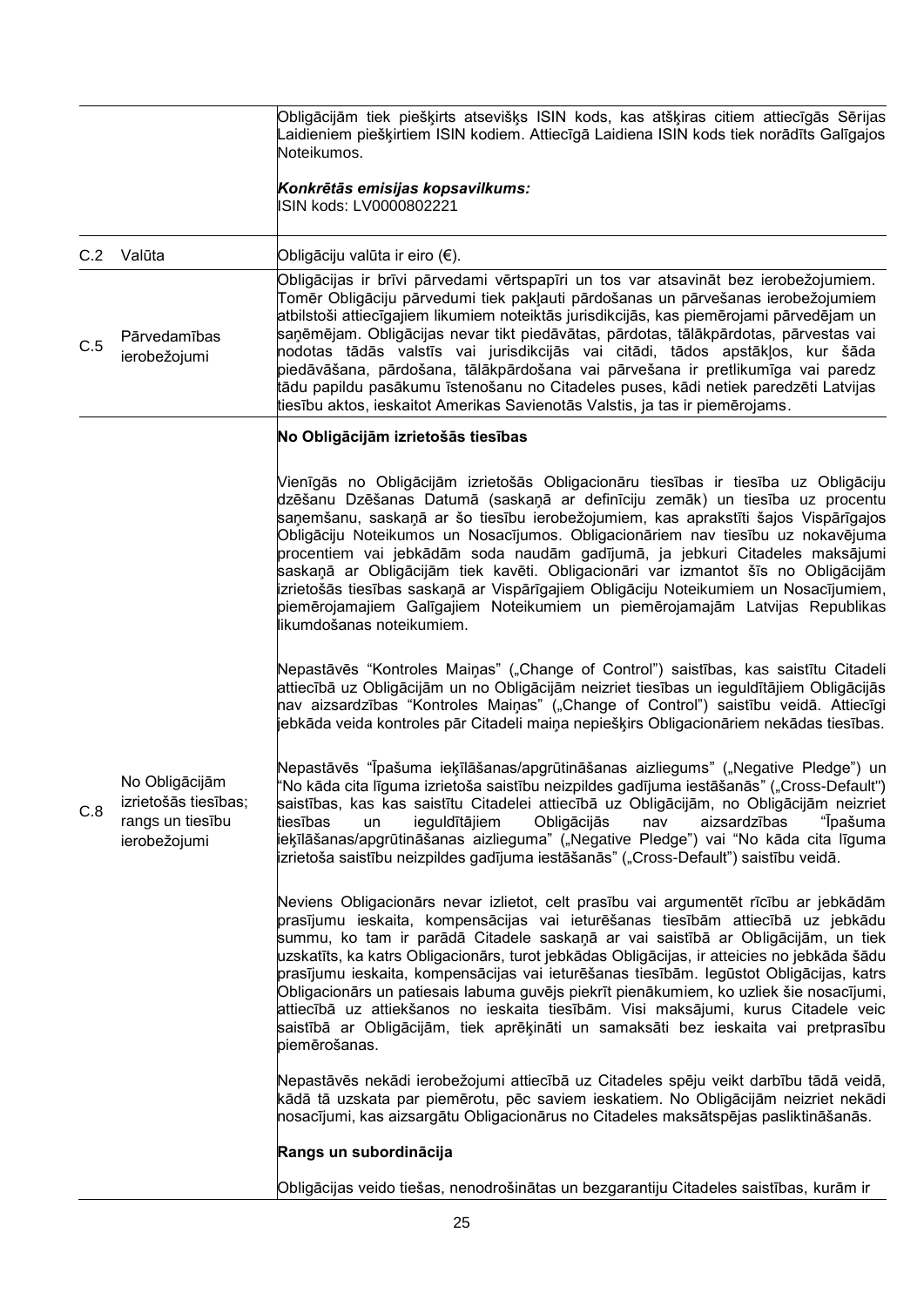*pari passu* rangs bez jebkādām priekšrocībām savā starpā.

Obligācijas vienmēr ir subordinētas iepretim visiem nesubordinētajām prasījumiem pret Citadeli (skaidrības labad, Obligācijas netiek subordinētas prasījumiem, kas ir subordinēti Obligācijām vai kam ir tāds pat rangs, kā Obligācijām), un Citadeles saistības, kas izriet no Obligācijām, ir pakārtotās saistības Latvijas Kredītiestāžu Likuma izpratnē. Citadele izmantos neto ieņēmumus no Obligācijām nolūkiem, kas norādīti zemāk un kā tās subordinēto kapitālu, tādējādi Obligācijas tiks uzskatītas par 2.līmeņa kapitāla instrumentiem CRR vai citu piemērojamo noteikumu izpratnē.

Obligāciju subordinēšana nozīmē, ka Citadeles likvidācijas vai maksātnespējas gadījumā visi prasījumi, kas izriet no Obligācijām, kļūs piedzenami un tiks apmierināti tikai pēc visu nesubordinēto atzītu prasījumu pret Citadeli pilnīgas apmierināšanas, bet pirms Citadeles akcionāru prasījumu apmierināšanas, tiem darbojoties Citadeles akcionāru lomā saskaņā ar piemērojamajiem tiesību aktiem. Līdz ar to Citadeles likvidācijas vai maksātnespējas gadījumā Obligacionāriem nepienāksies jebkādi maksājumi saskaņā ar Obligācijām līdz pilnīgai un atbilstošai visu nesubordinēto prasījumu pret Citadeli apmierināšanai, izņemot Citadeles akcionāru prasījumus, tiem darbojoties Citadeles akcionāru lomā. Parakstoties uz Obligācijām, visi ieguldītāji bez ierunām un neatsaucami piekrīt šādai no Obligācijām izrietošo prasījumu subordinēšanai. Kamēr netiek uzsākts likvidācijas vai maksātnespējas process pret Citadeli, visi no Obligācijām izrietošie prasījumi tiks apmierināti no Citadele puses saskaņā ar Vispārīgajiem Obligāciju Noteikumiem un Nosacījumiem, piemērojamajiem Galīgajiem Noteikumiem un piemērojamajiem tiesību aktiem. Lūdzam ņemt vērā, ka Obligacionāru prasījumu apmierināšanai var neatlikt naudas līdzekļu pēc visu vai daļas no nesubordinēto prasījumu apmierināšanas.

Attiecīgi, jebkādi un visi ierobežojumi, kas attiecas uz kredītiestādes pakārtotajām saistībām un 2.līmeņa kapitāla instrumentiem, kā tie var tikt noteikti Latvijas Kredītiestāžu Likuma izpratnē, CRR un jebkādos citos piemērojamajos noteikumos, būs piemērojami Obligācijām un no Obligācijām izrietošajām Citadeles saistībām attiecas, tajā skaitā šādi Latvijas Kredītiestāžu Likumā (sevišķi 59.<sup>6</sup> pantā) noteiktie ierobežojumi:

• Ja kredītiestāde atbilstoši normatīvajiem aktiem par komercdarbības atbalstu saņem šādu atbalstu, no šāda atbalsta piešķiršanas līdz šāda atbalsta sniegšanas beigām konkrētajai kredītiestādei ir aizliegts pildīt pakārtotās saistības, tai skaitā aizliegts atmaksāt aizdevumu, kā arī aprēķināt, uzkrāt vai izmaksāt par šādu aizdevumu procentus un citu atlīdzību; un

• Ja FKTK ir noteikusi kredītiestādei noguldījumu ierobežojumus, no šādu noguldījumu ierobežojumu noteikšanas dienas līdz to atcelšanas dienai konkrētajai kredītiestādei ir aizliegts pildīt pakārtotās saistības, tai skaitā aizliegts atmaksāt aizdevumu, kā arī aprēķināt, uzkrāt vai izmaksāt par šādu aizdevumu procentus un citu atlīdzību.

Obligācijām būs *pari passu* rangs ar citām esošām un nākotnes Citadeles subordinētajām saistībām bez nodrošinājuma un garantijas.

#### **Obligacionāru Sapulces**

Izņemot, kā zemāk citādi norādīts attiecībā uz grozījumiem tehniskajās procedūrās un aspektos, kas attiecas uz Obligācijām, tad, ja Citadele plāno grozīt Vispārīgos Obligāciju Noteikumus un Nosacījumus (saskaņā ar definīciju zemāk) vai attiecīgās Sērijas Laidienu Galīgajos Noteikumus, Citadelei jāsasauc Obligacionāru vai attiecīgās Sērijas Obligacionāru (kā piemērojams) sapulci ("**Obligacionāru Sapulce**"), lai pieņemtu lēmumu par grozījumu izdarīšanu Vispārīgajos Obligāciju Noteikumos un Nosacījumos, attiecīgās Sērijas Laidienu Galīgajos Noteikumus vai lai izlemtu citus jautājumus, kas var būtiski ietekmēt Obligacionāru intereses. Citadelei ir tiesības pēc saviem ieskatiem grozīt tehniskās procedūras un aspektus, kas attiecas uz Obligācijām, attiecībā uz maksājumiem vai citiem līdzīgiem jautājumiem bez Obligacionāru piekrišanas vai Obligacionāru Sapulces, ja šādu grozījumu izdarīšanu padara par nepieciešamu piemērojamo Latvijas likumu prasību grozījumi vai citos gadījumos, ja šādi grozījumi nav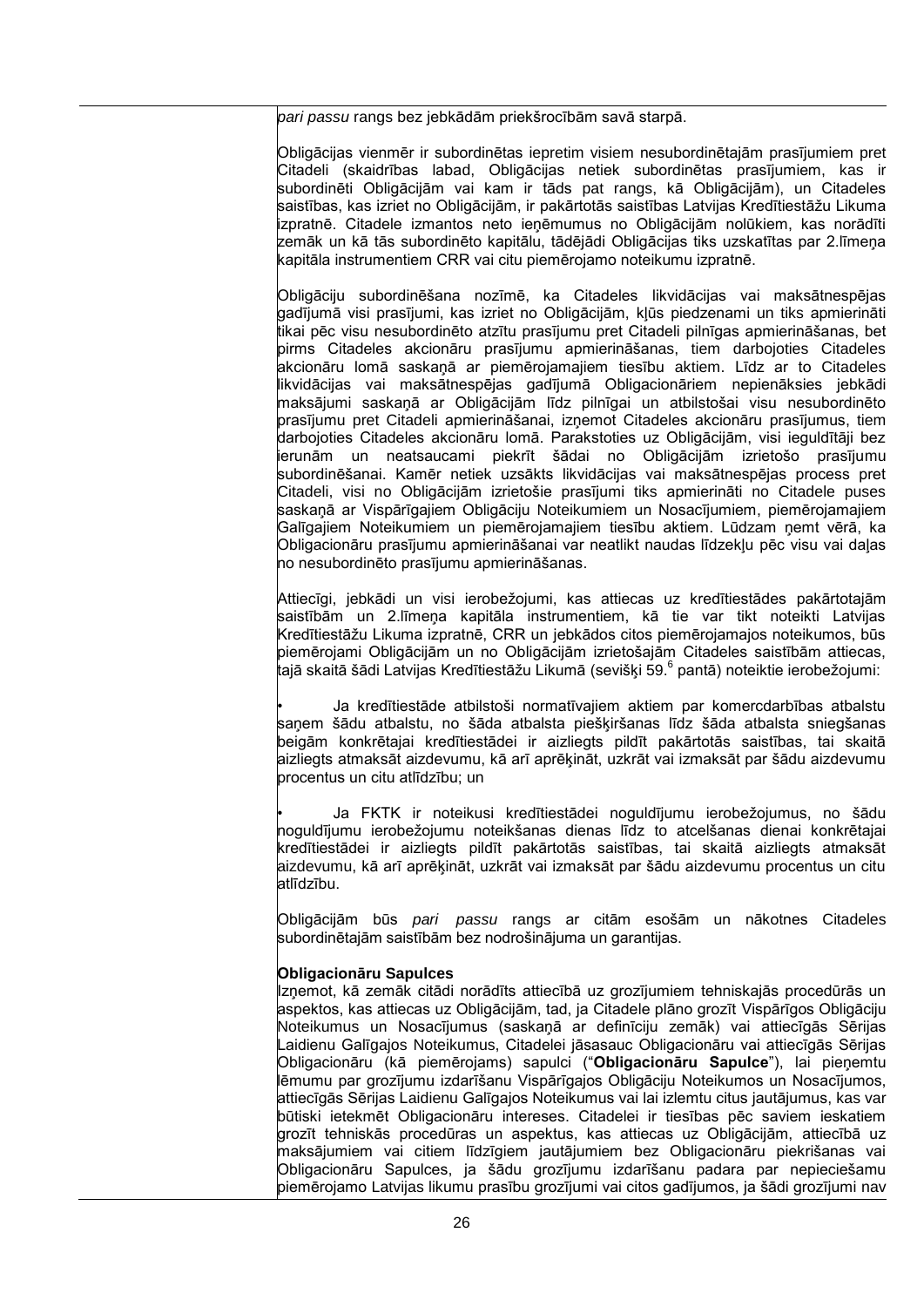|     |                                                                                 | nelabvēlīgi Obligacionāru interesēm.                                                                                                                                                                                                                                                                                                                                                                                                                                                                                                                                                                                                                                                                                                                                                                                 |
|-----|---------------------------------------------------------------------------------|----------------------------------------------------------------------------------------------------------------------------------------------------------------------------------------------------------------------------------------------------------------------------------------------------------------------------------------------------------------------------------------------------------------------------------------------------------------------------------------------------------------------------------------------------------------------------------------------------------------------------------------------------------------------------------------------------------------------------------------------------------------------------------------------------------------------|
|     |                                                                                 | <b>Procentu likme</b>                                                                                                                                                                                                                                                                                                                                                                                                                                                                                                                                                                                                                                                                                                                                                                                                |
|     |                                                                                 | Obligāciju procenti uzkrājas ar fiksētu gada procentu likmi ("Gada Procentu Likme"),<br>kas tiks norādīta Galīgajos Noteikumos. Gada Procentu likme ir vienāda katru gadu līdz<br>Dzēšanas Datumam (saskaņā ar definīciju zemāk) vai Pirmstermiņa Dzēšanas<br>Datumam (saskaņā ar definīciju zemāk), atkarībā no apstākļiem. Citadelei ir tiesības<br>vienpusēji grozīt Gada Procentu Likmi vienu vai vairākas reizes līdz piemērojamā<br>Piedāvājuma Perioda (saskaņā ar definīciju zemāk) beigām un paziņot atjaunoto Gada<br>Procentu Likmi ("Atjaunotā Gada Procentu Likme"). Ja Piedāvājuma Perioda (saskaņā<br>ar definīciju zemāk) laikā Citadele groza Gada Procentu Likmi, gala Gada Procentu<br>Likme tiks norādīta Galīgajos Noteikumos, kas tiks publicēti pēc Obligāciju piešķiršanas<br>ieguldītājiem. |
|     |                                                                                 | Procentu maksājumi par Obligācijām tiks veikti reizi pusgadā Galīgajos Noteikumos<br>noteiktajos datumos ("Procentu Samaksas Datumi") un tie tiks aprēķināti, ņemot vērā<br>apgrozījumā esošo attiecīgās Sērijas Obligāciju nominālo kopsummu no Emisijas<br>Datuma (saskaņā ar definīciju zemāk) līdz Dzēšanas Datumam (saskaņā ar definīciju<br>zemāk) vai Pirmstermiņa Dzēšanas Datumam (saskaņā ar definīciju zemāk), atkarībā no<br>tā, kurš datums iestājas agrāk. Ja Citadele pagarina Piedāvājuma Periodu (saskaņā ar<br>definīciju zemāk), gala Procentu Samaksas Datumus Citadele mainīs proporcionāli<br>Piedāvājuma Perioda pagarināšanas termiņam, norādot tos Galīgajos Noteikumos, kas<br>tiks publicēti pēc Obligāciju piešķiršanas ieguldītājiem.                                                   |
| C.9 | Procenti, dzēšanas<br>datums, ienesīgums<br>un Obligāciju<br>turētāju pārstāvis | Procenti tiek uzkrāti par konkrētajā brīdī neatmaksāto attiecīgās Sērijas Obligāciju<br>pamatsummu par katru procentu periodu sākot ar un ieskaitot procentu perioda pirmo<br>dienu līdz (bet neieskaitot) procentu perioda pēdējai dienai. Pirmais procentu periods<br>sākas Emisijas Datumā (saskaņā ar definīciju zemāk) un noslēdzas pirmajā tuvākajā<br>Procentu Samaksas Datumā ("Pirmais Procentu Periods"). Katrs nākamais procentu<br>periods sākas iepriekšējā Procentu Samaksas Datumā un noslēdzas nākamajā<br>Procentu Samaksas Datumā. Pēdējais procentu periods noslēdzas Dzēšanas Datumā<br>(saskaņā ar definīciju zemāk) vai Pirmstermiņa Dzēšanas Datumā (saskaņā ar definīciju<br>zemāk), atkarībā no tā, kurš datums iestājas agrāk.                                                             |
|     |                                                                                 | Procenti par Obligācijām tiks aprēķināti, konkrētajā procentu periodā faktiski pagājušo<br>dienu skaitu dalot ar 365 (vai t.s. garā gada gadījumā – ar 366), t.i., tiks izmantots dienu<br>laprēķina princips Act/Act (ICMA).                                                                                                                                                                                                                                                                                                                                                                                                                                                                                                                                                                                        |
|     |                                                                                 | Kad procenti ir jāaprēķina attiecībā uz periodu, kas ir īsāks par pusgadu, izņemot<br>attiecībā uz Pirmo Procentu Periodu, tie tiek aprēķināti, pamatojoties uz (a) faktisko<br>dienu skaitu periodā sākot ar un ieskaitot datumu, kurā sākas procentu uzkrāšana<br>("Uzkrāšanas Datums") bet neieskaitot datumu, kurā procenti ir maksājami, iegūto<br>dienu skaitu dalot ar (b) faktisko dienu skaitu, sākot ar un ieskaitot Uzkrāšanas Datumu,<br>bet neieskaitot nākamo tuvāko Procentu Samaksas Datumu.                                                                                                                                                                                                                                                                                                         |
|     |                                                                                 | Konkrētās emisijas kopsavilkums:<br>Gada Procentu Likme: 6,25%                                                                                                                                                                                                                                                                                                                                                                                                                                                                                                                                                                                                                                                                                                                                                       |
|     |                                                                                 | Konkrētās emisijas kopsavilkums:<br>Procentu Samaksas Datumi: 6.decembris un 6.jūnijs katru gadu                                                                                                                                                                                                                                                                                                                                                                                                                                                                                                                                                                                                                                                                                                                     |
|     |                                                                                 | lenesīgums līdz Dzēšanai<br>Sagaidāmais piedāvāto Obligāciju ienesīgums līdz dzēšanai ("lenesīgums līdz<br>Dzēšanai"), pamatojoties uz gala Emisijas Cenu un gala Gada Procentu Likmi, tiks<br>noteikts Galīgajos Noteikumos, kas tiks publicēti pēc Obligāciju piešķiršanas<br>ieguldītājiem. Ienesīgums līdz dzēšanai atbilst ienākumiem procentos, ja Obligācijas tiek<br>turētas līdz Dzēšanas Datumam, ar pieņēmumu, ka Obligācijas termiņa laikā izmaksātie<br>procenti tiek reinvestēti ar tādu pašu procentu likmi.                                                                                                                                                                                                                                                                                          |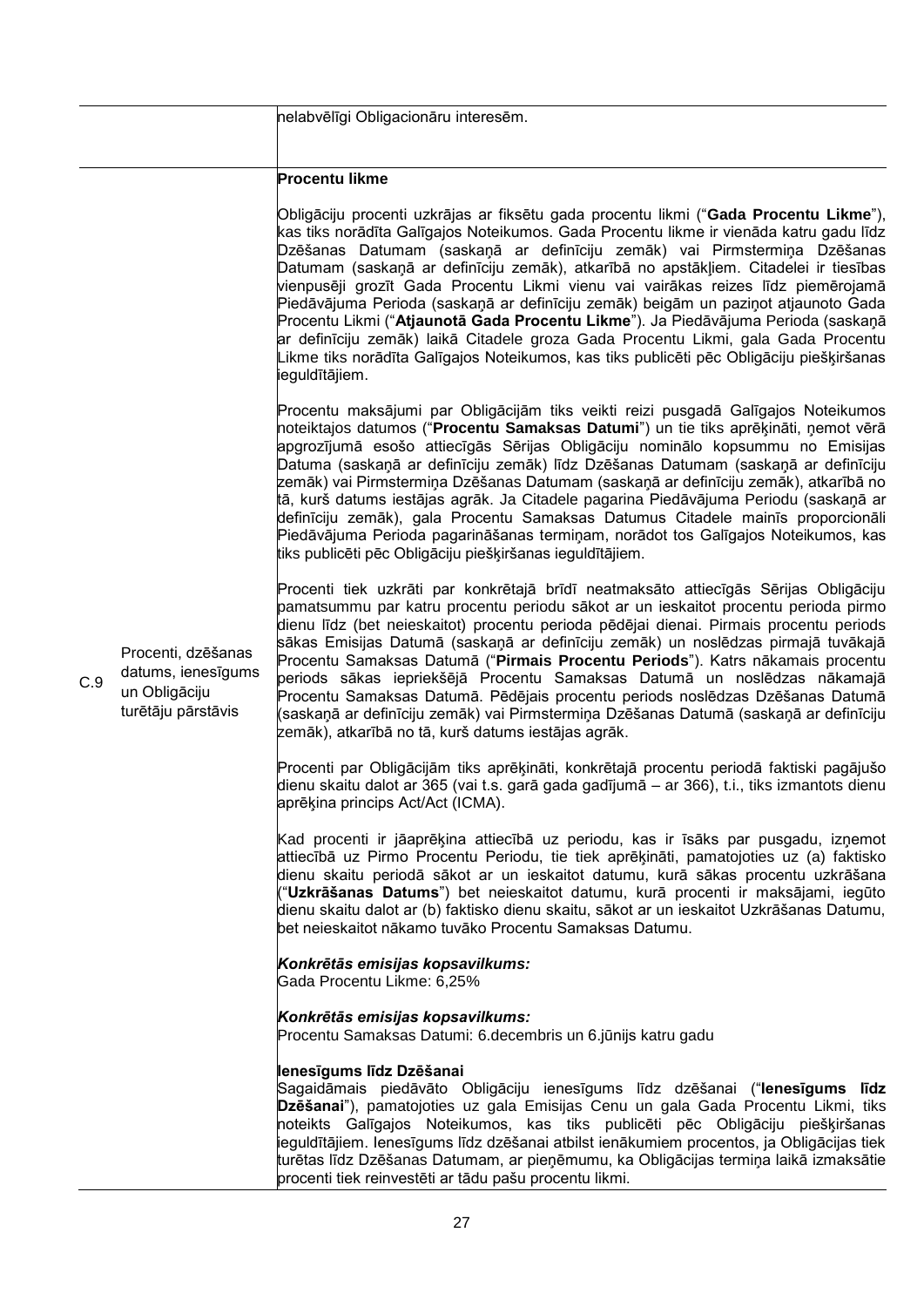#### **Dzēšanas Termiņš un Dzēšana**

Katras Sērijas dzēšanas termiņš ir no 7 (septiņiem) līdz 10 (desmit) gadiem. Obligācijas tiks atmaksātas pilnībā pēc nominālvērtības dzēšanas datumā, kas tiks noteikts Galīgajos Noteikumos ("**Dzēšanas Datums**") vai Pirmstermiņa Dzēšanas Datumā (saskaņā ar definīciju zemāk).

Ja Citadele pagarina Piedāvājuma Periodu (saskaņā ar definīciju zemāk), gala Dzēšanas Datumu Citadele mainīs proporcionāli Piedāvājuma Perioda pagarināšanas termiņam, norādot to Galīgajos Noteikumos, kas tiek publicēti pēc Obligāciju piešķiršanas ieguldītājiem.

#### *Konkrētās emisijas kopsavilkums:*

Dzēšanas Datums: 2026.gada 6.decembris

Citadelei ir tiesības pirms termiņa dzēst Obligācijas pēc nominālvērtības pirms Dzēšanas Datuma iestāšanās, saskaņā ar šādu kārtību:

jebkurā brīdī pēc 5 gadu termiņa notecējuma, sākot ar Emisijas Datumu (saskaņā ar definīciju zemāk), paziņojot par to Obligacionāriem vismaz 30 (trīsdesmit) dienas iepriekš, ar nosacījumu, ka kompetentā iestāde (piemēram, FKTK vai EBI, ja tām ir šāda kompetence) sniegusi piekrišanu šādai Obligāciju pirmstermiņa dzēšanai, ja to pieprasa piemērotie likumdošanas akti, un ir izpildītas citas attiecīgās likumdošanas prasības (piemēram, CRR 78(1).panta nosacījumi, ja tie ir piemērojami Obligāciju pirmstermiņa dzēšanas brīdī); un

priekšlaicīgi pirms 5 gadu termiņa notecējuma, sākot ar Emisijas Datumu (saskaņā ar definīciju zemāk), ar nosacījumu, ka kompetentā iestāde (piemēram, FKTK vai EBI, ja tām ir šāda kompetence) sniegusi piekrišanu šādai Obligāciju pirmstermiņa dzēšanai, ja to pieprasa piemērotie likumdošanas akti, un ir izpildītas citas attiecīgās likumdošanas prasības (piemēram, CRR 78(4).panta nosacījumi, ja tie ir piemērojami Obligāciju pirmstermiņa dzēšanas brīdī); un

priekšlaicīgi pirms vai pēc 5 gadu termiņa notecējuma, sākot ar Emisijas Datumu (saskaņā ar definīciju zemāk), ja piemērojamie tiesību akti un noteikumi pieļauj šādu dzēšanu, pie nosacījuma, ka ir izpildītas visas attiecīgās likumdošanas prasības.

Lēmums par piekrišanas sniegšanu var tikt pieņemts ar noteikta apmēra kompetentās iestādes izvēles brīvību un tādēļ pirmstermiņa dzēšana var būt ārpus Citadeles kontroles.

Ja Citadele nolemj izmantot savas Obligāciju pirmstermiņa dzēšanas tiesības pirms Dzēšanas Datuma kā norādīts augstāk, saņemot attiecīgās piekrišanas, Citadelei jānosaka datumu, kurā Obligācijas tiks dzēstas ("**Pirmstermiņa Dzēšanas Datums**"). Pirmstermiņa Dzēšanas Datums tiks paziņots preses relīzē, kā arī publicējot paziņojumu angļu un latviešu valodā Oficiālajā obligātās informācijas centralizētajā glabāšanas sistēmā [\(www.oricgs.lv\)](http://www.oricgs.lv/), Citadeles vietnē ( [www.citadele.lv](http://www.citadele.lv/) vai [www.cblgroup.com\)](http://www.cblgroup.com/), kā arī, pēc Obligāciju iekļaušanas regulētajā tirgū, Nasdaq Riga vietnes ziņu dienestā vai citos veidos, saskaņā ar piemērojamo Latvijas likumdošanu.

Obligacionāriem nekādos apstākļos nav tiesību pieprasīt Obligāciju pirmstermiņa dzēšanu pirms Dzēšanas Datuma. Iegādājoties Obligācijas, katrs ieguldītājs bez nosacījumiem un neatsaucami atsakās no tiesības pieprasīt dzēst jebkādas Obligācijas pirms termiņa, ja šāda tiesība pastāv saskaņā ar piemērojamiem tiesību aktiem.

#### **Parāda vērtspapīru turētāju pārstāvis**

Programmas ietvaros Obligacionāru tiesības izveidot un/vai pilnvarot kādu organizāciju/ personu, lai pārstāvētu visu vai kādas daļas Obligacionāru intereses, netiek paredzētas, taču, no otras puses, šīs tiesības netiek ierobežotas. Obligacionāriem ir pašiem jāsedz visas šāda pārstāvja vai šādu pārstāvju izmaksas/atlīdzības.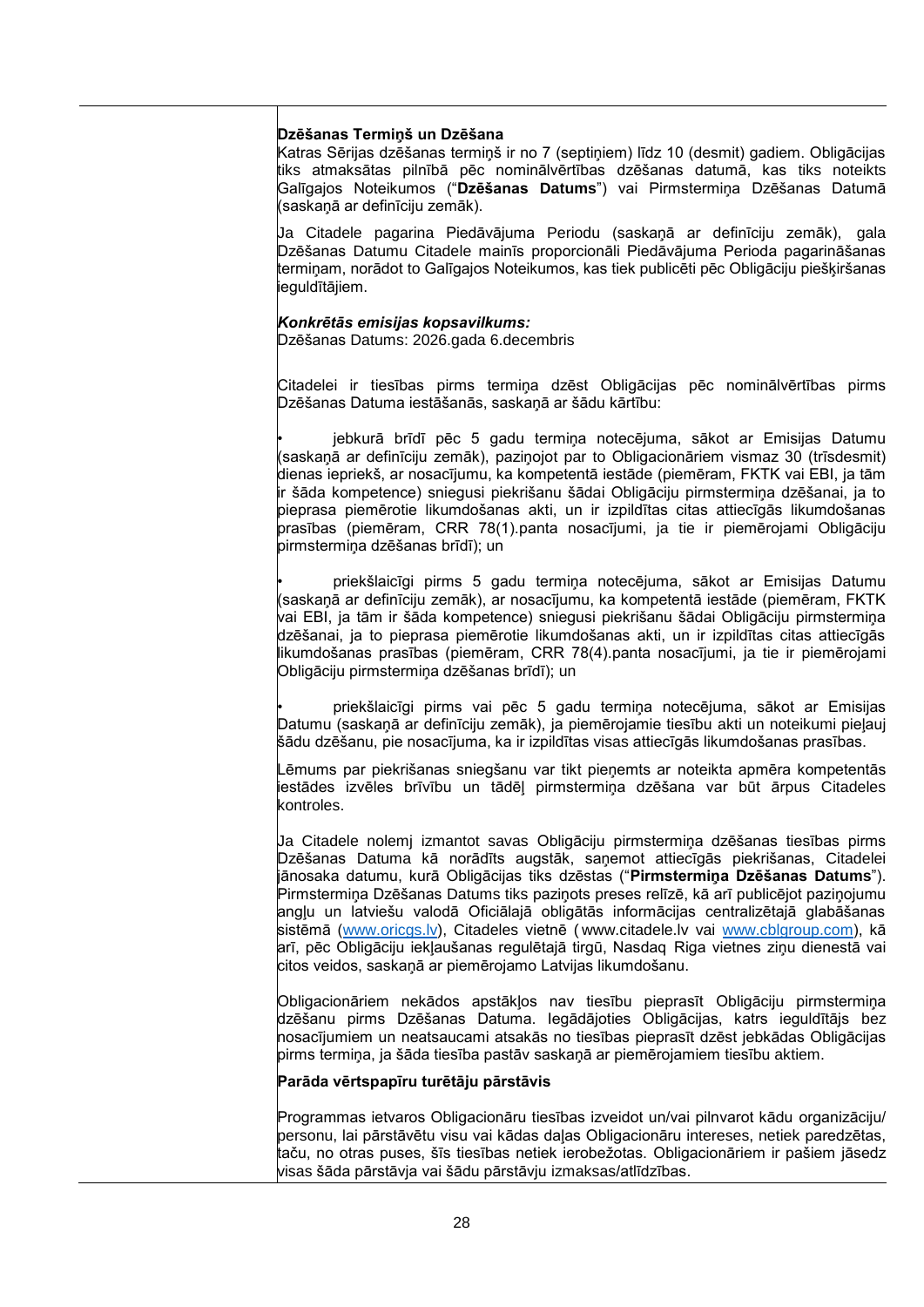| Procentu<br>maksājuma<br>C.10 atvasinātās<br>komponentes<br>ietekme | Nav piemērojams.                                                                                                                                                                                                                                                                                                                                                                                                                                                                                                                                                                                                                                                                                                                                                                                                                                                                                                                                                                                                  |
|---------------------------------------------------------------------|-------------------------------------------------------------------------------------------------------------------------------------------------------------------------------------------------------------------------------------------------------------------------------------------------------------------------------------------------------------------------------------------------------------------------------------------------------------------------------------------------------------------------------------------------------------------------------------------------------------------------------------------------------------------------------------------------------------------------------------------------------------------------------------------------------------------------------------------------------------------------------------------------------------------------------------------------------------------------------------------------------------------|
| leklaušana<br>C.11 tirdzniecībai<br>regulētā tirgū                  | Pieteikums tiks iesniegts Nasdaq Riga AS, reģistrācijas Nr. 40003167049, juridiskā<br>adrese: Vaļņu 1, Rīga, LV-1050, Latvija ("Nasdaq Riga") par katra Laidiena iekļaušanu<br>un tirdzniecību Nasdaq Riga oficiālajā obligāciju sarakstā (Baltijas Parāda vērtspapīru<br>saraksts) saskaņā ar Nasdaq Riga prasībām, ne vēlāk kā 3 (trīs) mēnešu laikā pēc<br>attiecīgā Laidiena Emisijas Datuma. Sagaidāms, ka attiecīgā Laidiena tirdzniecība<br>Nasdag Riga fondu biržas Baltijas Parāda vērtspapīru sarakstā tiks uzsākta 1 (viena)<br>mēneša laikā pēc iepriekšminētā pieteikuma iesniegšanas. Visi darījumi ar attiecīgā<br>Laidiena Obligācijām pirms bezierunu darījumu uzsākšanas Nasdaq Riga fondu biržas<br>Baltijas Parāda vērtspapīru sarakstā var tikt veikti kā privāti ārpusbiržas darījumi,<br>attiecībā uz kuriem visus riskus uzņemas vienīgi attiecīgās darījumu puses.<br>Nasdaq Riga birža ir regulēts tirgus Finanšu instrumentu tirgu direktīvas 2004/39/EK, ar<br>grozījumiem, izpratnē. |

## **D nodaļa—Riski**

|     |                                                                         |                          | Ar Citadele Grupu ir saistīta virkne būtisku risku, kuru iestāšanās var atstāt vērā<br>nemamu nelabvēlīgu ietekmi uz Citadele Grupas uzņēmējdarbību, perspektīvām,<br>finanšu stāvokli, darbības rezultātiem vai naudas plūsmām: |
|-----|-------------------------------------------------------------------------|--------------------------|----------------------------------------------------------------------------------------------------------------------------------------------------------------------------------------------------------------------------------|
|     |                                                                         | $\blacksquare$           | Citadele Grupa var nespēt veiksmīgi īstenot savu uzņēmējdarbības stratēģiju;                                                                                                                                                     |
|     |                                                                         | $\blacksquare$           | uzņēmējdarbība ir<br>atkarība no<br>Citadele<br>Grupas<br>ekonomiskās<br>un<br>makroekonomiskās situācijas Baltijas valstīs, eirozonā un citos reģionos, kuros<br>tā darbojas;                                                   |
|     |                                                                         | $\blacksquare$           | Citadele Grupai ir nozīmīgi konkurenti Latvijas un citu Baltijas valstu banku<br>sektorā, kas varētu būtiski nelabvēlīgi ietekmēt tās uzņēmējdarbību;                                                                            |
|     |                                                                         | $\overline{\phantom{a}}$ | Citadele Grupas spēja sasniegt noteiktus mērķus ir atkarīga no zināmiem<br>pieņēmumiem, tajā skaitā faktoriem, ko uzņēmums nevar ietekmēt un kas<br>pakļauti zināmiem un nezināmiem riskiem, neskaidrībām un citiem faktoriem;   |
|     |                                                                         | $\overline{\phantom{a}}$ | Citadele Grupa var nespēt piesaistīt vai noturēt pietiekamu klientu noguldījumu<br>daudzumu un var nespēt piekļūt papildu finansējuma avotiem;                                                                                   |
|     | Svarīgākie ar<br>emitentu un tā<br>pārstāvēto nozari<br>saistītie riski | $\blacksquare$           | Citadele Grupa var nespēt izpildīt tās minimālā kapitāla prasības;                                                                                                                                                               |
| D.2 |                                                                         | $\blacksquare$           | Citadele Grupa ir atkarīga no tās zīmola veiksmes un no tās spējas piesaistīt un<br>noturēt klientus par saprātīgu cenu, atšķirot sevi no pārējā banku sektora;                                                                  |
|     |                                                                         | $\overline{\phantom{a}}$ | Tirgus procentu likmju izmaiņas var nelabvēlīgi ietekmēt Citadele Grupas neto<br>procentu ieņēmumus, neto procentu likmju maržu un rentabilitāti;                                                                                |
|     |                                                                         |                          | Citadele Grupu un tās klientus var būtiski un nelabvēlīgi ietekmēt notikumi,<br>kurus tā nespēj kontrolēt, bet kas atstāj iespaidu uz likviditāti vai līdzekļu<br>pieejamību;                                                    |
|     |                                                                         |                          | Citadele Grupas riska vadības stratēģijas, metodes un politikas var izrādīties<br>neveiksmīgas, lai ar tām varētu pienācīgi noteikt un vadīt riskus, kam pakļauta<br>Citadele, un zaudējumus, ko šādi riski var izraisīt;        |
|     |                                                                         | $\blacksquare$           | Citadele var neizdoties pareizi novērtēt kredīta risku un tā nodrošinājuma<br>vērtību;                                                                                                                                           |
|     |                                                                         |                          | Citadele Grupas aizdevumi mazumtirdzniecības klientiem, MVU un mikro-MVU<br>var to pakļaut paaugstinātam kredīta riskam;                                                                                                         |
|     |                                                                         |                          | Citadele Grupas aizdevumu portfelis ir koncentrēts uz noteiktiem aizņēmējiem<br>un noteiktiem Latvijas ekonomikas sektoriem;                                                                                                     |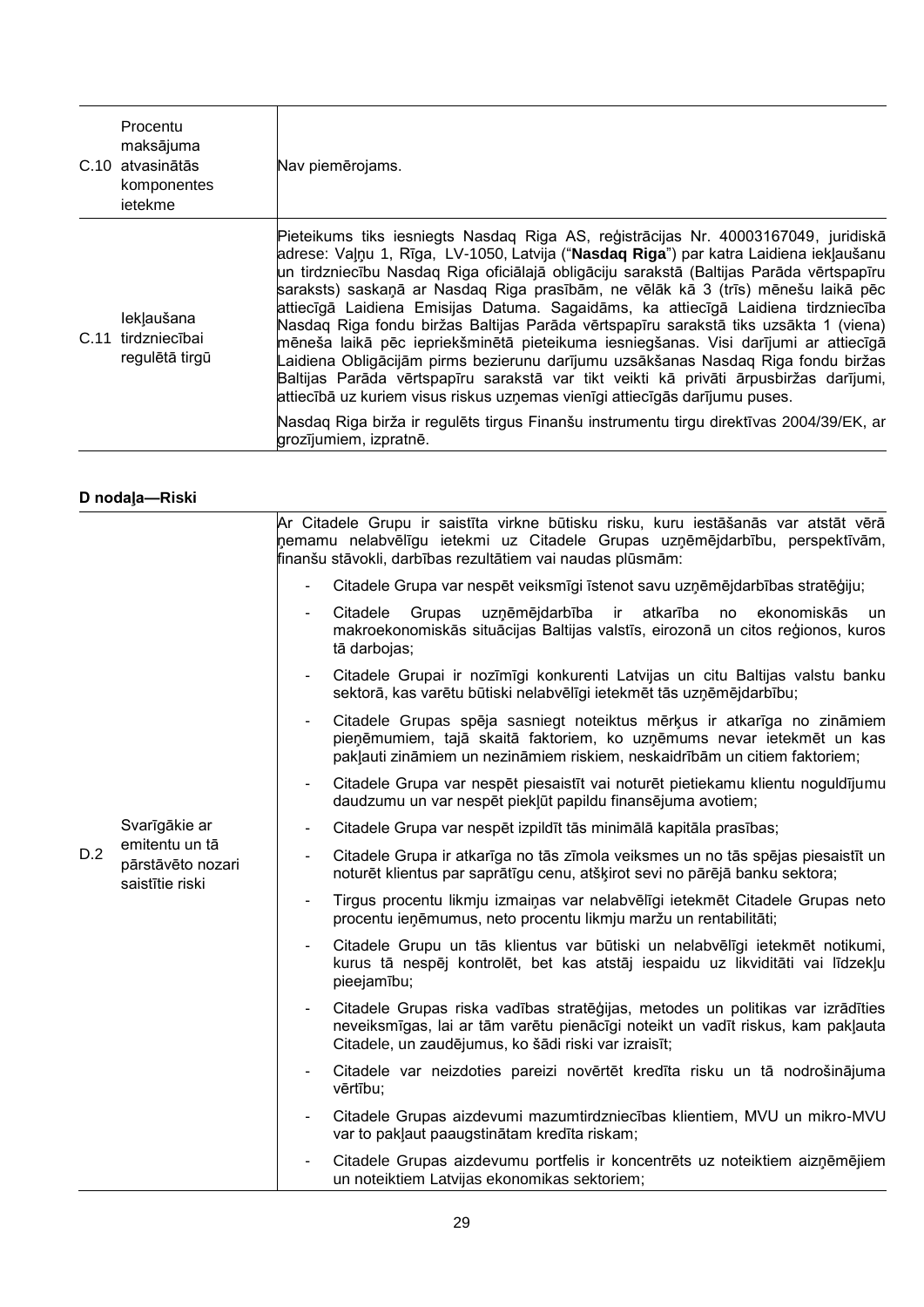|                          | Citadele Grupa var nebūt precīzi noteikusi sava aizdevumu portfeļa vērtības<br>samazinājuma līmeni;                                                                                                                                   |
|--------------------------|---------------------------------------------------------------------------------------------------------------------------------------------------------------------------------------------------------------------------------------|
|                          | Nodrošinājumu vērtība un, jo sevišķi, mājokļu nekustamā īpašuma vērtība var<br>samazināties, kas var būtiski un nelabvēlīgi ietekmēt Citadele Grupas kredītu<br>portfeli un nodrošinājuma bāzi;                                       |
|                          | Citadele Grupa var nespēt savlaicīgi vai vispār realizēt kredītu nodrošinājumus,<br>kas atrodas ārpus ES;                                                                                                                             |
|                          | Citadele Grupas vērtspapīru portfelis ir koncentrēts uz Latvijas un Lietuvas<br>valdības obligācijām, un tā vērtība var samazināties;                                                                                                 |
| ۰                        | Citadele Grupa ir atkarīga no tās filiāļu tīkla nozīmīgākajās atrašanās vietās;                                                                                                                                                       |
|                          | Citadele Grupa ir pakļauta darbības riskiem, tajā skaitā jo sevišķi tiem, kas<br>rodas darbinieku vai klientu krāpniecisku darbību vai pārkāpumu dēļ;                                                                                 |
|                          | Citadele Grupa vai tās klienti var tikt pakļauti savu uzņēmumu darbības<br>ierobežojumiem starptautiski noteikto sankciju pret Krievijas valsts piederīgajiem<br>un Krievijas uzņēmumiem dēļ vai reģionālu ģeopolitisko spriedžu dēļ; |
| $\blacksquare$           | Citadele Grupa ir pakļauta riskiem attiecībā uz tās starptautisko noguldījumu<br>portfeli;                                                                                                                                            |
|                          | Citadele Grupa var būt spiesta dažos tirgos mainīt savu vai noteiktu savu meitas<br>uzņēmumu zīmolus, kā rezultātā var tikt ierobežota tās konkurētspēja šajos<br>tirgos;                                                             |
|                          | Regulējuma izmaiņu dēļ Citadele Grupai vairs nebūs American Express<br>ekskluzīvais statuss Latvijā un Lietuvā;                                                                                                                       |
| ۰                        | Citadele Grupa ir pakļauta korespondējošo kontu riskam;                                                                                                                                                                               |
|                          | Citadele un Baltijas valstis var nespēt noturēt savus kredītreitingus;                                                                                                                                                                |
| $\blacksquare$           | Citadele Grupas darbība pakļauj to valūtas maiņas riskiem un ar hedžēšanas<br>produktu izmantošanu saistītiem riskiem;                                                                                                                |
| ۰.                       | Citadele Grupa ir pakļauta ar tās pensiju fondu darbību saistītiem riskiem;                                                                                                                                                           |
| $\overline{\phantom{0}}$ | Citadele Grupa ir pakļauta ar tās dzīvības apdrošināšanas darbību saistītiem<br>riskiem;                                                                                                                                              |
|                          | Citadele Grupa var nespēt veiksmīgi uzturēt vai uzlabot savas informācijas<br>tehnoloģiju sistēmas un drošību;                                                                                                                        |
|                          | Citadele Grupas pašreizējie panākumi atkarīgi no uzņēmuma augstākās<br>vadības komandas un tās spējām algot un noturēt galveno personālu;                                                                                             |
|                          | Citadele Grupa var tikt iesaistīta tiesvedībā, administratīvajās lietās vai cita<br>veida tiesvedībā;                                                                                                                                 |
|                          | Citadele Grupu var būtiski nelabvēlīgi ietekmēt katastrofas vai neparedzēti<br>notikumi, piemēram, karadarbība, terora akti, pandēmiskas slimības vai citi<br>ģeopolitiski notikumi;                                                  |
| Ξ.                       | Citadele Grupas apdrošināšanas polises var nenosegt konkrētus nākotnes<br>zaudējumus;                                                                                                                                                 |
|                          | Citadele Grupa var būt pakļauta iekšējai rekapitalizācijai (bail-in) saskaņā ar<br>BRRD un citiem piemērojamajiem noteikumiem;                                                                                                        |
|                          | Dažos tirgos, kur darbojas Citadele Grupa, tiesiskā regulējuma un tiesu<br>sistēmām ir mazāka pieredze noteiktās tiesību jomās nekā Rietumeiropas<br>valstīs;                                                                         |
|                          | Citadele Grupa ir pakļauta ar nodokļu aplikšanu un nodokļu tiesiskās bāzes<br>izmaiņām saistītiem riskiem;                                                                                                                            |
|                          | Citadele Grupa ir pakļauta periodiskiem nodokļu auditiem, ko veic Latvijas                                                                                                                                                            |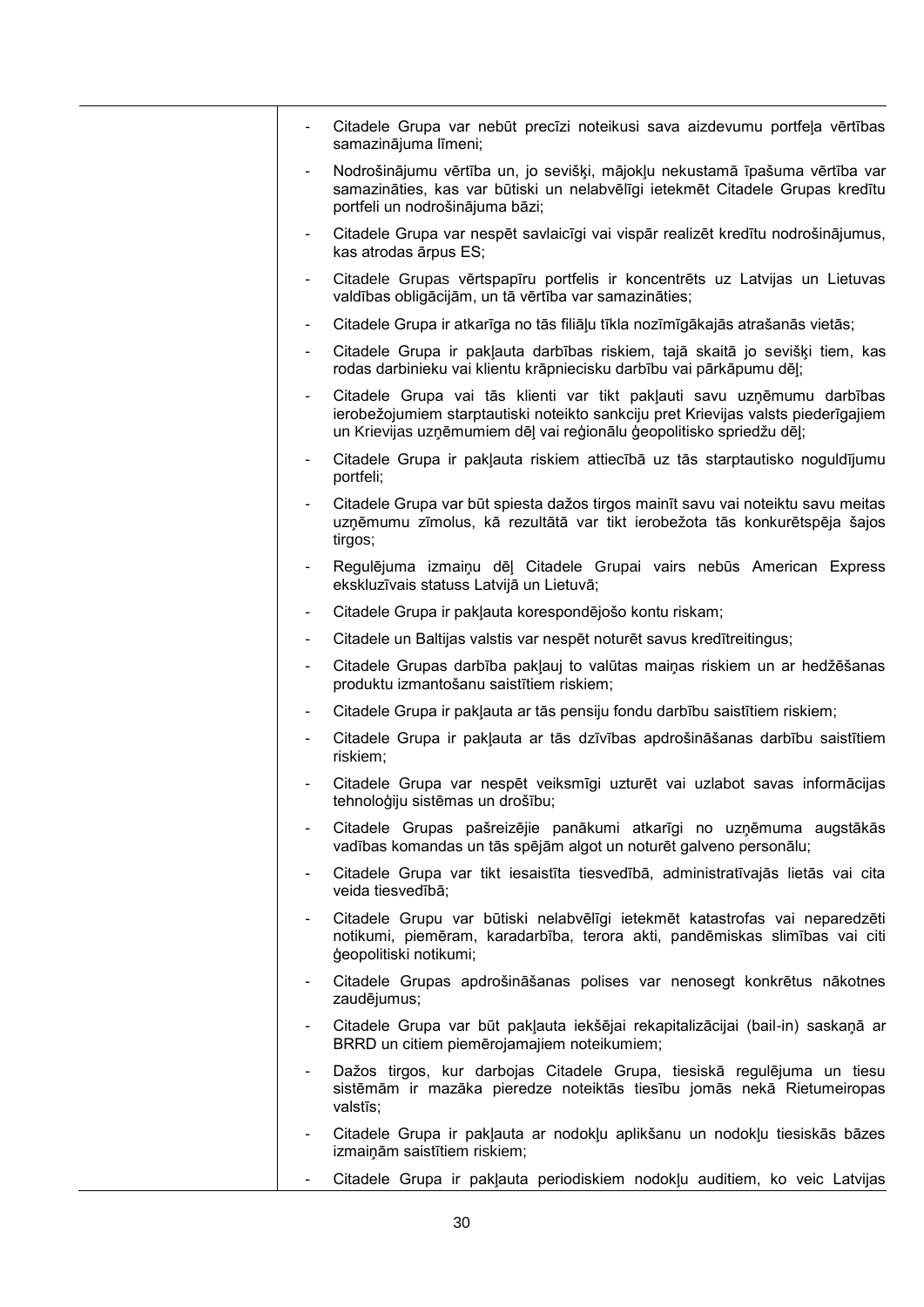|     |                                 | nodokļus administrējošās iestādes;                                                                                                                                                                                                      |
|-----|---------------------------------|-----------------------------------------------------------------------------------------------------------------------------------------------------------------------------------------------------------------------------------------|
|     |                                 | Citadele Grupa ir pakļauta riskiem, kas saistīti ar atbilstību Vienotajam<br>ziņošanas standartam (CRS);                                                                                                                                |
|     |                                 | leguldītāji var nespēt izpildīt ārvalstu tiesu spriedumus pret Citadele Grupu;                                                                                                                                                          |
|     |                                 | Citadele Grupa ir pakļauta riskiem, kas saistīti ar tās darbību atbilstību lielam<br>skaitam tiesību aktu un noteikumu;                                                                                                                 |
|     |                                 | Citadele Grupas īstenotie pasākumi, lai atbilstu noteikumiem par noziedzīgi<br>iegūtu līdzekļu legalizācijas novēršanu, pretkorupciju un sankcijām, var nebūt<br>efektīvi visos būtiskākajos aspektos;                                  |
|     |                                 | Citadele Grupa ir atkarīga no banku darbības licenču saņemšanas un atbilstības<br>$\overline{\phantom{a}}$<br>citām Latvijā un citās tās darbības valstīs spēkā esošām prasībām;                                                        |
|     |                                 | Citadele Grupu var ietekmēt Latvijas un/vai Eiropas banku reformu iniciatīvas;<br>-                                                                                                                                                     |
|     |                                 | Citadele Grupai var neizdoties atbilstoši īstenot vai atbilst mainīgajām<br>-<br>piesardzības regulējuma prasībām;                                                                                                                      |
|     |                                 | Citadele var nespēt izpildīt minimālās prasības attiecībā uz pašu kapitālu un<br>atbilstīgajām saistībām (MREL) saskaņā ar BRRD;                                                                                                        |
|     |                                 | Citadele Grupu var ietekmēt grāmatvedības metodoloģiju izmaiņas; un<br>-                                                                                                                                                                |
|     |                                 | Citadele Grupa ir pakļauta regulējošo iestāžu veiktu pārbaužu riskiem.                                                                                                                                                                  |
|     |                                 | Ar investīcijām Obligācijās ir saistīta virkne būtisku risku:                                                                                                                                                                           |
|     |                                 | Obligācijas var nebūt piemērots ieguldījuma objekts visiem ieguldītājiem;<br>-                                                                                                                                                          |
|     |                                 | Kredītrisks un nelabvēlīgas izmaiņas Citadeles finanšu stāvoklī vai perspektīvās;<br>$\overline{\phantom{a}}$                                                                                                                           |
|     |                                 | Citadeles saistības, kas izriet no Obligācijām, ir bez nodrošinājuma un<br>garantijām;                                                                                                                                                  |
|     |                                 | Citadeles saistības, kas izriet no Obligācijām, ir subordinētas saistības;<br>-                                                                                                                                                         |
|     |                                 | Obligācijas ir pakļautas iekšējas rekapitalizācijas (bail-in) riskam;<br>-                                                                                                                                                              |
|     |                                 | lepriekš nav notikusi tirdzniecība ar Obligācijām;                                                                                                                                                                                      |
|     |                                 | Citadele var nespēt iekļaut Obligācijas Nasdaq Riga sarakstā, Obligācijas var<br>izslēgt no Nasdaq Riga saraksta, vai Obligāciju tirdzniecība var tikt pārtraukta;                                                                      |
|     |                                 | Var neattīstīties aktīvs un likvīds tirgus Obligāciju tirdzniecībai;                                                                                                                                                                    |
| D.3 | Svarīgākie<br>vērtspapīru riski | lekļaušana biržas sarakstā var nenotikt vienlaicīgi ar norēķiniem vai uzreiz pēc<br>$\overline{\phantom{a}}$<br>tiem, un ieguldītāji var nebūt spējīgi publiski tirgot Obligācijas līdz Obligāciju<br>iekļaušanai Nasdag Riga sarakstā; |
|     |                                 | Citadelei nav pieredzes prasību izpildē attiecībā uz biržu sarakstos iekļautiem<br>-<br>uzņēmumiem;                                                                                                                                     |
|     |                                 | leguldītāji Obligācijās būs atkarīgi no LCD kontu sistēmas;<br>-                                                                                                                                                                        |
|     |                                 | Fiksētā procentu likme un inflācija var nelabvēlīgi ietekmēt Obligāciju vērtību;<br>$\overline{\phantom{a}}$                                                                                                                            |
|     |                                 | Valūtu maiņas kursu svārstības un procentu likmes var nelabvēlīgi ietekmēt<br>-<br>Obligāciju vērtību;                                                                                                                                  |
|     |                                 | Citadeles kredītreitinga un/vai Obligāciju kredītreitinga nelabvēlīgās izmaiņas<br>$\overline{\phantom{a}}$<br>var nelabvēlīgi ietekmēt Obligāciju tirdzniecības cenu;                                                                  |
|     |                                 | Nav garantijas, ka nenotiks izmaiņas likumos vai praksē;<br>$\overline{\phantom{a}}$                                                                                                                                                    |
|     |                                 | No Obligācijām neizriet nekādas akcionāru tiesības vai balsstiesības;                                                                                                                                                                   |
|     |                                 | Citadelei nav ierobežojumu attiecībā uz papildu parāda emisiju un nepastāv                                                                                                                                                              |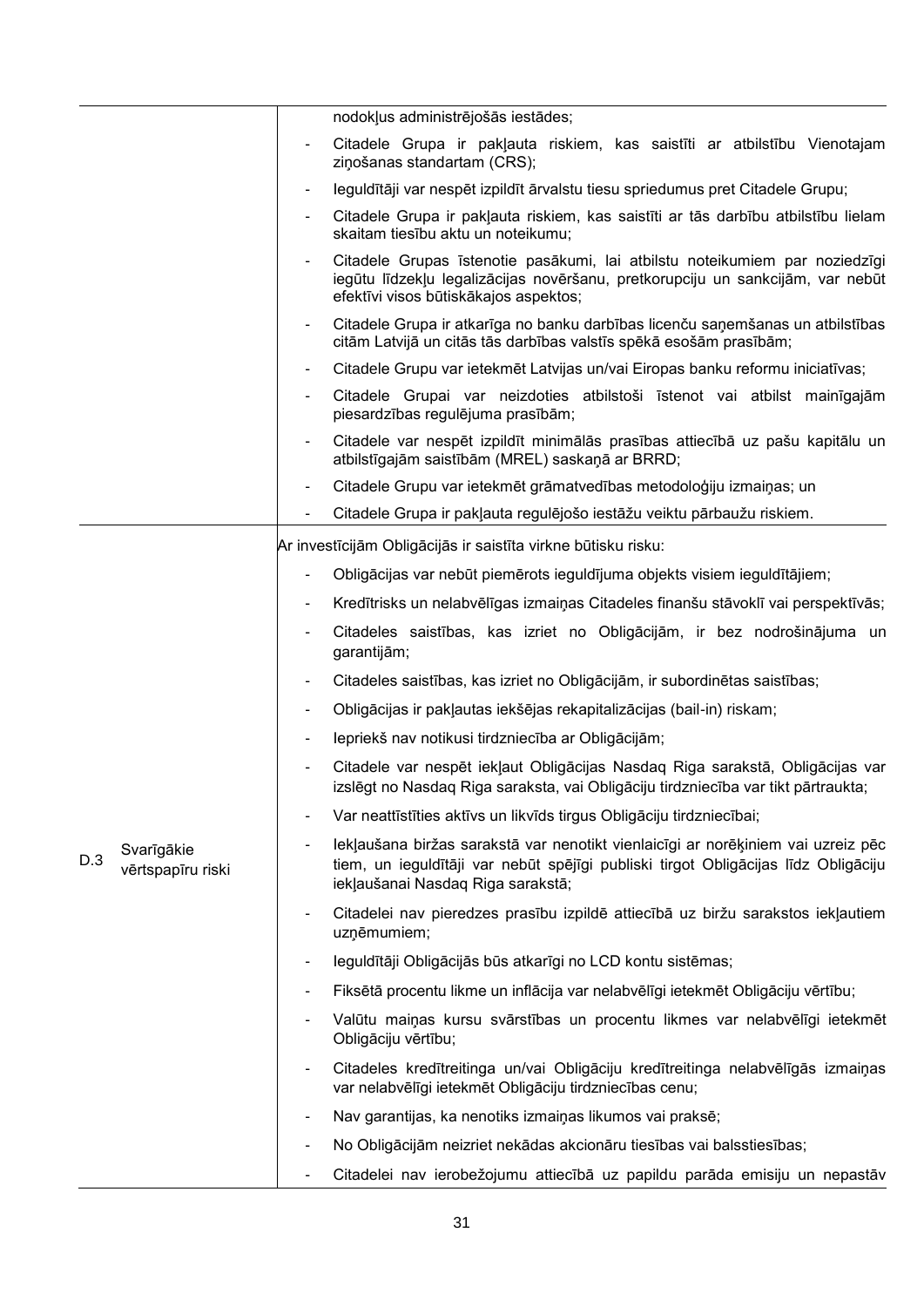|    | īpašuma ieķīlāšanas/apgrūtināšanas aizlieguma (negative pledge) saistības;                                                                                                                                                                                 |
|----|------------------------------------------------------------------------------------------------------------------------------------------------------------------------------------------------------------------------------------------------------------|
|    | No Obligācijām neizriet ierobežojumi attiecībā uz Citadeles darbību, un netiek<br>ierobežota tās spēja veikt apvienošanu, pārdot aktīvus vai citādi veikt<br>ievērojamus darījumus, kas var būtiski nelabvēlīgi ietekmēt Obligācijas un<br>Obligacionārus; |
| ۰. | Juridiskie investēšanas apsvērumi var ierobežot noteiktus<br>ieguldījumus<br>Obligācijās;                                                                                                                                                                  |
|    | Obligāciju pārvedamība var tikt ierobežota;                                                                                                                                                                                                                |
|    | Obligācijas var tikt dzēstas pirms termiņa pēc Citadeles iniciatīvas;                                                                                                                                                                                      |
|    | Piedāvājums var tikt atcelts;                                                                                                                                                                                                                              |
|    | Obligācijās var tikt veiktas izmaiņas, un šādas izmaiņas būs juridiski saistošas<br>visiem Obligacionāriem; un                                                                                                                                             |
|    | Obligacionāriem var būt jāpilda pieprasījumi sniegt informāciju.                                                                                                                                                                                           |

# **E nodaļa—Piedāvājums**

|     | E.2b Piedāvājuma iemesli<br>un ieņēmumu<br>izmantošana | Citadele ar šī Piedāvājuma palīdzību plāno piesaistīt neto ieņēmumus līdz 39 miljoni<br>EUR. Citadele izmantos no Piedāvājuma (kā definēts zemāk) gūtos neto ieņēmumus<br>vispārējo komercdarbības mērķu nodrošināšanai un Citadeles reglamentētā kapitāla<br>struktūras tālākai stiprināšanai, ieskaitot izmantošanu kā Citadeles subordinēto kapitālu<br>saskaņā ar CRR prasībām un jebkuriem citiem piemērojamajiem noteikumiem par<br>2. līmeņa kapitālu un subordinētā aizdevuma atlikušās summas atmaksai Latvijas<br>Privatizācijas Aģentūrai saskaņā ar LPA Subordinēto Parādu.                                                                                                                                                                                                                                                                                                                                                                                                                                                                                                                                                                                                                                                                                                                                                                                                                                                                                                                                                                                                         |
|-----|--------------------------------------------------------|-------------------------------------------------------------------------------------------------------------------------------------------------------------------------------------------------------------------------------------------------------------------------------------------------------------------------------------------------------------------------------------------------------------------------------------------------------------------------------------------------------------------------------------------------------------------------------------------------------------------------------------------------------------------------------------------------------------------------------------------------------------------------------------------------------------------------------------------------------------------------------------------------------------------------------------------------------------------------------------------------------------------------------------------------------------------------------------------------------------------------------------------------------------------------------------------------------------------------------------------------------------------------------------------------------------------------------------------------------------------------------------------------------------------------------------------------------------------------------------------------------------------------------------------------------------------------------------------------|
|     |                                                        | Pēc Piedāvājuma Citadele plāno organizēt pārrunas ar Latvijas Privatizācijas Aģentūru<br>par LPA Subordinētā Parāda pirmstermiņa atmaksu. Citadele sagaida, ka periods no<br>Piedāvājuma ieņēmumu saņemšanas līdz attiecīgo atļauju saņemšanai, lai padarītu par<br>iespējamu LPA Subordinētā Parāda pirmstermiņa atmaksu, būs līdz diviem mēnešiem<br>garš. Citadele Grupa sagaida, ka (pamatojoties uz Pamatprospekta parakstīšanas<br>datumā pieejamajiem faktiem un datiem) neto ieņēmumu no Piedāvājuma un LPA<br>Subordinētā Parāda atmaksa nodrošinās to, ka tās kopējais kapitāla pietiekamības<br>rādītājs, kas aprēķināts saskaņā ar pilnībā ieviestiem Bāzele III principiem, pieaugs par<br>līdz pat 160 bāzes punktiem, sasniedzot 14.6% (pieņemot, ka 2016.gada pirmā pusgada<br>peļņa 25 miljonu EUR apmērā ir iekļauta pašu kapitālā). Veicot aprēķinu saskaņā ar<br>Bāzele III pārejas noteikumiem, pēc LPA Subordinētā Parāda atmaksas sagaidāms, ka<br>Citadele Grupas kopējais kapitāla pietiekamības rādītājs būs līdz pat 15.5% (pieņemot,<br>ka 2016.gada pirmā pusgada peļņa 25 miljonu EUR apmērā ir iekļauta pašu kapitālā).<br>Faktiskās kopējā kapitāla pietiekamības radītāja izmaiņas, kas radīsies no LPA<br>Subordinētā Parāda atmaksas, var atšķirties no iepriekšminētajām summām un<br>procentu attiecībām, kas ir sagatavotas, pamatojoties uz faktiem un datiem, kas pieejami<br>Šī Pamatprospekta parakstīšanas datumā. LPA Subordinētā Parāda atmaksai un<br>izrietošajām izmaiņām Citadeles kapitāla pietiekamības pozīcijā ir jāsaņem FKTK<br>atlauja. |
|     |                                                        | Ja kādai konkrētai Sērijai tiks paredzēts konkrēts līdzekļu izmantošanas mērķis, tas tiks<br>norādīts attiecīgās Sērijas Galīgajos Noteikumos.                                                                                                                                                                                                                                                                                                                                                                                                                                                                                                                                                                                                                                                                                                                                                                                                                                                                                                                                                                                                                                                                                                                                                                                                                                                                                                                                                                                                                                                  |
| E.3 | Piedāvājuma<br>noteikumi un<br>nosacījumi              | Obligācijas tiek publiski piedāvātas Latvijā un Lietuvā atbilstoši Latvijas Republikas<br>Finanšu instrumentu tirgus likuma ("Latvijas Finanšu Instrumentu Tirgus Likums") un<br>2004.gada 29.aprīļa Komisijas Regulas (EK) Nr. 809/2004, ar grozījumiem, kas īsteno<br>Direktīvu 2003/71/EK ("Prospekta Regula") prasībām.                                                                                                                                                                                                                                                                                                                                                                                                                                                                                                                                                                                                                                                                                                                                                                                                                                                                                                                                                                                                                                                                                                                                                                                                                                                                     |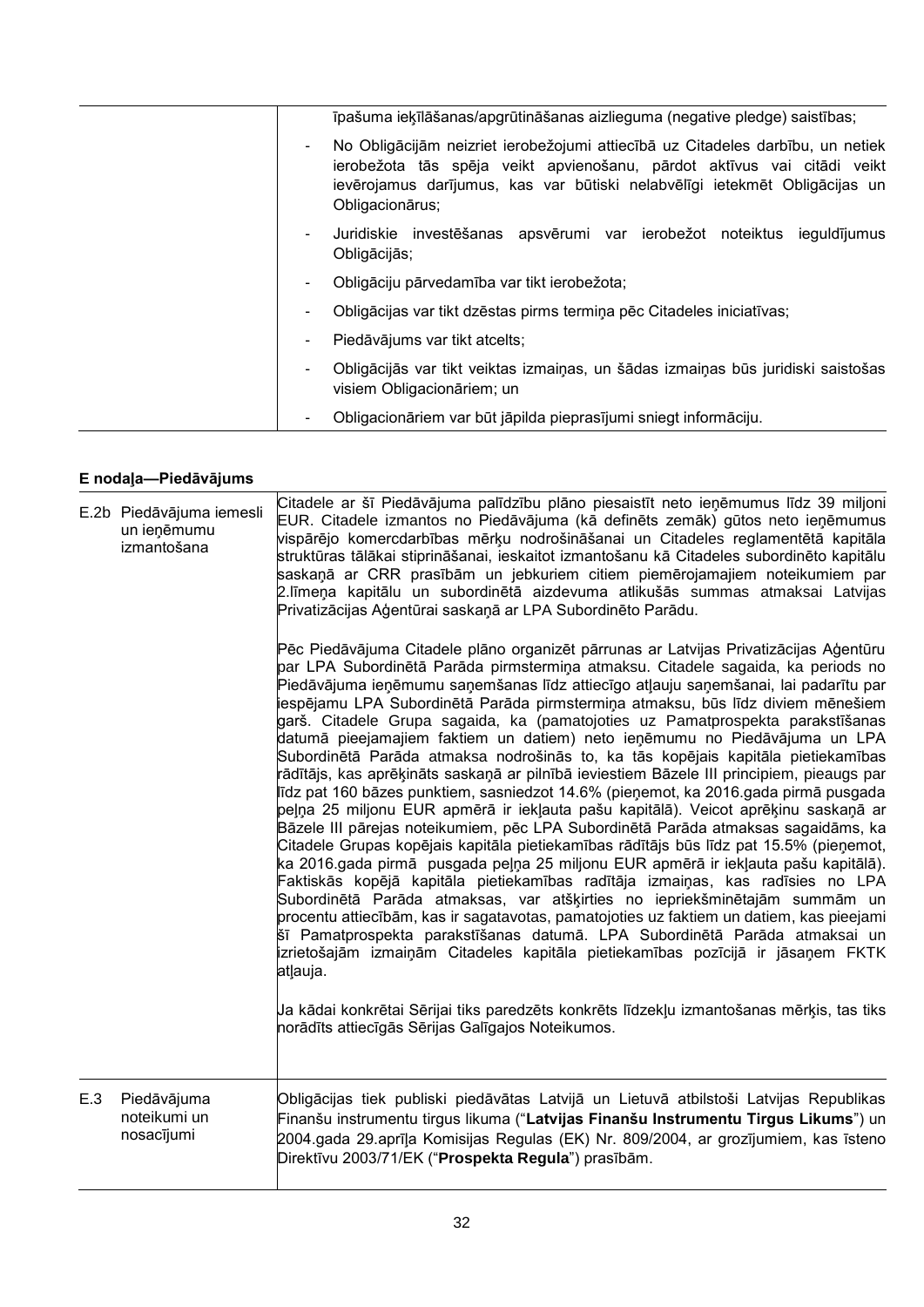#### **Emisijas Datums**

Emisijas Datums tiks noteikts attiecīgā Laidiena Galīgajos Noteikumos. Ja Citadele pagarina Piedāvājuma Periodu (saskaņā ar definīciju zemāk), gala Emisijas Datumu Citadele mainīs proporcionāli Piedāvājuma Perioda pagarinājuma ilgumam, norādot to Galīgajos Noteikumos, kas tiks publicēti pēc Obligāciju piešķiršanas ieguldītājiem.

#### *Konkrētās emisijas kopsavilkums:*

Emisijas Datums: 2016.gada 6.decembris

#### **Emisijas Cena**

Obligācijas var tikt emitētas to nominālvērtībā vai arī piemērojot atlaidi vai uzcenojumu to nominālajai vērtībai ("**Emisijas Cena**"). Emisijas Cena tiks noteikta Galīgajos Noteikumos. Citadelei ir tiesības pēc saviem ieskatiem grozīt Emisijas Cenu vienu vai vairākas reizes līdz piemērojamā Piedāvājuma Perioda (saskaņā ar definīciju zemāk) beigām un paziņot atjaunoto Emisijas Cenu ("**Atjaunotā Emisijas Cena**").

#### *Konkrētās emisijas kopsavilkums:*

Emisijas Cena: 100% no Obligācijas nominālvērtības

#### **Kopējā pamatsumma**

Katra Laidiena kopējā pamatsumma sākotnēji tiek norādīta Galīgajos Noteikumos. Citadelei ir tiesības palielināt vai samazināt Galīgajos Noteikumos sākotnēji noteikto Laidiena kopējo pamatsummu, pie nosacījuma, ka saskaņā ar Programmu emitēto visu nedzēsto Obligāciju maksimālā kopējā nominālā pamatsumma nevienā brīdī nepārsniedz € 40,000,000.

#### *Konkrētās emisijas kopsavilkums:*

Kopējā pamatsumma: € 40,000,000

## **Obligācijas nominālvērtība**

Katras Obligācijas nominālvērtība tiek norādīta Galīgajos Noteikumos, bet tā sastāda vismaz EUR 10,000.

## *Konkrētās emisijas kopsavilkums:*

Obligācijas nominālvērtība: € 10,000

#### **Minimālā Ieguldījuma Summa**

Obligācijas tiks piedāvātas parakstīšanai par sekojošu minimālo ieguldījuma summu ("**Minimālā Ieguldījuma Summa**"): vismaz 10 (desmit) Obligācijas ikvienam un visiem ieguldītājam.

#### **Piedāvājuma Periods**

Katra Laidiena Piedāvājuma Periods tiks noteikts attiecīgajos Galīgajos Noteikumos. Līdz piemērojamā Piedāvājuma Perioda beigām Citadele var pēc saviem ieskatiem pagarināt Piedāvājuma Periodu vienu vai vairākas reizes. Ikviena šāda pagarinājuma minimālajam garumam ir jābūt vismaz 2 Darba Dienas.

#### *Konkrētās emisijas kopsavilkums:*

Piedāvājuma Periods: no plkst.10:00 (pēc Latvijas laika) 2016.gada 14.novembrī līdz plkst.16:00 (pēc Latvijas laika) 2016.gada 30.novembrī ieskaitot

## **Ierobežojošie noteikumi**

Nav

## **Depozitārijs**

Obligācijas tiks reģistrētas Latvijas Centrālajā Depozitārijā (AS "Latvijas Centrālais depozitārijs").

## **Piemērojamie tiesību akti**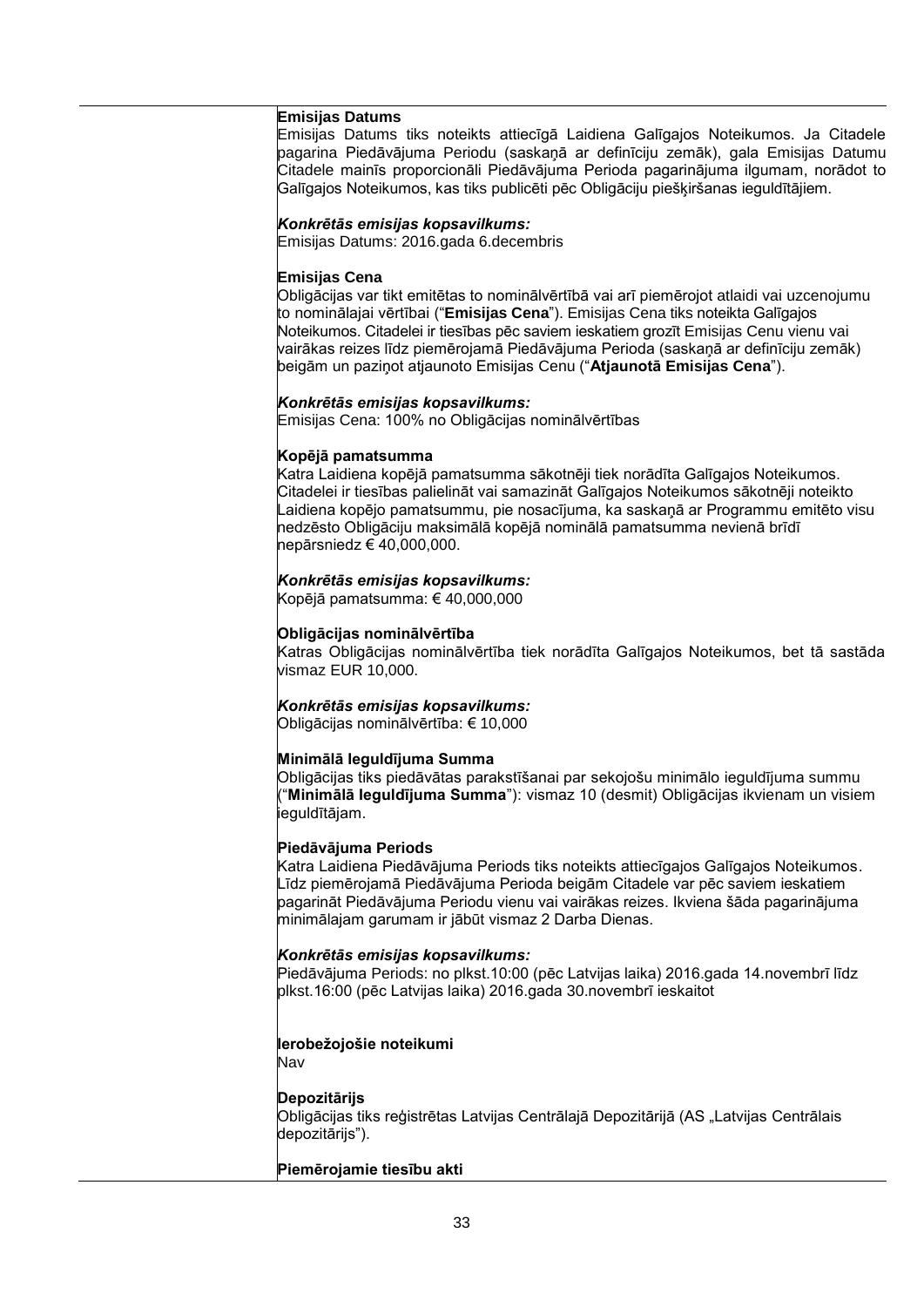|     |                                                         | Latvijas Republikas tiesību akti.                                                                                                                                                                                                                                                                                                                                                                                                                                                                                                                                                                         |
|-----|---------------------------------------------------------|-----------------------------------------------------------------------------------------------------------------------------------------------------------------------------------------------------------------------------------------------------------------------------------------------------------------------------------------------------------------------------------------------------------------------------------------------------------------------------------------------------------------------------------------------------------------------------------------------------------|
|     |                                                         | Garantētā piešķiršana                                                                                                                                                                                                                                                                                                                                                                                                                                                                                                                                                                                     |
|     |                                                         | Neskatoties uz Citadeles vispārējām tiesībām pēc saviem ieskatiem jebkāda iemesla dēļ<br>pilnībā vai daļēji noraidīt jebkuru Pirkuma Uzdevumu, ABLV, ar nosacījumu, ka tā<br>ļiesniedz attiecīgu derīgu Pirkuma Uzdevumu saskaņā ar Parakstīšanās Apņemšanos un<br>tas ir Kvalificējošs Pirkuma Uzdevums (saskaņā ar definīciju zemāk), – ir garantēta<br>saņemt noteiktu Obligāciju skaitu ar nominālvērtību EUR 10,000,000 (desmit miljoni<br>eiro).                                                                                                                                                    |
| E.4 | piedāvājumā                                             | Būtiska ieinteresētība Atbilstoši Citadeles rīcībā esošajai informācijai, nevienai personai, kas iesaistīta<br>Piedāvājumā, nepastāv intereses, kas ir būtiskas Piedāvājumam, kā arī nepastāv<br>ļinterešu konflikts, izņemot ABLV, kam ir zināmas intereses saskaņā ar Parakstīšanās<br>Apņemšanos. Galīgajos Noteikumos tiks ietverta norāde uz to, vai šīs ABLV intereses ir<br>piemērojamas attiecīgajam Laidienam.                                                                                                                                                                                   |
| E.7 | Paredzamie uz<br>ieguldītājiem<br>attiecināmie izdevumi | Citadele nepiemēros ieguldītājiem izdevumus vai nodokļus Obligāciju emisijas sakarā.<br>Tomēr ieguldītājiem var tikt pieprasīts segt izdevumus, kas ir saistīti ar vērtspapīru<br>kontu atvēršanu kredītiestādēs vai pie ieguldījuma pakalpojumu sniedzējiem, kā arī<br>veikt komisijas maksājumus kredītiestādēm vai ieguldījumu pakalpojumu sniedzējiem<br>saistībā ar ieguldītāja Obligāciju pirkšanas vai pārdošanas rīkojumu izpildi, Obligāciju<br>turēšanu vai jebkurām citām ar Obligācijām saistītām darbībām. Citadele nav nekāda<br>pienākuma kompensēt jebkādas šādas Obligacionāru izmaksas. |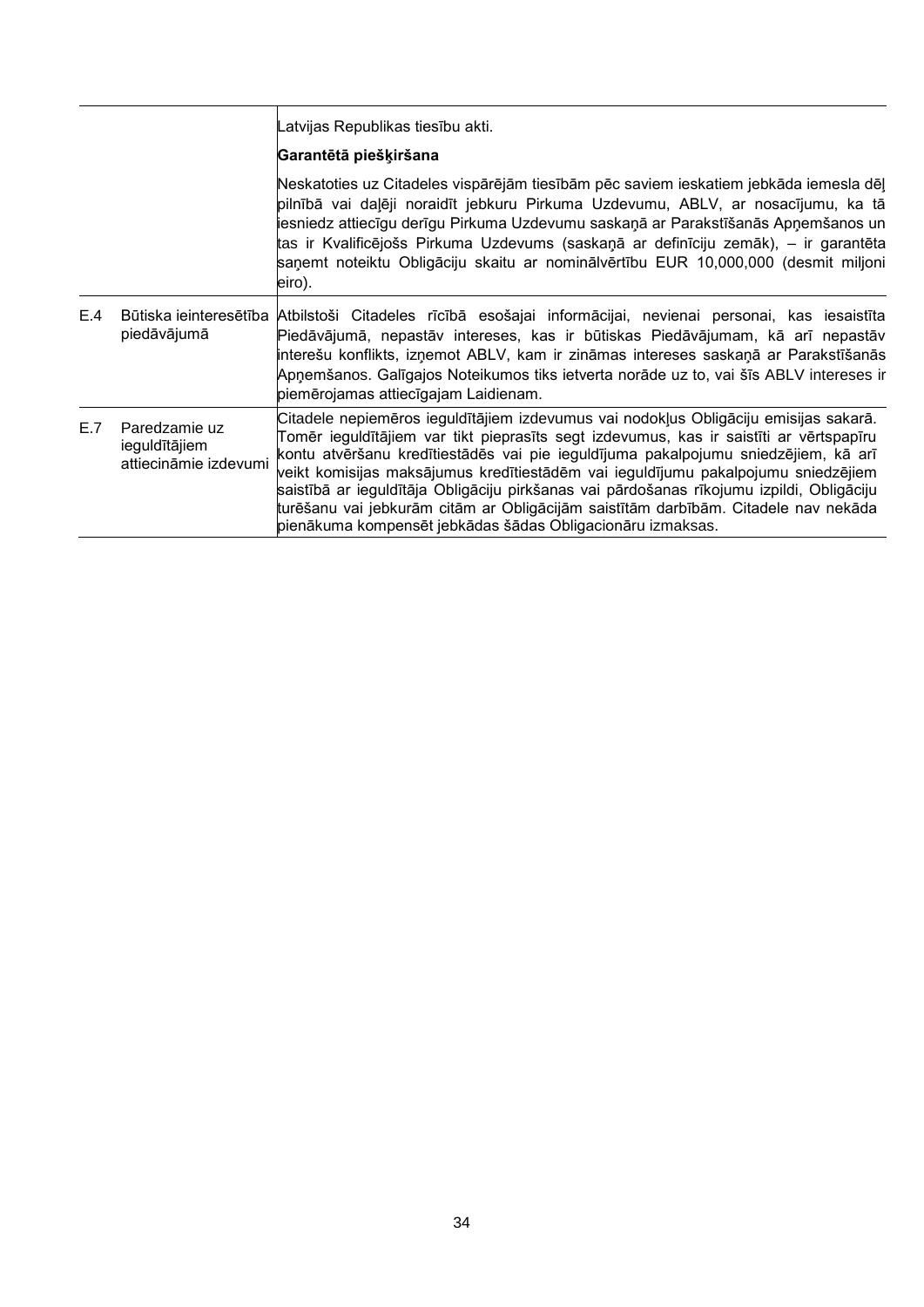# **Priedas - Atskiros Emisijos Santrauka**

Santrauką sudaro informacijos atskleidimo reikalavimai, vadinami "Punktais". Šie Punktai yra sunumeruoti toliau pateiktuose A–E skirsniuose. Šioje santraukoje pateikiami visi Punktai, kuriuos būtina įtraukti į santrauką pagal šį vertybinių popierių ir emitento tipą. Kai kurių Punktų neprivaloma įtraukti, todėl santraukoje gali būti Punktų sekos numeravimo spragų. Nors į santrauką gali reikėti įterpti Punktą dėl tokio tipo vertybinių popierių ir emitento, tačiau apie tą Punktą gali būti nepateikta jokios susijusios informacijos. Tokiu atveju santraukoje nurodomas trumpas Punkto apibūdinimas su prierašu "netaikoma".

## **A skirsnis — Įvadas ir įspėjimai**

| A.1 | Jvadas ir įspėjimai              | $\hat{S}$ i santrauka turėtų būti skaitoma kaip įvadas į bazinį prospektą (toliau – " <b>Bazinis</b><br>prospektas"). Prieš priimdamas bet kokį sprendimą investuoti į Obligacijas,<br>Investuotojas turėtų susipažinti su visu Baziniu prospektu, įskaitant jo priedus bei<br>atitinkamų Obligacijų Galutines sąlygas. Tuo atveju, jeigu Valstybės narės teismui būtų<br>pateiktas ieškinys dėl informacijos, esančios Baziniame prospekte, ieškovui<br>Investuotojui, atsižvelgiant į taikytinus atitinkamos Valstybės narės nacionalinės teisės<br>aktus, prieš pradedant teismines procedūras, gali tekti padengti išlaidas dėl Bazinio<br>prospekto vertimo. Civilinė atsakomybė numatyta tik tiems asmenims, kurie pateikė<br>santrauka, iskaitant bet koki jos vertima, tačiau tik tuo atveju, jei santrauka yra<br>klaidinanti, netiksli ar nenuosekli skaitant kartu su kitomis Bazinio prospekto dalimis arba<br>joje, skaitant kartu su kitomis Bazinio prospekto dalimis, nepateikiama pagrindinė<br>informacija, kuria siekiama padėti Investuotojams svarstant galimybę investuoti į šiuos<br>vertybinius popierius. |
|-----|----------------------------------|------------------------------------------------------------------------------------------------------------------------------------------------------------------------------------------------------------------------------------------------------------------------------------------------------------------------------------------------------------------------------------------------------------------------------------------------------------------------------------------------------------------------------------------------------------------------------------------------------------------------------------------------------------------------------------------------------------------------------------------------------------------------------------------------------------------------------------------------------------------------------------------------------------------------------------------------------------------------------------------------------------------------------------------------------------------------------------------------------------------------------------|
| A.2 | prospekto naudojimo tarpininkus. | Netaikoma. "Citadele" nedavė sutikimo tam, kad Bazinis prospektas būtų naudojamas<br>Sutikimas dėl Bazinio   paskesniam Obligacijų perpardavimui ar galutiniam Obligacijų platinimui per finansinius                                                                                                                                                                                                                                                                                                                                                                                                                                                                                                                                                                                                                                                                                                                                                                                                                                                                                                                               |

## **B skirsnis — Emitentas**

| B.1  | Teisinis ir<br>komercinis<br>pavadinimas          | Akciju sabiedrība "Citadele banka" (toliau – "Citadele"). Šioje santraukoje "Citadele"<br>grupė reiškia "Citadele" ir jos patronuojamąsias bendroves, kuriose "Citadele" tiesiogiai<br>ar netiesiogiai valdo ne mažiau kaip 50 proc. akcijų.                                                                                                                                                                                                                                                                                                                                                                                       |
|------|---------------------------------------------------|------------------------------------------------------------------------------------------------------------------------------------------------------------------------------------------------------------------------------------------------------------------------------------------------------------------------------------------------------------------------------------------------------------------------------------------------------------------------------------------------------------------------------------------------------------------------------------------------------------------------------------|
| B.2  | Teisinė forma /<br>jsisteigimo šalis /<br>buveinė | Citadele" yra akcinė bendrovė (latvių kalba – akciju sabiedrība arba AS), įsteigta pagal<br>atvijos Respublikos įstatymus, įskaitant Latvijos Respublikos komercijos įstatymą, 2000<br>m. redakcija su vėlesniais pakeitimais (toliau – "Latvijos komercijos įstatymas"), ir<br>registruota Latvijos komerciniame registre, registracijos Nr. 40103303559 (registracijos<br>data: 2010 m. birželio 30 d.), kurios registruota buveinė yra adresu Republikas laukums<br>2A, Ryga, LV-1010, Latvija, telefonas: +371 67010000, faksas: +371 67010001, el.<br>paštas: info@citadele.lv, interneto svetainės adresas: www.citadele.lv. |
| B.4b | Žinomos<br>tendencijos                            | Šio Bazinio prospekto dieną nėra informacijos ar žinomų tendencijų, neaiškumų,<br>reikalavimų, įsipareigojimų ar įvykių, kurie pagrįstai galėtų turėti esminės reikšmės<br>Citadele" ar "Citadele" grupės planuojamai veiklai ir industrijai, kurioje "Citadele" ar<br>Citadele" grupė veikia šiais finansiniais metais.                                                                                                                                                                                                                                                                                                           |
| B.5  | Grupė                                             | Sio Bazinio prospekto rengimo dieną "Citadele" tiesiogiai arba netiesiogiai priklausė ne<br>mažiau kaip 50 proc. 25 bendrovių akcijų. Šios bendrovės sudarė likusią "Citadele"<br>grupės dalį. "Citadele" yra "Citadele" grupės patronuojančioji bendrovė.                                                                                                                                                                                                                                                                                                                                                                         |
| B.9  | Pelno prognozė                                    | Netaikoma. Pelno prognozė arba duomenys apie preliminarų pelną Baziniame prospekte<br>nėra pateikiami.                                                                                                                                                                                                                                                                                                                                                                                                                                                                                                                             |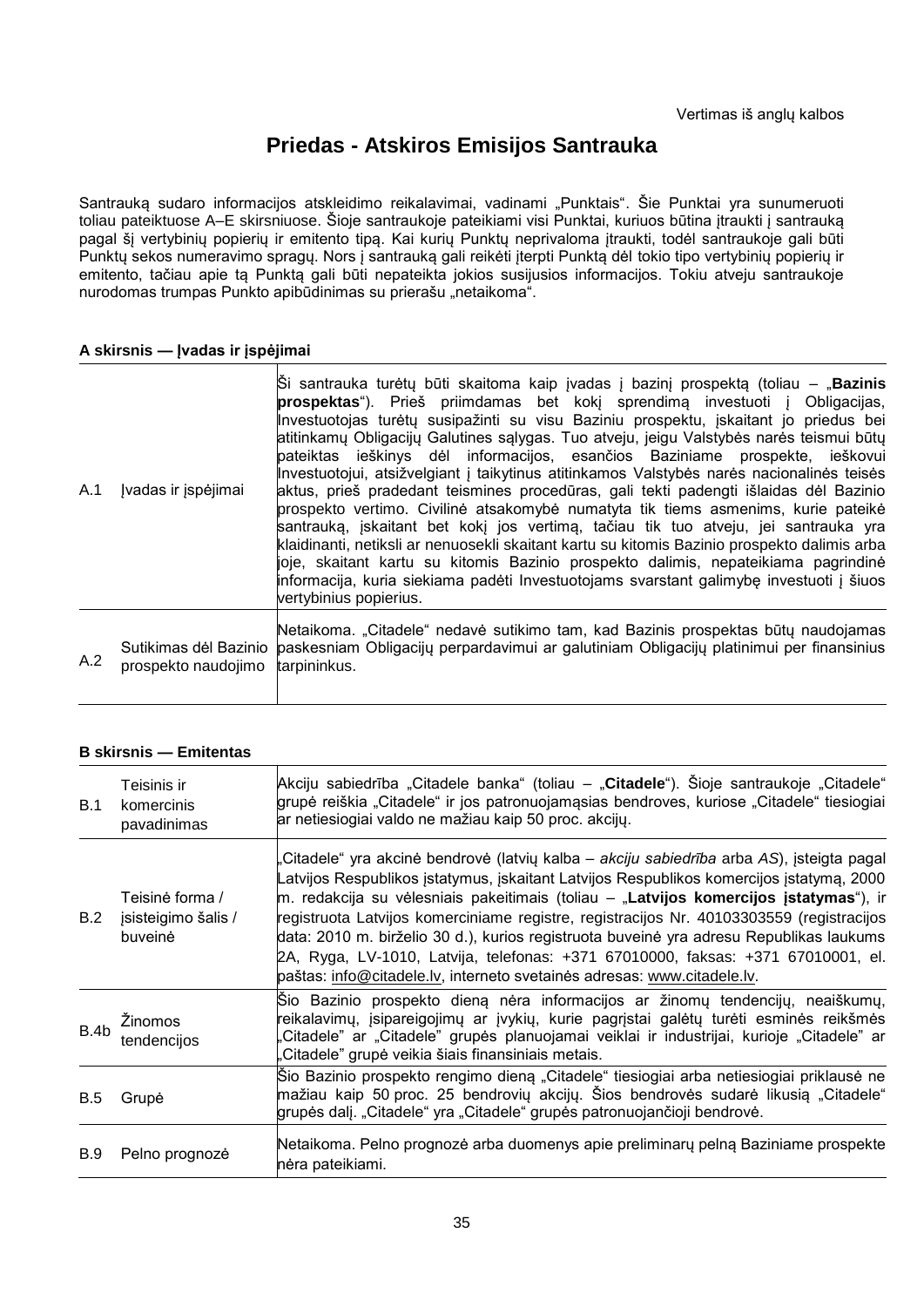| <b>B.10</b> | Išlygos audito<br>ataskaitoje                                                                                  | Auditoriaus ataskaitose prie audituotų konsoliduotojų metinių finansinių ataskaitų už<br>2014 metus, audituotų konsoliduotojų metinių finansinių ataskaitų už 2015 metus bei<br>audituotų konsoliduotojų 2016 metų tarpinių finansinių ataskaitų, kurias auditavo "KPMG<br>Baltics SIA", išlygų nėra.                                                                                                                                                                                                                            |                          |       |                          |                           |                          |           |                          |                           |
|-------------|----------------------------------------------------------------------------------------------------------------|----------------------------------------------------------------------------------------------------------------------------------------------------------------------------------------------------------------------------------------------------------------------------------------------------------------------------------------------------------------------------------------------------------------------------------------------------------------------------------------------------------------------------------|--------------------------|-------|--------------------------|---------------------------|--------------------------|-----------|--------------------------|---------------------------|
|             |                                                                                                                | Žemiau lentelėje pateikti duomenys atitinka nurodytuosius 2015 metų audituotose<br>konsoliduotosiose metinėse finansinėse ataskaitose ir 2016 metų audituotose<br>konsoliduotosiose tarpinėse finansinėse ataskaitose. Lentelėje taip pat pateikiama<br>keletas alternatyvių rodiklių, įskaitant rinkoje dažnai naudojamus rodiklius. Jie padeda<br>visapusiškai palyginti Grupės rezultatus, išryškina pagrindinius veiksnius, lemiančius<br>vertės augimą, bei galimai aktualesne forma pateikia bendrą finansinę informaciją. |                          |       |                          |                           |                          |           |                          |                           |
|             |                                                                                                                |                                                                                                                                                                                                                                                                                                                                                                                                                                                                                                                                  |                          |       | "Citadele" grupė         |                           |                          |           | "Citadele banka"         |                           |
|             |                                                                                                                |                                                                                                                                                                                                                                                                                                                                                                                                                                                                                                                                  | 2016,<br>1 pus-<br>metis | 2015  | 2015,<br>1 pus-<br>metis | 2014<br>patiks-<br>lintos | 2016,<br>1 pus-<br>metis | 2015      | 2015,<br>1 pus-<br>metis | 2014<br>patiks-<br>lintos |
|             |                                                                                                                | EUR, milijonais                                                                                                                                                                                                                                                                                                                                                                                                                                                                                                                  |                          |       |                          |                           |                          |           |                          |                           |
|             |                                                                                                                | Grynosios palūkanų<br>pajamos                                                                                                                                                                                                                                                                                                                                                                                                                                                                                                    | 31.1                     | 60.5  | 29.5                     | 62.5                      | 23.6                     | 48.1      | 23.7                     | 52.1                      |
|             |                                                                                                                | Grynosios paslaugų ir<br>komisinių pajamos                                                                                                                                                                                                                                                                                                                                                                                                                                                                                       | 18.3                     | 35.5  | 17.2                     | 33.4                      | 13.1                     | 25.3      | 12.3                     | 24.4                      |
|             |                                                                                                                | Veiklos pajamos <sup>(1)</sup>                                                                                                                                                                                                                                                                                                                                                                                                                                                                                                   | 70.6                     | 112.7 | 54.6                     | 111.9                     | 55.9                     | 86.5      | 41.3                     | 90.1                      |
|             | Atrinkta pagrindinė<br>istorinė finansinė<br>informacija,<br>perspektyvų ir<br>finansinės padėties<br>pokyčiai | Grynosios vertės<br>sumažėjimas arba (-)<br>vertės atkūrimas                                                                                                                                                                                                                                                                                                                                                                                                                                                                     | (5.1)                    | (6.2) | (3.1)                    | (9.2)                     | (5.6)                    | (6.2)     | (4.4)                    | (10.6)                    |
|             |                                                                                                                | Grynasis pelnas                                                                                                                                                                                                                                                                                                                                                                                                                                                                                                                  | 25.4                     | 26.1  | 14.9                     | 32.4                      | 20.6                     | 19.5      | 10.1                     | 29.2                      |
|             |                                                                                                                | Vidutinio turto grąža<br>$(ROA)$ <sup><math>(2)</math></sup>                                                                                                                                                                                                                                                                                                                                                                                                                                                                     | 1.66%                    | 0.90% | 1.06%                    | 1.20%                     | 1.68%                    | 0.82<br>% | 0.88%                    | 1.31%                     |
| <b>B.12</b> |                                                                                                                | Vidutinio nuosavo<br>kapitalo grąža (ROE) <sup>(3)</sup>                                                                                                                                                                                                                                                                                                                                                                                                                                                                         | 22.1%                    | 13.2% | 15.7%                    | 20.2%                     | 19.0%                    | 10.2<br>% | 11.0%                    | 18.5%                     |
|             |                                                                                                                | Išlaidų ir pajamų santykio<br>rodiklis (CIR) <sup>(4)</sup>                                                                                                                                                                                                                                                                                                                                                                                                                                                                      | 55.8%                    | 68.5% | 64.4%                    | 60.2%                     | 52.5%                    | 67.1<br>% | 62.3%                    | 52.3%                     |
|             |                                                                                                                | Rizikos kaštų rodiklis<br>$(COR)^{(5)}$                                                                                                                                                                                                                                                                                                                                                                                                                                                                                          | 1.0%                     | 0.8%  | 0.9%                     | 1.3%                      | 1.2%                     | 0.7%      | 1.1%                     | 1.2%                      |
|             |                                                                                                                | Kapitalo pakankamumo<br>rodiklis (CAR)                                                                                                                                                                                                                                                                                                                                                                                                                                                                                           | 12.5%                    | 13.4% | 12.8%                    | 11.0%                     | 13.7%                    | 15.1<br>% | 14.7%                    | 12.3%                     |
|             |                                                                                                                | Pritaikyta VISA<br>pajamoms <sup>(7)</sup>                                                                                                                                                                                                                                                                                                                                                                                                                                                                                       |                          |       |                          |                           |                          |           |                          |                           |
|             |                                                                                                                | Grynasis pelnas                                                                                                                                                                                                                                                                                                                                                                                                                                                                                                                  | 14.0                     |       |                          |                           | 9.3                      |           |                          |                           |
|             |                                                                                                                | ROA <sup>(2)</sup>                                                                                                                                                                                                                                                                                                                                                                                                                                                                                                               | 0.92%                    |       |                          |                           | 0.75%                    |           |                          |                           |
|             |                                                                                                                | ROE <sup>(3)</sup>                                                                                                                                                                                                                                                                                                                                                                                                                                                                                                               | 12.2%                    |       |                          |                           | 8.6%                     |           |                          |                           |
|             |                                                                                                                | Pritaikyta IPO kaštams                                                                                                                                                                                                                                                                                                                                                                                                                                                                                                           |                          |       |                          |                           |                          |           |                          |                           |
|             |                                                                                                                | Grynasis pelnas                                                                                                                                                                                                                                                                                                                                                                                                                                                                                                                  |                          | 31.1  |                          | 32.4                      |                          | 24.5      |                          | 29.2                      |
|             |                                                                                                                | ROA <sup>(2)</sup>                                                                                                                                                                                                                                                                                                                                                                                                                                                                                                               |                          | 1.07% |                          | 1.20%                     |                          | 1.03<br>% |                          | 1.31%                     |
|             |                                                                                                                | ROE <sup>(3)</sup>                                                                                                                                                                                                                                                                                                                                                                                                                                                                                                               |                          | 15.5% |                          | 20.2%                     |                          | 12.7<br>% |                          | 18.5%                     |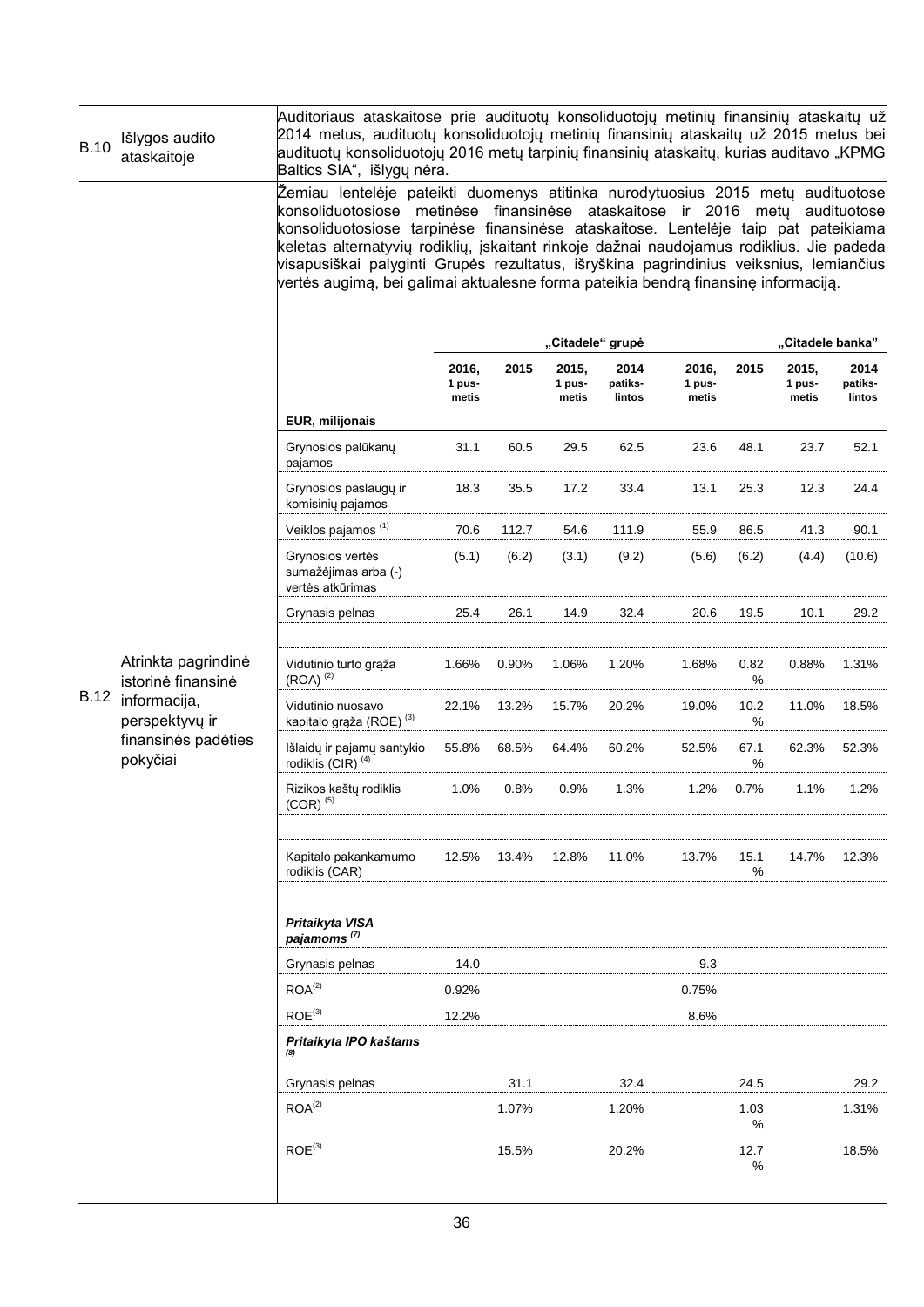|                                               |                          | "Citadele" grupė | "Citadele banka"          |                          |       |                           |
|-----------------------------------------------|--------------------------|------------------|---------------------------|--------------------------|-------|---------------------------|
|                                               | 2016,<br>1 pus-<br>metis | 2015             | 2014<br>patiks-<br>lintos | 2016,<br>1 pus-<br>metis | 2015  | 2014<br>patiks-<br>lintos |
| <b>EUR, milijonais</b>                        |                          |                  |                           |                          |       |                           |
| Iš viso turto:                                | 3.140                    | 2.960            | 2.855                     | 2.506                    | 2.409 | 2.331                     |
| Paskolos klientams                            | 1.231                    | 1.172            | 1.076                     | 1.013                    | 983   | 941                       |
| Klientų indėliai                              | 2.748                    | 2.570            | 2.517                     | 2.098                    | 2.037 | 1.949                     |
| Akcininky kapitalas                           | 240                      | 220              | 177                       | 224                      | 209   | 173                       |
| Paskolų ir indėlių<br>santykis <sup>(6)</sup> | 45%                      | 46%              | 43%                       | 48%                      | 48%   | 48%                       |

<sup>(1)</sup> Veiklos pajamos apskaičiuojamos kaip grynųjų palūkanų pajamų, grynųjų komisinių ir mokesčių pajamų, grynojo pelno iš sandorių su finansinėmis priemonėmis ir kitų pajamų suma.

<sup>(2)</sup> Vidutinio turto grąža (ROA) apskaičiuojama atitinkamo laikotarpio metinį grynąjį pelną padalijant iš vidutinio turto laikotarpio pradžioje ir pabaigoje. "ROA" yra turto pelningumo rodiklis.

<sup>(3)</sup> Vidutinio nuosavo kapitalo grąža (ROE) apskaičiuojama atitinkamo laikotarpio metinį grynąjį pelną padalijant iš vidutinio nuosavo kapitalo laikotarpio pradžioje ir pabaigoje. "ROE" yra nuosavo kapitalo pelningumo rodiklis.

<sup>(4)</sup> Išlaidų ir pajamų santykio rodiklis (CIR) apskaičiuojamas prie administracinių išlaidų pridedant amortizacijos ir nusidėvėjimo sąnaudas ir kitas išlaidas, padalytas iš veiklos pajamų. "CIR" yra veiklos efektyvumo rodiklis.

<sup>(5)</sup> Rizikos kaštų rodiklis (COR) apskaičiuojamas grynąjį bendrų ir atskirų paskolų vertės sumažėjimą padalijant iš grynųjų paskolų vidurkio laikotarpio pradžioje ir pabaigoje. "COR" nurodo paskolų portfelio rizikingumą.

 $^{(6)}$  Paskolų ir indėlių santykis yra apskaičiuojamas paskolų ir iš klientų gautinų sumų likutines vertes padalijant iš klientų indėlių atitinkamo laikotarpio pabaigoje. Paskolų ir indėlių santykis yra paskolų finansavimo šaltinio matas.

 $(7)$  Vienkartinės pajamos už "Citadele" priklausiusių Visa Europe akcijų pardavimą Visa Inc., lygios 11.3 milijonų eurų, įtrauktos į 2016 metų pelno (nuostolių) ataskaitą.

<sup>(8)</sup> Vienkartinės išlaidos, susidariusios dėl atidėto pradinio viešo akcijų siūlymo (IPO), lygios 5.0 milijonams eurų, įtrauktos į 2015 metų pelno (nuostolių) ataskaitą.

| 2015 metų pabaigoje Latvijos finansų ir kapitalo rinkos komisija (angl. santrumpa FCMC)<br>identifikavo "Citadele" kaip "kitą sistemiškai svarbią instituciją" (O-SII). Pasibaigus |
|------------------------------------------------------------------------------------------------------------------------------------------------------------------------------------|
| 2016 m. birželio 30 d. ataskaitiniam laikotarpiui, FCMC pranešė "Citadelei" apie                                                                                                   |
| ketinimus taikyti kapitalo buferį sistemiškai svarbioms institucijoms Latvijoje. Latvijoje yra                                                                                     |
| šešios tokios institucijos, o kapitalo buferio reikalavimai kinta nuo 1.5 proc. iki 2.0 proc.                                                                                      |
| "Citadelei" taikomas O-SII kapitalo buferio reikalavimas yra lygus 1.5 proc., tačiau jis bus                                                                                       |
| ļivestas keliomis pakopomis: 0.75 proc. kapitalo buferio reikalavimas bus taikomas nuo                                                                                             |
| 2017 m. birželio 30 d., o pilnas kapitalo buferio reikalavimas bus taikomas nuo 2018 m.                                                                                            |
| birželio 30 d. O-SII kapitalo buferio reikalavimas turi būti užtikrintas 1 lygio nuosavu                                                                                           |
| kapitalu (angl.Tier 1 capital). Jeigu kapitalo buferio reikalavimas būtų taikomas nuo                                                                                              |
| 2016 m. birželio 30 d., tam, kad tenkinty visus reikalavimus, "Citadele" ir "Citadele"                                                                                             |
| grupės 1 lygio nuosavo kapitalo rodiklis turėtų būti lygus ne mažiau kaip 10.4 proc.: (1)                                                                                          |
| bendras 1 lygio nuosavo kapitalo rodiklis 4.5 proc., (2) papildomas 1 lygio nuosavo                                                                                                |
| kapitalo rodiklis 1.5 proc., (3) kapitalo išsaugojimo buferis 2.5 proc., (4) FCMC                                                                                                  |
| nustatytas individualus kapitalo buferis 0.4 proc., ir (5) O-SII kapitalo buferis 1.5 proc.                                                                                        |
| Nuo 2016 m. birželio 30 d., "Citadele" ir "Citadele" grupė turi pakankamą 1 lygio nuosavą                                                                                          |
| kapitalą, kad būtų tenkinami visi O-SII buferio reikalavimai.                                                                                                                      |
|                                                                                                                                                                                    |
| Nuo 2016 m. birželio 30 d., "Citadele" ir "Citadele" grupėje nebuvo jokių esminių                                                                                                  |

neigiamų pokyčių.

Nuo 2016 m. birželio 30 d., "Citadele" ir "Citadele" grupėje nebuvo reikšmingų finansinės ar prekybinės pozicijos pokyčių.

B.13 Pastarieji įvykiai, "Citadele" žiniomis, pastaruoju metu nėra jokių įvykių, kurie gali būti reikšmingi vertinant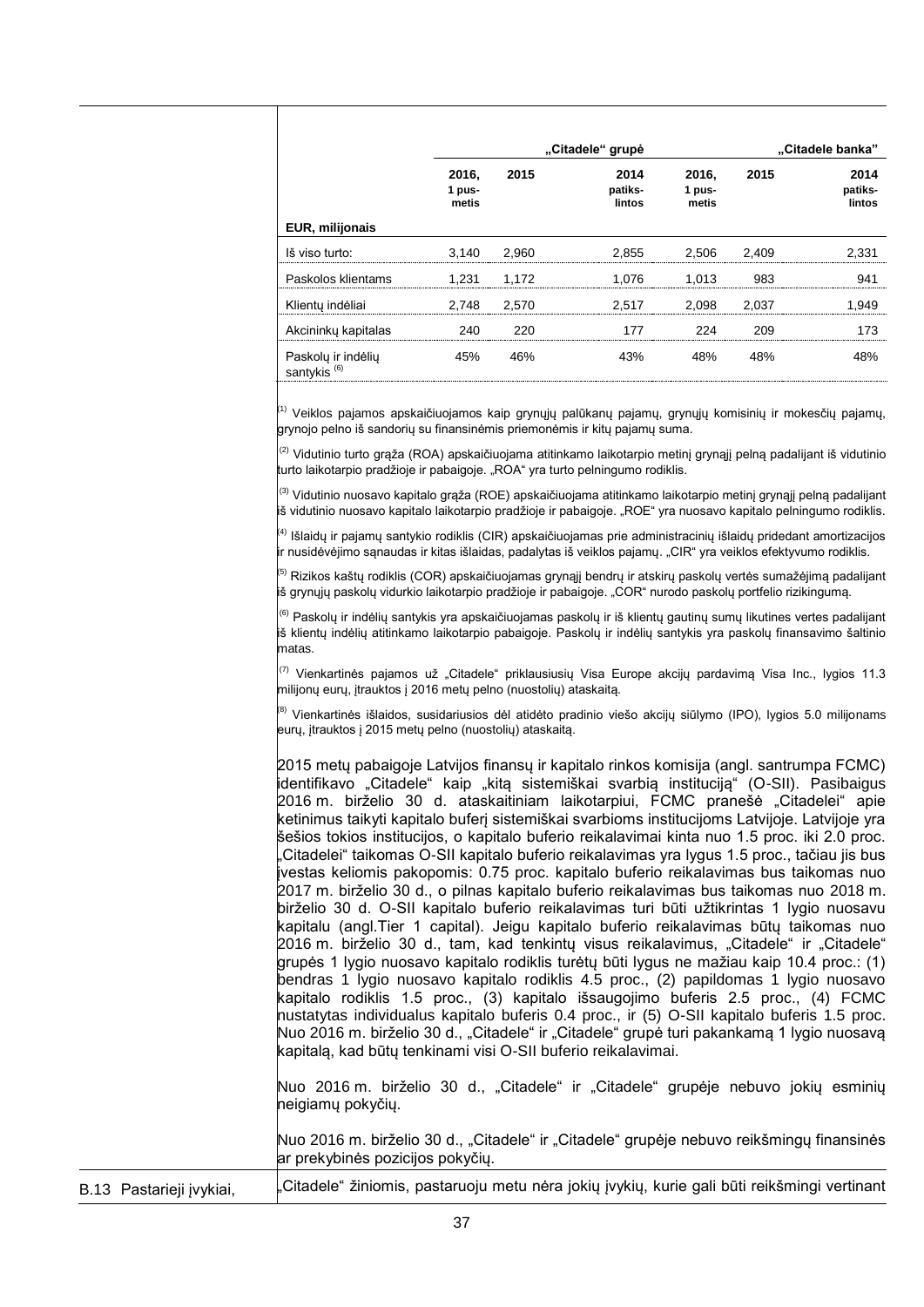|             | turintys reikšmės<br>mokumo vertinimui | "Citadele" ir "Citadele" grupės mokumą.                                                                                                                                                                                                                                                                                                                                                                                                                               |                              |                                  |  |  |  |
|-------------|----------------------------------------|-----------------------------------------------------------------------------------------------------------------------------------------------------------------------------------------------------------------------------------------------------------------------------------------------------------------------------------------------------------------------------------------------------------------------------------------------------------------------|------------------------------|----------------------------------|--|--|--|
| <b>B.14</b> | Priklausomybė nuo<br>Grupės bendrovių  | Citadele" yra patronuojančioji "Citadele" grupės bendrovė ir nėra priklausoma nuo kitų<br>Citadele" grupės bendrovių.                                                                                                                                                                                                                                                                                                                                                 |                              |                                  |  |  |  |
|             |                                        | Citadele" grupė teikia įvairias bankines paslaugas plačiam klientų ratui. Trys<br>pagrindinės "Citadele" grupės veiklos sritys Latvijoje yra mažmeninė bei smulkiojo ir<br>vidutinio verslo įmonių bankininkystė (SVJ), įmonių ir privataus kapitalo valdymas. Be šių<br>pagrindinių paslaugų, "Citadele" grupė taip pat vykdo turto valdymo, lizingo veiklą,<br>gyvybės draudimo veiklą, pensijos fondų valdymo bei grynųjų pinigų surinkimo veiklą.                 |                              |                                  |  |  |  |
|             | B.15 Pagrindinė veikla                 | Pagrindiniai produktai, kurie yra siūlomi mažmeniniams klientams Latvijoje, yra kortelių ir<br>indėlių produktai, vartojimo ir hipotekos paskolos. Pagrindiniai produktai, kurie yra<br>siūlomi SVI Latvijoje, yra verslo plėtros paskolos bei kredito linijos. Pagrindiniai produktai<br>verslo klientams Latvijoje yra grynųjų valdymo ir terminalų paslaugos, verslo plėtros<br>paskolos, kredito linijos, garantijos, akredityvai bei kredito ir debeto kortelės. |                              |                                  |  |  |  |
|             |                                        | Teikiant privataus kapitalo valdymo paslaugas, pasiturintiems klientams iš Latvijos yra<br>siūlomos premium segmento mokėjimo kortelės, taupymo ir investavimo produktai bei<br>gyvenimo būdo paslaugos. Tarptautiniams privatiems klientams yra siūlomos<br>einamosios sąskaitos bei mokėjimo kortelių paslaugos. Šie klientai dažnai domisi<br>finansų rinkų produktais ir turto valdymo paslaugomis.                                                               |                              |                                  |  |  |  |
|             |                                        | Be veiklos Latvijoje, "Citadele" grupė taip pat vykdo bankininkystės, lizingo, privataus<br>kapitalo valdymo veiklą Lietuvoje ir Estijoje bei per savo dukterinę įmonę siūlo privačios<br>bankininkystės ir turto valdymo paslaugas Šveicarijoje.                                                                                                                                                                                                                     |                              |                                  |  |  |  |
|             |                                        | Sio Bazinio prospekto dieną "Citadele" akcijos priklauso žemiau nurodytomis dalimis:                                                                                                                                                                                                                                                                                                                                                                                  |                              |                                  |  |  |  |
|             |                                        | 75 proc. plius 1 akcija priklauso RA Citadele Holdings, LLC ir 12 investuotojų<br>konsorciumui; ir                                                                                                                                                                                                                                                                                                                                                                    |                              |                                  |  |  |  |
|             |                                        | 25 proc. minus 1 akcija priklauso Europos rekonstrukcijos ir plėtros bankui (ERPB).                                                                                                                                                                                                                                                                                                                                                                                   |                              |                                  |  |  |  |
|             |                                        | Žemiau pateiktoje lentelėje nurodyta informacija apie "Citadele" išleistų paprastųjų<br>vardinių akcijų savininkus šio Bazinio prospekto dieną.                                                                                                                                                                                                                                                                                                                       |                              |                                  |  |  |  |
|             |                                        | Akcininkas                                                                                                                                                                                                                                                                                                                                                                                                                                                            | Turimy<br>akcijų<br>skaičius | Nuosavybė (%) <sup>7</sup>       |  |  |  |
|             |                                        |                                                                                                                                                                                                                                                                                                                                                                                                                                                                       |                              | 25.00 minus viena akcija         |  |  |  |
|             |                                        |                                                                                                                                                                                                                                                                                                                                                                                                                                                                       |                              | 22.41 plius viena akcija<br>9.96 |  |  |  |
| <b>B.16</b> | Kontroliuojantieji<br>asmenys          |                                                                                                                                                                                                                                                                                                                                                                                                                                                                       |                              | 8.86                             |  |  |  |
|             |                                        |                                                                                                                                                                                                                                                                                                                                                                                                                                                                       |                              | 8.86<br>8.86                     |  |  |  |
|             |                                        |                                                                                                                                                                                                                                                                                                                                                                                                                                                                       |                              | 7.03                             |  |  |  |
|             |                                        |                                                                                                                                                                                                                                                                                                                                                                                                                                                                       |                              | 9.02                             |  |  |  |
|             |                                        | (1) "RA Citadele Holdings, LLC" vienintelis akcininkas yra "Ripplewood Advisors LLC", o naudos gavėjas yra p.<br>Timothy Collins.                                                                                                                                                                                                                                                                                                                                     |                              |                                  |  |  |  |
|             |                                        | (2) "Delan S.A.R.L" naudos gavėjas yra "Baupost Group, LLC".                                                                                                                                                                                                                                                                                                                                                                                                          |                              |                                  |  |  |  |
|             |                                        | (3) "EMS LB LLC" naudos gavėjais yra p. Edmond M. Safra.                                                                                                                                                                                                                                                                                                                                                                                                              |                              |                                  |  |  |  |
|             |                                        | (4) "NNS Luxembourg Investments S.a.r.I." naudos gavėjas yra Nassef O. Sawiris.                                                                                                                                                                                                                                                                                                                                                                                       |                              |                                  |  |  |  |
|             |                                        | (5) "Amolino Holdings Inc." naudos gavėjas yra p. James L. Balsilie.                                                                                                                                                                                                                                                                                                                                                                                                  |                              |                                  |  |  |  |
|             |                                        | (6) "Shuco LLC" naudos gavėjas yra p. Stanley S. Shuman.                                                                                                                                                                                                                                                                                                                                                                                                              |                              |                                  |  |  |  |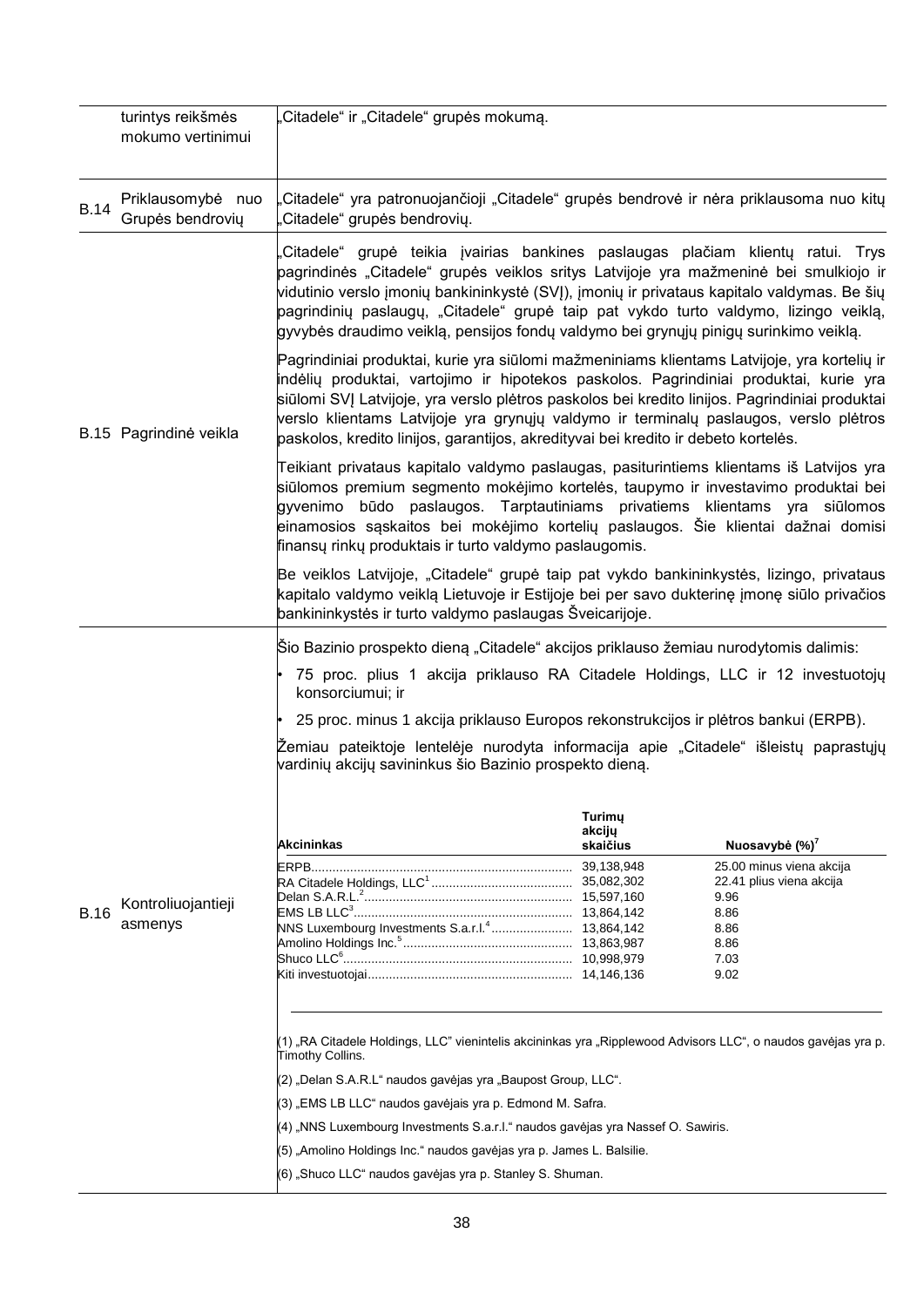|                        | (7) Apskaičiuota atsižvelgiant į turimas balsavimo teises "Citadele".                                                                                                                                                                                                                                                                                                                                                                                                                                                                                                                                                                                                                                                                                                                                                                                                                                                                                                    |
|------------------------|--------------------------------------------------------------------------------------------------------------------------------------------------------------------------------------------------------------------------------------------------------------------------------------------------------------------------------------------------------------------------------------------------------------------------------------------------------------------------------------------------------------------------------------------------------------------------------------------------------------------------------------------------------------------------------------------------------------------------------------------------------------------------------------------------------------------------------------------------------------------------------------------------------------------------------------------------------------------------|
|                        | Sio Bazinio prospekto dieną, kredito reitingų agentūros "Moody's" paskirtas "Citadele"<br>ilgalaikių indėlių reitingas yra B1 (su teigiama perspektyva).                                                                                                                                                                                                                                                                                                                                                                                                                                                                                                                                                                                                                                                                                                                                                                                                                 |
| B.17 Kredito reitingai | Kiekvienai Emisijai jos išleidimo dieną ar vėliau gali būti paskirtas reitingas, kuris bus<br>nurodytas atitinkamose Galutinėse sąlygose, jeigu bet kuri kredito reitingo agentūra,<br>kurią "Citadele" gali samdyti Obligacijų išleidimui ar likusiam Programos veikimo<br>laikotarpiui, aktualiu laikotarpiu bus paskelbusi atitinkamos Emisijos reitingą. Galutinėse<br>salygose bus atskleidžiama, ar atitinkamai Emisijai bus skiriamas kredito reitingas, kurj<br>skirs Europos Sąjungoje registruota kredito reitingų agentūra, veikiant pagal ES<br>reglamentą dėl kredito reitingų agentūrų (KRA). Jeigu reitingas bus skiriamas, jis<br>nebūtinai sutaps su "Citadele" reitingu. Kredito reitingas nėra rekomendacija pirkti,<br>parduoti ar laikyti vertybinius popierius, ir gali jį skyrusios agentūros būti peržiūrimas,<br>suspenduojamas ar atšaukiamas bet kuriuo metu. Kredito reitingas nėra "Citadele"<br>grupės būsimų veiklos rezultatų garantija. |
|                        | Speciali santrauka:                                                                                                                                                                                                                                                                                                                                                                                                                                                                                                                                                                                                                                                                                                                                                                                                                                                                                                                                                      |
|                        | Išleidžiamos Obligacijos nėrareitinguojamos.                                                                                                                                                                                                                                                                                                                                                                                                                                                                                                                                                                                                                                                                                                                                                                                                                                                                                                                             |

## **C skirsnis — Vertybiniai popieriai**

|     |                                                                              | Obligacijos yra laisvai perleidžiamos, nekonvertuojamos, neužtikrintos ir negarantuotos,<br>subordinuotos obligacijos eurais, kurių trukmė (išpirkimo data) varijuoja nuo 7 iki 10<br>metų, ir kurioms taikomos fiksuotos palūkanos, kurios yra neužtikrinta, negarantuota,<br>subordinuota "Citadele" mokėjimo prievolė Obligacijų turėtojams (" <b>Obligacijų</b><br>turėtojai"). Jokiomis aplinkybėmis Obligacijos nebus konvertuojamos į "Citadele"<br>akcijas ar kitus nuosavybės instrumentus, išskyrus įstatymų pagrindu atsakingų<br>institucijų nurodytais atvejais, kurie kartas nuo karto gali būti taikomi "Citadele" ar<br>Obligacijoms. |
|-----|------------------------------------------------------------------------------|-------------------------------------------------------------------------------------------------------------------------------------------------------------------------------------------------------------------------------------------------------------------------------------------------------------------------------------------------------------------------------------------------------------------------------------------------------------------------------------------------------------------------------------------------------------------------------------------------------------------------------------------------------|
|     |                                                                              | Obligacijų nominali vertė bus nurodyta Galutinėse sąlygose ir bus ne mažesnė kaip<br>10,000 eury.                                                                                                                                                                                                                                                                                                                                                                                                                                                                                                                                                     |
|     | Vertybiniy<br>popierių<br>tipas ir klasė bei jų<br>identifikavimo<br>numeris | Obligacijos yra nematerialūs skolos vertybiniai popieriai, apskaitomi savininko vardu, ir<br>registruoti Latvijos centriniame depozitoriume (Latvijas Centrālais depozitārijs AS,<br>registracijos numeris: 40003242879, buveinės adresas: Valnu 1, Ryga, LV-1050,<br>Latvija) (toliau " <b>LCD</b> ").                                                                                                                                                                                                                                                                                                                                               |
| C.1 |                                                                              | Maksimali bendra Obligacijų, išleistų pagal "€ 40,000,000 Pirmąją neužtikrintų<br>subordinuotų obligacijų programą" (toliau – " <b>Programa</b> "), nominali vertė visais atvejais<br>neviršys 40,000,000 eury.                                                                                                                                                                                                                                                                                                                                                                                                                                       |
|     |                                                                              | Obligacijos bus išleidžiamos viena ar keliomis serijomis ("Serijos"). Kiekviena serija gali<br>būti sudaryta iš vienos ar kelių Obligacijų emisijų ("Emisija"). Galutinėse sąlygose<br>nurodoma, jeigu atitinkamoje Serijoje yra tik viena Emisija.                                                                                                                                                                                                                                                                                                                                                                                                   |
|     |                                                                              | Seriją įtrauktoms Obligacijoms bus taikomos vienodos sąlygos, išskyrus atvejus,<br>kuomet specialios sąlygos taikomos atitinkamai Emisijai, kaip tai numatyta Galutinėse<br>salygose. Siekiant identifikuoti kiekvieną Seriją ir Emisiją, Galutinėse sąlygose bus<br>nurodomas atitinkamos Serijos serijos numeris bei Emisijos serijos numeris.                                                                                                                                                                                                                                                                                                      |
|     |                                                                              | Speciali santrauka:                                                                                                                                                                                                                                                                                                                                                                                                                                                                                                                                                                                                                                   |
|     |                                                                              | Serijos numeris: 1                                                                                                                                                                                                                                                                                                                                                                                                                                                                                                                                                                                                                                    |
|     |                                                                              | Emisijos numeris: 1                                                                                                                                                                                                                                                                                                                                                                                                                                                                                                                                                                                                                                   |
|     |                                                                              | Prieš pradedant Emisijos siūlymą, "Citadele" prašymu LCD gali suteikti Emisijai ISIN<br>(angl. International Securities Identifying Number) kodą. Jeigu po Emisijos Išleidimo                                                                                                                                                                                                                                                                                                                                                                                                                                                                         |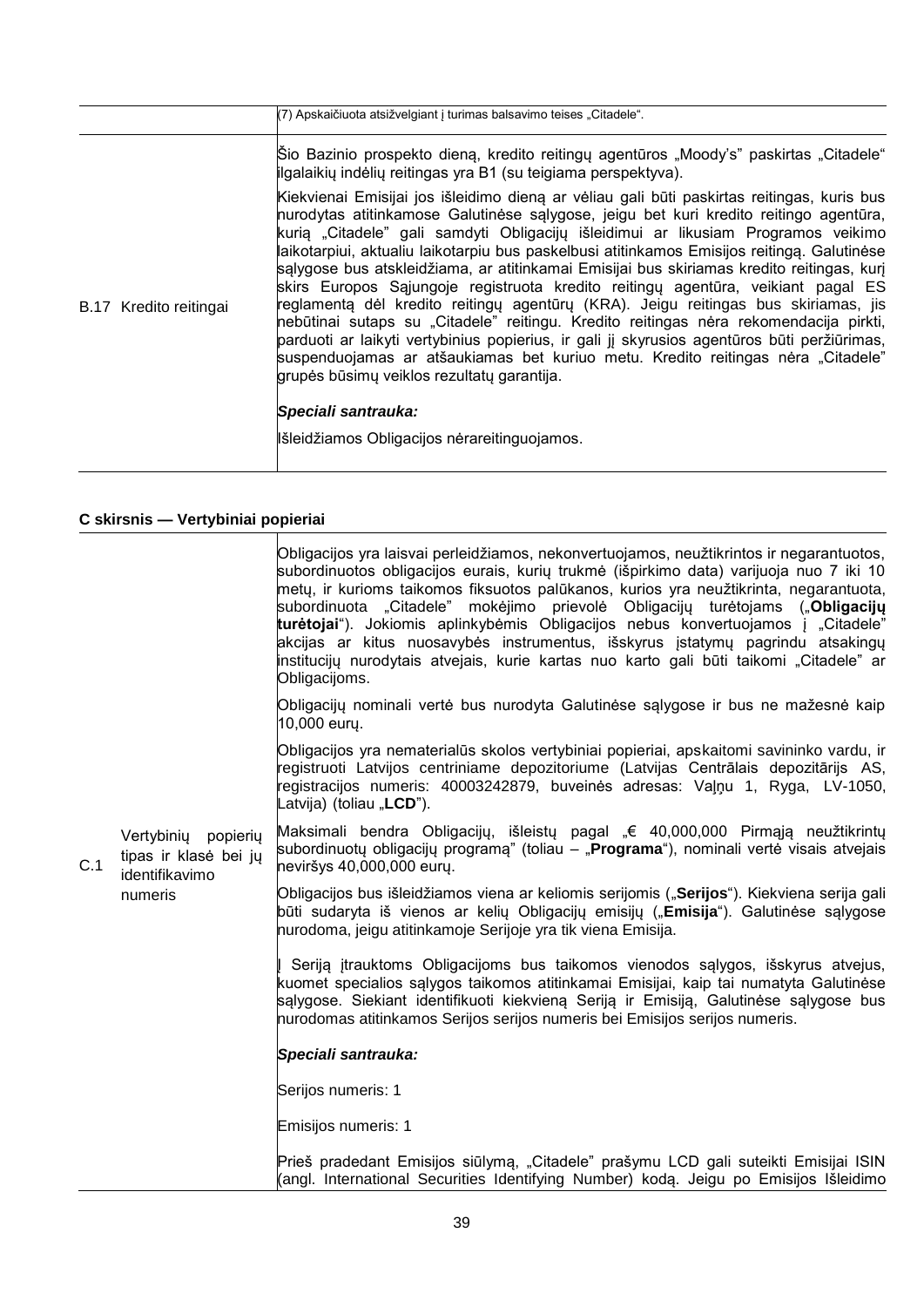|     |                                                                                  | dienos būtų išleidžiama kita tos pačios Serijos Emisija, naujos Emisijos Obligacijoms<br>turėtų būti išskiriamas atskiras ISIN kodas, kuris skirsis nuo ISIN kodo suteikto Serijos<br>Emisijoms. Emisijos ISIN kodas bus nurodomas Galutinėse sąlygose.                                                                                                                                                                                                                                                                                                                                                      |
|-----|----------------------------------------------------------------------------------|--------------------------------------------------------------------------------------------------------------------------------------------------------------------------------------------------------------------------------------------------------------------------------------------------------------------------------------------------------------------------------------------------------------------------------------------------------------------------------------------------------------------------------------------------------------------------------------------------------------|
|     |                                                                                  | Speciali santrauka:                                                                                                                                                                                                                                                                                                                                                                                                                                                                                                                                                                                          |
|     |                                                                                  | ISIN kodas: LV0000802221                                                                                                                                                                                                                                                                                                                                                                                                                                                                                                                                                                                     |
| C.2 | Valiuta                                                                          | Obligacijų valiuta yra euras (€).<br>Obligacijos yra laisvai perleidžiami vertybiniai popieriai, kurie valdomi be apribojimų.<br>Tačiau parduodant ir perleidžiant Obligacijas gali būti taikomi apribojimai perleidėjui ir<br>igijėjui pagal atitinkamos jurisdikcijos įstatymus. Obligacijos negali būti siūlomos,                                                                                                                                                                                                                                                                                         |
| C.5 | Obligacijų<br>perleidimo<br>apribojimai                                          | parduodamos, perparduodamos, perleidžiamos ar pristatomos tokiose šalyse ar<br>jurisdikcijose, ar tokiomis sąlygomis, kurioms esant toks siūlymas, pardavimas,<br>perpardavimas ar perleidimas būtų neteisėtas, ar būtų reikalaujama taikyti papildomas<br>priemones, nei taikomos "Citadele" pagal Latvijos įstatymus, įskaitant, jei taikoma,<br>Jungtines Amerikos Valstijas.                                                                                                                                                                                                                             |
|     |                                                                                  | Obligacijų suteikiamos teisės                                                                                                                                                                                                                                                                                                                                                                                                                                                                                                                                                                                |
|     | Obligacijų<br>suteikiamos teisės,<br>jskaitant jų<br>eiliškumą ir<br>apribojimus | Vienintelės Obligacijų turėtojų teisės, kylančios iš Obligacijų, yra teisė į Obligacijų<br>išpirkimą Išpirkimo dieną (kaip apibrėžta žemiau) ir teisė gauti palūkanas, atsižvelgiant į<br>šių teisių ribojimus kaip nurodyta šiose Obligacijų bendrosiose sąlygose. Obligacijų<br>turėtojai neturi teisės reikalauti delspinigių ar kitų baudų, jeigu "Citadele" vėluotų atlikti<br>mokėjimus pagal Obligacijas. Obligacijų turėtojai naudojasi Obligacijų suteikiamomis<br>teisėmis pagal Obligacijų bendrąsias sąlygas, taikomas Galutines sąlygas bei Latvijos<br>įstatymus.                              |
|     |                                                                                  | Citadelei" nebus taikomi "kontrolės pasikeitimo" (angl. "Change of Control") ribojimai ir<br>Obligacijos nesuteikia teisės ir investuotojai neturės apsaugos esant "kontrolės<br>pasikeitimui". Todėl "Citadele" kontrolės pasikeitimas nesuteiks jokių teisių Obligacijų<br>turėtojams.                                                                                                                                                                                                                                                                                                                     |
|     |                                                                                  | Citadelei" nebus taikomos "jsipareigojimo neįkeisti" (angl. "Negative pledge") ar<br>"kryžminio įsipareigojimų nevykdymo" (angl. "Cross-Default") prievolės ir Obligacijos<br>nesuteikia teisės ir investuotojai neturės "jsipareigojimo nejkeisti" ar "kryžminio<br>įsipareigojimų nevykdymo" apsaugos.                                                                                                                                                                                                                                                                                                     |
| C.8 |                                                                                  | Obligacijų turėtojas negali įgyvendinti ar reikalauti įskaitymo teisės, kompensacijos ar<br>išlaikymo, susijusio su suma, kurią jiems "Citadele" skolinga pagal Obligacijas, ir bus<br>pripažįstama, kad kiekvienas Obligacijų turėtojas, turintis Obligaciją, atsisako visų<br>įskaitymo, kompensacijos ar išlaikymo teisių. Įsigydamas Obligacijas kiekvienas<br>Obligacijų turėtojas ar naudos gavėjas sutinka vadovautis šiomis įskaitymo atsisakymo<br>nuostatomis. Visi "Citadele" pagal Obligacijas atliekami mokėjimai yra apskaičiuojami ir<br>išmokami be įskaitymo ar priešpriešinių reikalavimų. |
|     |                                                                                  | Citadele" vykdo veiklą kaip mano esant naudinga ir savo diskrecija, jokie apribojimai šiai,<br>Citadele" teisei netaikomi. Obligacijoms netaikomos jokios nuostatos, kurios saugotų<br>Obligacijų turėtojus nuo "Citadele" kreditingumo sumažėjimo.                                                                                                                                                                                                                                                                                                                                                          |
|     |                                                                                  | Eiliškumas ir subordinacija                                                                                                                                                                                                                                                                                                                                                                                                                                                                                                                                                                                  |
|     |                                                                                  | Obligacijos suteikia tiesiogines, neužtikrintas, negarantuotas teises pagal "Citadele"<br>prievoles, kurios tarpusavyje yra lygios.                                                                                                                                                                                                                                                                                                                                                                                                                                                                          |
|     |                                                                                  | Obligacijos yra visais laikais subordinuotos visų nesubordinuotų reikalavimų į "Citadele"<br>atžvilgiu (aiškumo dėlei, Obligacijos nėra subordinuotos reikalavimų, kurie subordinuoti<br>Obligacijų, atžvilgiu ar šių reikalavimų ir Obligacijų eiliškumas yra vienodas), o "Citadele"<br>isipareigojimai pagal Obligacijas yra subordinuoti įsipareigojimai kaip tai numatyta                                                                                                                                                                                                                               |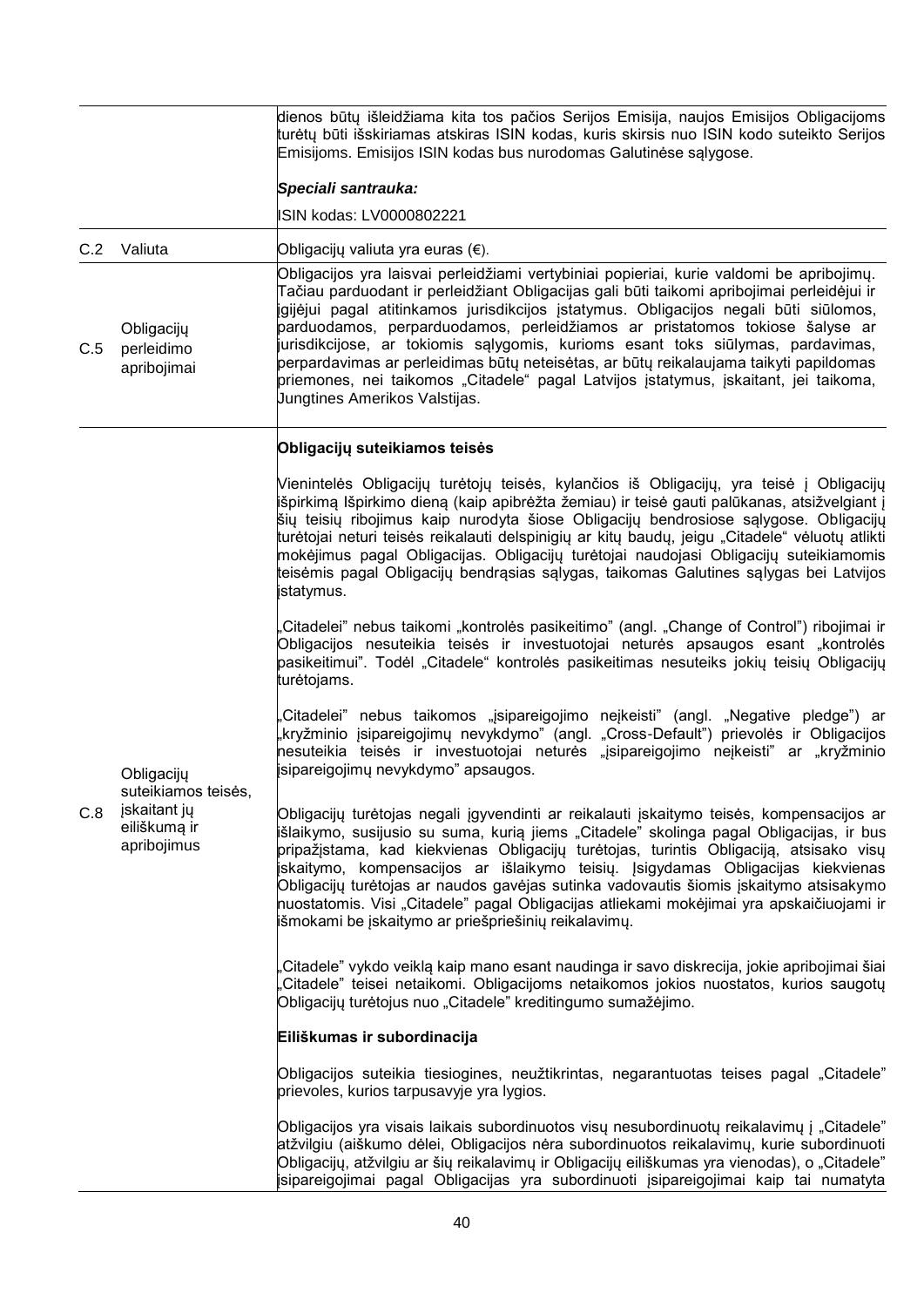Latvijos kredito įstaigų įstatyme. Iš Obligacijų gautas pajamas "Citadele" naudos žemiau nurodytais tikslais kaip subordinuotą kapitalą, taigi Obligacijos bus pripažintos 2 lygio nuosavo kapitalo instrumentais, kaip tai apibrėžta Kapitalo reikalavimų reglamente (angl. santrumpa CRR) ar kitose taikomose taisyklėse.

Obligacijų subordinavimas reiškia, kad "Citadelei" esant nemokiai ar likviduojamai, visi Obligacijų pagrindu kylantys reikalavimai bus tenkinami tik pilnai patenkinus nesubordinuotus reikalavimus į "Citadele", tačiau prieš tenkinant "Citadele" akcininkų reikalavimus, kurie yra reiškiami kaip akcininkų reikalavimai, atitinkamai pagal taikytinus listatymus. Taigi, "Citadelei" esant nemokiai ar likviduojamai, Obligacijų savininkai turės teisę gauti mokėjimus pagal Obligacijas, tik pilnai patenkinus nesubordinuotus reikalavimus į "Citadele", išskyrus "Citadele" akcininkų reikalavimus, kuriuos jie reikštų kaip akcininkai. Pasirašydami Obligacijas, visi investuotojai besąlygiškai ir neatšaukiamai sutinka su tokia reikalavimų, kylančių Obligacijų pagrindu, subordinacija. Jeigu nėra inicijuotos nemokumo ar likvidavimo procedūros, "Citadele" tenkins visus Obligacijų pagrindu kylančius reikalavimus pagal Obligacijų bendrąsias sąlygas, taikytinas Galutines sąlygas ir įstatymus. Prašome atkreipti dėmesį, kad patenkinus visus nesubordinuotus reikalavimus, gali nelikti lėšų Obligacijų turėtojų reikalavimams tenkinti.

Atitinkamai, visi galimi ribojimai, taikomi subordinuotiems kredito įstaigos įsipareigojimams ir 2 lygio nuosavo kapitalo instrumentams, numatyti Latvijos kredito listaigu istatyme. CRR ir kitose taikytinose taisyklėse, bus taikomi "Citadele" įsipareigojimams pagal Obligacijas, įskaitant žemiau nurodytus ribojimus pagal Latvijos kredito įstaigų įstatymą (ypač 59. $\mathrm{6\,$ skyrių):

• Jeigu kredito įstaiga atitinkamai pagal taikytinus įstatymus ir reglamentus gauna pagalbą komercinei veiklai vykdyti, nuo pagalbos suteikimo iki pagalbos teikimo pabaigos kredito įstaigai draudžiama vykdyti subordinuotus įsipareigojimus, įskaitant paskolų grąžinimą bei palūkanų ar kito atlygio pagal tokią paskolą skaičiavimą, kaupimą ir išmokėjimą; ir

• Jeigu FCMC pritaikė ribojimus indėliams, nuo tokio ribojimo pritaikymo dienos iki jo atšaukimo dienos, šiai kredito įstaigai draudžiama vykdyti subordinuotus įsipareigojimus, įskaitant paskolų grąžinimą bei palūkanų ar kito atlygio pagal tokią paskolą skaičiavimą, kaupimą ir išmokėjimą.

Obligacijos yra vienoje eilėje (*pari passu*) su kitais esamais ir būsimais neužtikrintais ir negarantuotais, subordinuotais "Citadele" įsipareigojimais.

## **Obligacijų turėtojų susirinkimai**

Išskyrus techninius pakeitimus ir aspektus, susijusius su Obligacijomis, kaip nurodyta žemiau, jeigu "Citadele" ketina keisti Obligacijų bendrąsias sąlygas (kaip apibrėžta žemiau) ar atitinkamos Emisijos ir Serijos Galutines sąlygas, "Citadele" sušauks atitinkamos Serijos Obligacijų turėtojų susirinkimą ("**Obligacijų turėtojų susirinkimas**"), kuriame bus sprendžiama dėl Obligacijų bendrųjų sąlygų, atitinkamos Emisijos ir Serijos Galutinių sąlygų keitimo ir kitų svarbių klausimų, kiek tai susiję su Obligacijų turėtojų interesais. "Citadele" turi teisę savo nuožiūra pakeisti technines procedūras ar aspektus, susijusius su Obligacijomis, dėl mokėjimų ar kitų panašių klausimų be Obligacijų turėtojų pritarimo ar nešaukiant Obligacijų turėtojų susirinkimo, jeigu tokie pakeitimai yra sąlygojami pasikeitusių Latvijos įstatymų arba tokie pakeitimai nekenkia Obligacijų turėtojų interesams.

|     | Informacija apie<br>palūkanas,                              | Palūkanos                                                                                                                                                                                                                                                   |
|-----|-------------------------------------------------------------|-------------------------------------------------------------------------------------------------------------------------------------------------------------------------------------------------------------------------------------------------------------|
| C.9 | išpirkimo terminą,<br>pajamingumą ir<br>Obligacijų turėtojų | Obligacijoms bus taikomos fiksuotos metinės palūkanos ("Metinė palūkanų norma"),<br>kurios bus numatytos Galutinėse sąlygose. Metinė palūkanų norma bus vienoda<br>kiekvienais metais iki Išpirkimo dienos (kaip apibrėžta žemiau) ar Išankstinio išpirkimo |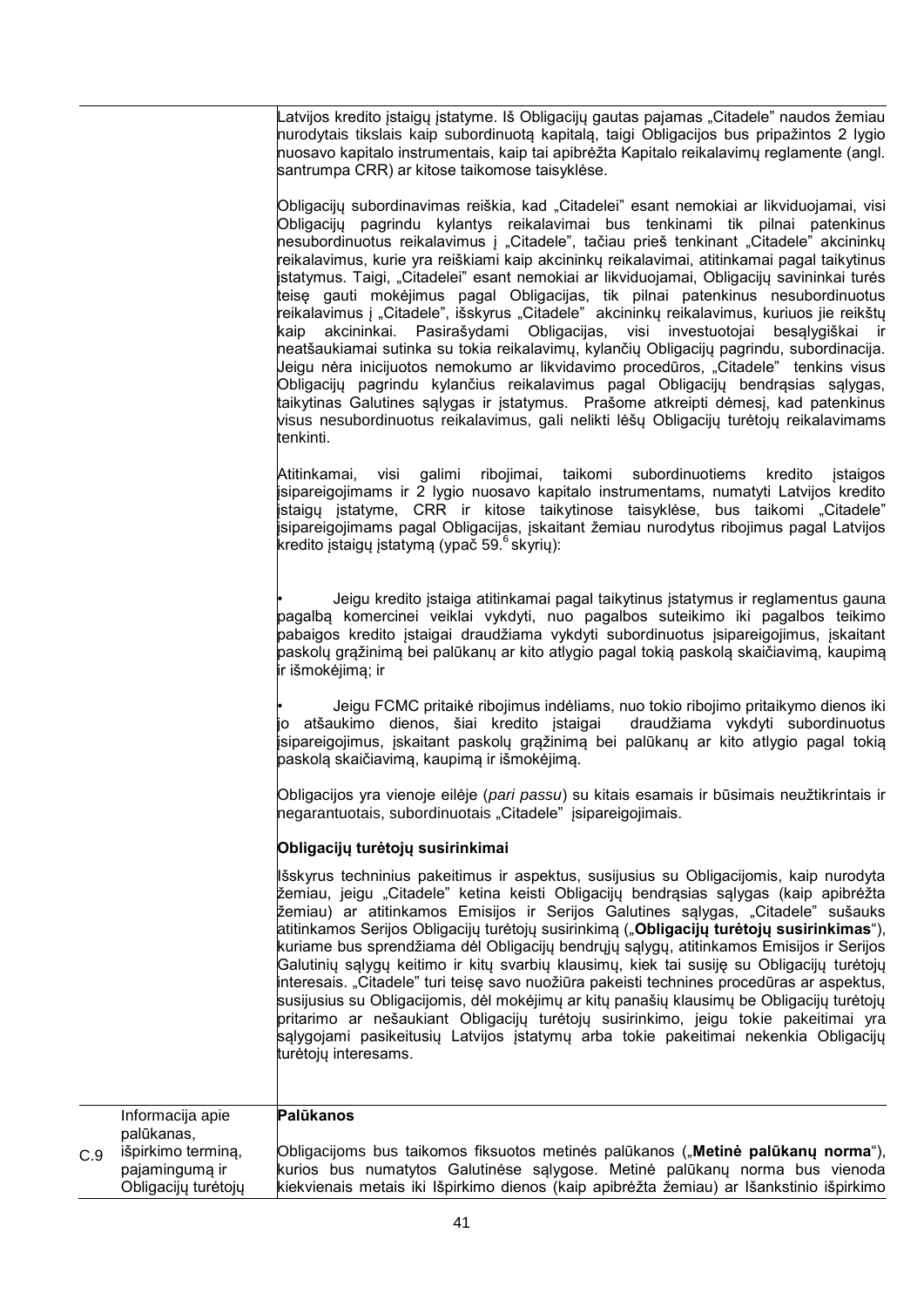42 atstovą dienos (kaip apibrėžta žemiau). "Citadele" turi teisę savo diskrecija keisti Metinę palūkanų normą vieną ar keletą kartų iki Siūlymo laikotarpio (kaip apibrėžta žemiau) pabaigos ir paskelbti Pakoreguotą metinę palūkanų normą ("**Pakoreguota metinė palūkanų norma**"). Jeigu Siūlymo laikotarpiu (kaip apibrėžta žemiau) "Citadele" keičia Metinę palūkanų normą, galutinė Metinė palūkanų norma bus nurodyta Galutinėse sąlygose, kurios bus paskelbtos po Obligacijų paskirstymo investuotojams. Obligacijų palūkanos mokamos du kartus per metus, Galutinėse sąlygose nurodytomis dienomis ("**Palūkanų mokėjimo dienos**"), ir apskaičiuojamos nuo bendros atitinkamos Serijos Obligacijų pagrindinės sumos nuo Išleidimo dienos (kaip apibrėžta žemiau) iki pirmiau įvykusios - Išpirkimo dienos (kaip apibrėžta žemiau) ar Išankstinio išpirkimo dienos (kaip apibrėžta žemiau). Jeigu "Citadele" pratęsia Siūlymo laikotarpį (kaip apibrėžta žemiau), galutinės Palūkanų mokėjimo dienos bus perkeltos proporcingai pratęsimo laikotarpiui ir bus nurodytos Galutinėse sąlygose, kurios bus paskelbtos po Obligacijų paskirstymo investuotojams. Palūkanos bus kaupiamos už kiekvieną palūkanų periodą skaičiuojant nuo pirmosios palūkanų periodo dienos iki (bet išskyrus) paskutinės palūkanų periodo dienos už negrąžintą atitinkamos Serijos Obligaciją. Pirmasis palūkanų periodas pradedamas skaičiuoti Išleidimo dieną (kaip apibrėžta žemiau) ir baigiasi pirmąją artimiausią Palūkanų mokėjimo dieną ("**Pirmasis palūkanų periodas**"). Kiekvienas paskesnis palūkanų mokėjimo periodas prasideda ankstesnio periodo Palūkanų mokėjimo dieną ir baigiasi kito periodo Palūkanų mokėjimo dieną. Paskutinis periodas baigiasi pirmiau įvykusią - Išpirkimo dieną (kaip apibrėžta žemiau) arba Išankstinio išpirkimo dieną (kaip apibrėžta žemiau). Obligacijų palūkanos skaičiuojamos padalinus faktinį dienų skaičių, įeinančių į atitinkamą palūkanų periodą iš 365 (ar keliamųjų metų atveju – 366), t.y. taikoma "faktu / faktine" TKRA (ICMA) bazė. Kuomet palūkanos turi būti apskaičiuotos trumpesniam nei pusės metų periodui, išskyrus Pirmąjį palūkanų periodą, jos bus apskaičiuojamos (a) faktinį dienų skaičių periode, įskaitant dieną, nuo kurios pradedamos kaupti palūkanos ("**Kaupimo diena**"), iki (bet išskyrus) mokėjimo dienos, padalijant iš (b) faktinio dienų skaičiaus, įskaitant Kaupimo dieną iki (bet išskyrus) kitos paskesnės Palūkanų mokėjimo dienos. *Speciali santrauka:* Metinė palūkanų norma: 6,25% *Speciali santrauka:* Palūkanų mokėjimo dienos: gruodžio 6 d. ir birželio 6 d. kasmet **Pajamingumas**  Tikėtinas siūlomų Obligacijų pajamingumas išpirkimo dieną ("**Pajamingumas**") bus nustatomas atsižvelgiant į Išleidimo kainą ir galutinę Metinę palūkanų normą ir bus skelbiamas Galutinėse sąlygose, kurios bus paskelbtos po Obligacijų paskirstymo investuotojams. Pajamingumas išreiškiamas procentine išraiška ir atspindi gautinas pajamas, jeigu Obligacija išlaikoma iki Išpirkimo dienos ir preziumuojant, kad gautos palūkanos už Obligaciją yra re-investuojamos ta pačia palūkanų norma. **Obligacijų išpirkimas** Kiekvienos Serijos trukmė varijuoja nuo 7 (septynių) iki 10 (dešimt) metų. Obligacijos išperkamos jų nominalia verte išpirkimo dieną, kuri bus nurodyta Galutinėse sąlygose ("**Išpirkimo diena**") arba Išankstinio išpirkimo dieną (kaip apibrėžta žemiau). Jeigu "Citadele" pratęsia Siūlymo laikotarpį (kaip apibrėžta žemiau), galutinė Išpirkimo diena bus perkelta proporcingai pratęsimo laikotarpiui ir bus nurodyta Galutinėse sąlygose, kurios bus paskelbtos po Obligacijų paskirstymo investuotojams. *Speciali santrauka*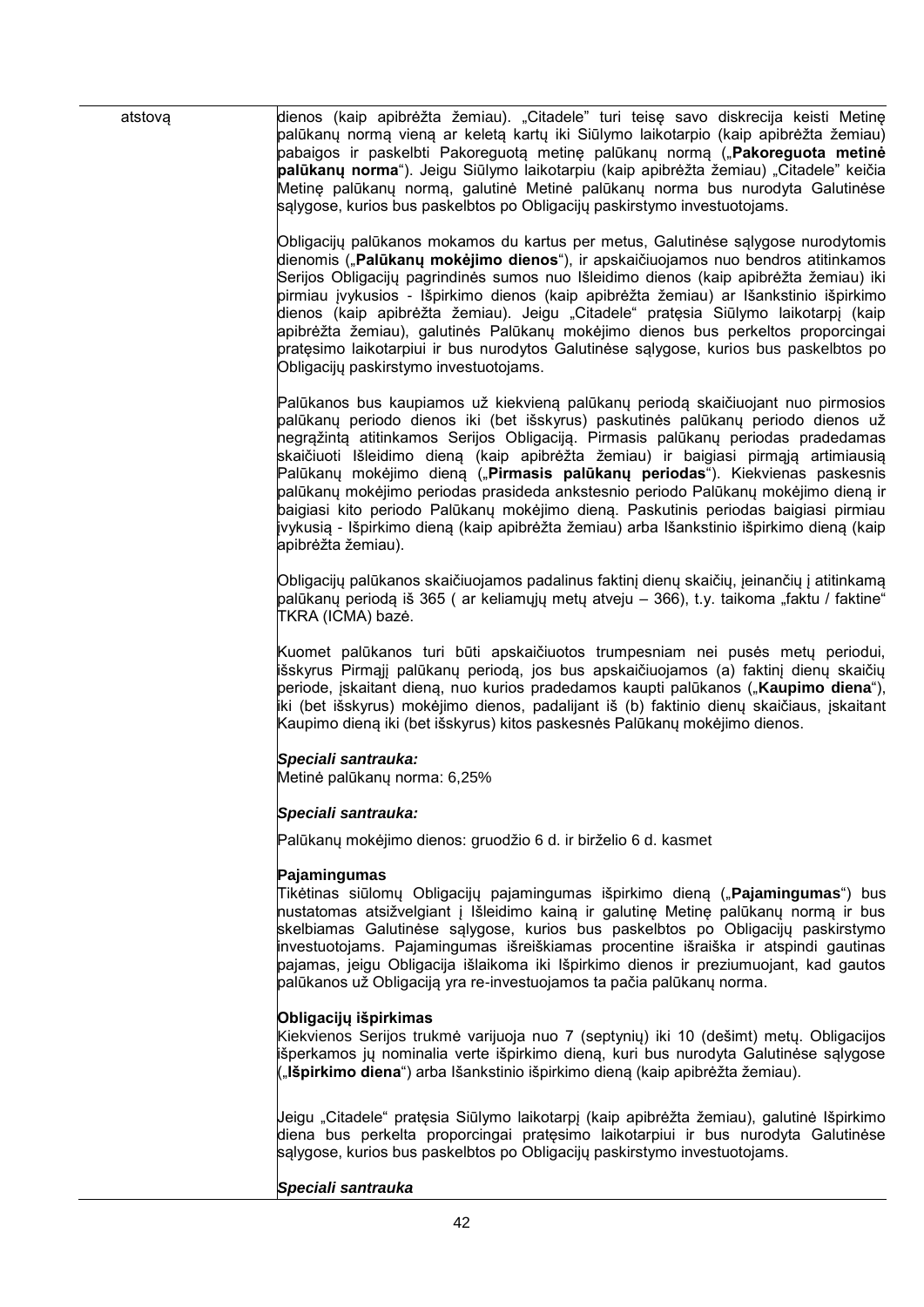|                                                   | lišpirkimo diena: 2026 m. gruodžio 6 d.                                                                                                                                                                                                                                                                                                                                                                                                                                                                                                                                                                                                                                                                                                                                                           |
|---------------------------------------------------|---------------------------------------------------------------------------------------------------------------------------------------------------------------------------------------------------------------------------------------------------------------------------------------------------------------------------------------------------------------------------------------------------------------------------------------------------------------------------------------------------------------------------------------------------------------------------------------------------------------------------------------------------------------------------------------------------------------------------------------------------------------------------------------------------|
|                                                   | Citadele" turi teisę išpirkti Obligacijas už jų nominalią vertę prieš Išpirkimo dieną,<br>žemiau nurodytais atvejais:                                                                                                                                                                                                                                                                                                                                                                                                                                                                                                                                                                                                                                                                             |
|                                                   | bet kuriuo metu praėjus 5 metų laikotarpiui nuo Išleidimo dienos (kaip apibrėžta<br>žemiau) ir įspėjus Obligacijų turėtojus ne mažiau nei prieš 30 (trisdešimt) dienų, jeigu<br>kompetentinga institucija (kaip FCMC arba Europos bankininkystės institucija (angl.<br>EBA), jeigu šios bus kompetentingos) davė sutikimą tokiam išankstiniam Obligacijų<br>išpirkimui, jeigu toks sutikimas yra reikalingas pagal taikytinus įstatymus ir atitinka kitus<br>teisinius reikalavimus (tokius kaip CRR 78(1) straipsnyje numatytas sąlygas, jeigu jos<br>bus taikomos išankstinio Obligacijų išpirkimo metu); ir                                                                                                                                                                                    |
|                                                   | pirma laiko nepraėjus 5 metų laikotarpiui nuo Išleidimo dienos (kaip apibrėžta<br>žemiau), jeigu kompetentinga institucija (kaip FCMC arba EBA, jeigu šios bus<br>kompetentingos) davė sutikimą tokiam išankstiniam Obligacijų išpirkimui, jeigu toks<br>sutikimas yra reikalingas pagal taikytinus įstatymus ir atitinka kitus teisinius reikalavimus<br>(tokius kaip CRR 78(4) straipsnyje numatytas sąlygas, jeigu jos bus taikomos išankstinio<br>Obligacijų išpirkimo metu);                                                                                                                                                                                                                                                                                                                 |
|                                                   | pirma laiko nepraėjus ar praėjus 5 metų laikotarpiui nuo Išleidimo dienos (kaip<br>apibrėžta žemiau), jeigu taikytini įstatymai ir taisyklės leidžia tokį išpirkimą ir tenkinami<br>visi teisiniai reikalavimai.                                                                                                                                                                                                                                                                                                                                                                                                                                                                                                                                                                                  |
|                                                   | Kompetentinga institucija gali turėti diskrecijos teisę sprendžiant dėl tokio sutikimo<br>išdavimo, todėl "Citadele" gali nekontroliuoti tokio išankstinio išpirkimo.                                                                                                                                                                                                                                                                                                                                                                                                                                                                                                                                                                                                                             |
|                                                   | Jeigu "Citadele" nusprendžia pasinaudoti išankstine Obligacijų išpirkimo teise pirma laiko<br>iki Išpirkimo dienos, su sąlyga, kad gauti visi reikalingi pritarimai, "Citadele" nurodys<br>Obligacijų išpirkimo dieną ("Išankstinio išpirkimo diena"). Išankstinio išpirkimo diena<br>bus skelbiama pranešime spaudai, pranešime latvių ir anglų kalbomis, kuris bus<br>patalpintas "Reguliuojamos informacijos centrinėje sistemoje" (angl. "Central Storage of<br>Regulated Information") (www.oricgs.lv), "Citadele" interneto svetainėje (www.citadele.lv<br>arba www.cblgroup.com), o taip pat, po to kai Obligacijos įtraukiamos į prekybos sąrašą<br>reguliuojamoje rinkoje, - Nasdaq Ryga interneto svetainės pranešimų skiltyje, ar kitais<br>Latvijos teisės aktuose numatytais būdais. |
|                                                   | Obligacijų turėtojai jokiomis aplinkybėmis neturi teisės reikalauti išankstinio Obligacijų<br>išpirkimo. Įsigydami Obligacijas kiekvienas investuotojas besąlygiškai ir neatšaukiamai<br>atsisako teisės reikalauti išankstinio Obligacijų išpirkimo, jeigu tokią teisę numato<br>taikytini istatymai.                                                                                                                                                                                                                                                                                                                                                                                                                                                                                            |
|                                                   | Ne nuosavybės vertybinių popierių turėtojų atstovai                                                                                                                                                                                                                                                                                                                                                                                                                                                                                                                                                                                                                                                                                                                                               |
|                                                   | Programa nespecifikuoja Obligacijų turėtojų teisių įkurti ar skirti organizaciją/atstovą,<br>kuris atstovautų visų ar dalies Obligacijų turėtojų interesams, tačiau šių teisių neriboja.<br>Visas išlaidas ir kaštus, susijusius su atstovų skyrimu, dengia patys Obligacijų turėtojai.                                                                                                                                                                                                                                                                                                                                                                                                                                                                                                           |
| Palūkanų mokėjimo<br>0 išvestiniai<br>komponentai | Netaikoma.                                                                                                                                                                                                                                                                                                                                                                                                                                                                                                                                                                                                                                                                                                                                                                                        |
|                                                   | Paraiška teikiama Nasdaq Riga AS, registracijos numeris 40003167049, registruotos<br>buveinės adresas: Vaļņu 1, Ryga, LV-1050, Latvija ("Nasdaq Ryga") dėl kiekvienos<br>Emisijos įtraukimo į prekybos sąrašą ir prekybos oficialiame Nasdaq Ryga obligacijų<br>prekybos sąraše (Baltijos skolos VP sąrašas) atitinkamai pagal Nasdaq Ryga                                                                                                                                                                                                                                                                                                                                                                                                                                                        |

C.11 prekybos sąrašą ir Įtraukimas į prekyba reikalavimus ne vėliau kaip per 3 (tris) mėnesius nuo atitinkamos Emisijos Išleidimo dienos. Atitinkamos Emisijos prekyba Nasdaq Ryga vertybinių popierių biržos Baltijos skolos VP sąraše turėtų būti pradedama praėjus 1 (vienam) mėnesiui nuo aukščiau nurodytos paraiškos pateikimo dienos. Visi sandoriai dėl atitinkamos Emisijos Obligacijų, kurie atliekami iki pradedant besąlyginę prekybą Nasdaq Ryga vertybinių popierių biržos Baltijos skolos VP sąraše, yra užbiržiniai sandoriai ir atliekami atitinkamai išimtinai sandorio šalių rizika. Nasdaq Ryga vertybinių popierių birža Europos Parlamento ir

C.1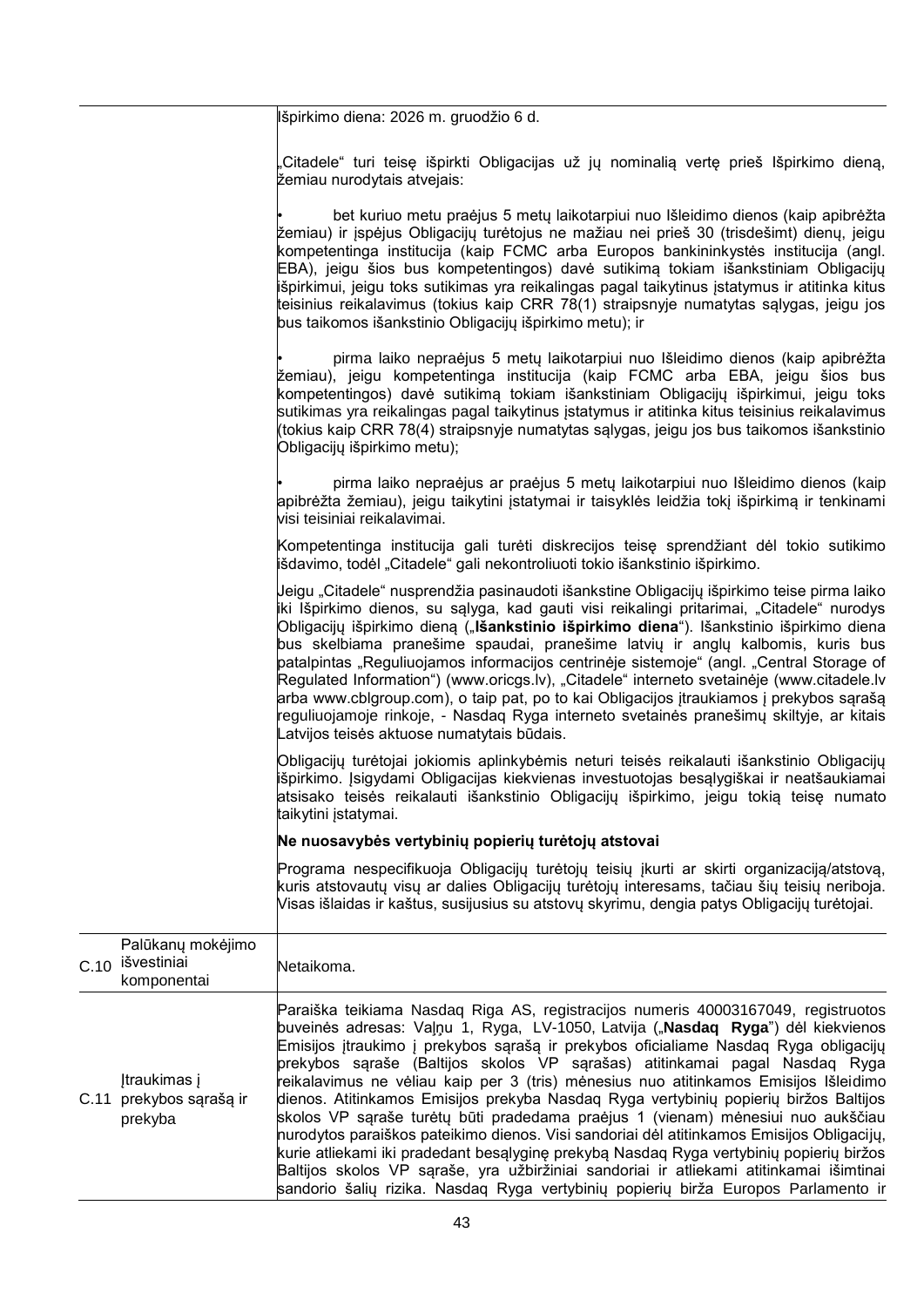| reguliuojama rinka. | Tarybos direktyvos 2004/39/EB (Finansinių priemonių rinkų direktyva) tikslais yra |  |  |  |
|---------------------|-----------------------------------------------------------------------------------|--|--|--|
|                     |                                                                                   |  |  |  |

|     | D skirsnis - Rizika                                                                            |                                                                                                                                                                                                                                          |
|-----|------------------------------------------------------------------------------------------------|------------------------------------------------------------------------------------------------------------------------------------------------------------------------------------------------------------------------------------------|
|     |                                                                                                | Yra nemažai su "Citadele" grupe susijusių rizikos veiksnių, kurių atsiradimas gali turėti<br>didelj neigiamą poveikį "Citadele" grupės veiklai, perspektyvai, finansinei padėčiai,<br>veiklos rezultatams ar grynųjų pinigų srautams:    |
|     |                                                                                                | gali būti, kad "Citadele" grupei nepavyks sėkmingai įgyvendinti savo verslo<br>strategijos;                                                                                                                                              |
|     |                                                                                                | "Citadele" grupės verslas priklauso nuo Baltijos šalyse, euro zonoje ir kituose<br>grupės veiklos regionuose susiklosčiusių ekonominių ir makroekonominių<br>sąlygų;                                                                     |
|     |                                                                                                | "Citadele" grupė susiduria su ypač didele Latvijos ir kitų Baltijos šalių<br>bankininkystės sektoriaus konkurencija;                                                                                                                     |
|     |                                                                                                | "Citadele" grupės galimybės pasiekti užsibrėžtus tikslus priklauso nuo tam tikrų<br>prielaidų, susijusių su veiksniais, kurių ji negali kontroliuoti ir kurie priklauso nuo<br>žinomos ir nežinomos rizikos, neaiškumų ir kitų veiksnių; |
|     |                                                                                                | "Citadele" grupė gali nesugebėti pritraukti arba išlaikyti pakankamo klientų<br>indėlių skaičiaus ir gali nesugebėti gauti finansavimo iš papildomų šaltinių;                                                                            |
|     |                                                                                                | "Citadele" grupė gali nesugebėti atitikti jai keliamų minimalaus kapitalo<br>pakankamumo reikalavimų;                                                                                                                                    |
|     |                                                                                                | "Citadele" grupė priklauso nuo savo prekės ženklo žinomumo ir gebėjimo<br>pritraukti ir išlaikyti klientus prieinama kaina, išsiskiriant iš kitų bankininkystės<br>sektoriaus dalyvių;                                                   |
|     | Pagrindinė<br>informacija apie<br>pagrindinę riziką,<br>būdingą emitentui<br>arba jo sektoriui | rinkos palūkanų normos pokyčiai gali neigiamai paveikti "Citadele" grupės<br>grynąsias palūkanų pajamas, grynąją palūkanų maržą ir pelningumą;                                                                                           |
| D.2 |                                                                                                | "Citadele" grupę ir jos klientus stipriai ir neigiamai gali paveikti įvykiai, kurių ji<br>negali kontroliuoti ir kurie gali turėti įtakos jos likvidumui ar finansavimosi<br>galimybėms;                                                 |
|     |                                                                                                | "Citadele" grupėje taikomos rizikos valdymo strategijos, technika ir politika gali<br>tinkamai nenustatyti ir nesuvaldyti rizikos, su kuria susiduria "Citadele", dėl to<br>gali būti netinkamai apskaičiuoti galimi nuostoliai;         |
|     |                                                                                                | "Citadele" gali nesugebėti tinkamai įvertinti kredito rizikos ir užtikrinimo<br>priemonių verčių;                                                                                                                                        |
|     |                                                                                                | "Citadele" grupė gal susidurti su padidinta kredito rizika dėl paskolų, suteikiamų<br>mažmeniniams klientams, SVJ ir mikro- SVJ;                                                                                                         |
|     |                                                                                                | "Citadele" grupės paskolų portfelis sutelktas ties tam tikrais paskolų gavėjais ir<br>tam tikrais Latvijos ekonomikos sektoriais;                                                                                                        |
|     |                                                                                                | "Citadele" grupė gali būti neteisingai įvertinusi savo paskolų portfelio vertės<br>sumažėjimo lygį;                                                                                                                                      |
|     |                                                                                                | Užtikrinimo priemonių vertės, o ypač gyvenamojo nekilnojamo turto vertė, gali<br>kristi, kas gali reikšmingai neigiamai paveikti "Citadele" grupės paskolų portfelį ir<br>turimas užtikrinimo priemones;                                 |
|     |                                                                                                | "Citadele" grupė gali nesugebėti laiku ar apskritai pradėti išieškojimo procedūrų<br>dėl už ES ribų turimo įkeisto turto;                                                                                                                |
|     |                                                                                                | "Citadele" grupės vertybinių popierių portfelis sutelktas į Latvijos ir Lietuvos<br>vyriausybių obligacijas, o jo vertė gali kristi;                                                                                                     |
|     |                                                                                                | "Citadele" grupė priklauso nuo svarbiose vietose esančių jos padalinių tinklo;                                                                                                                                                           |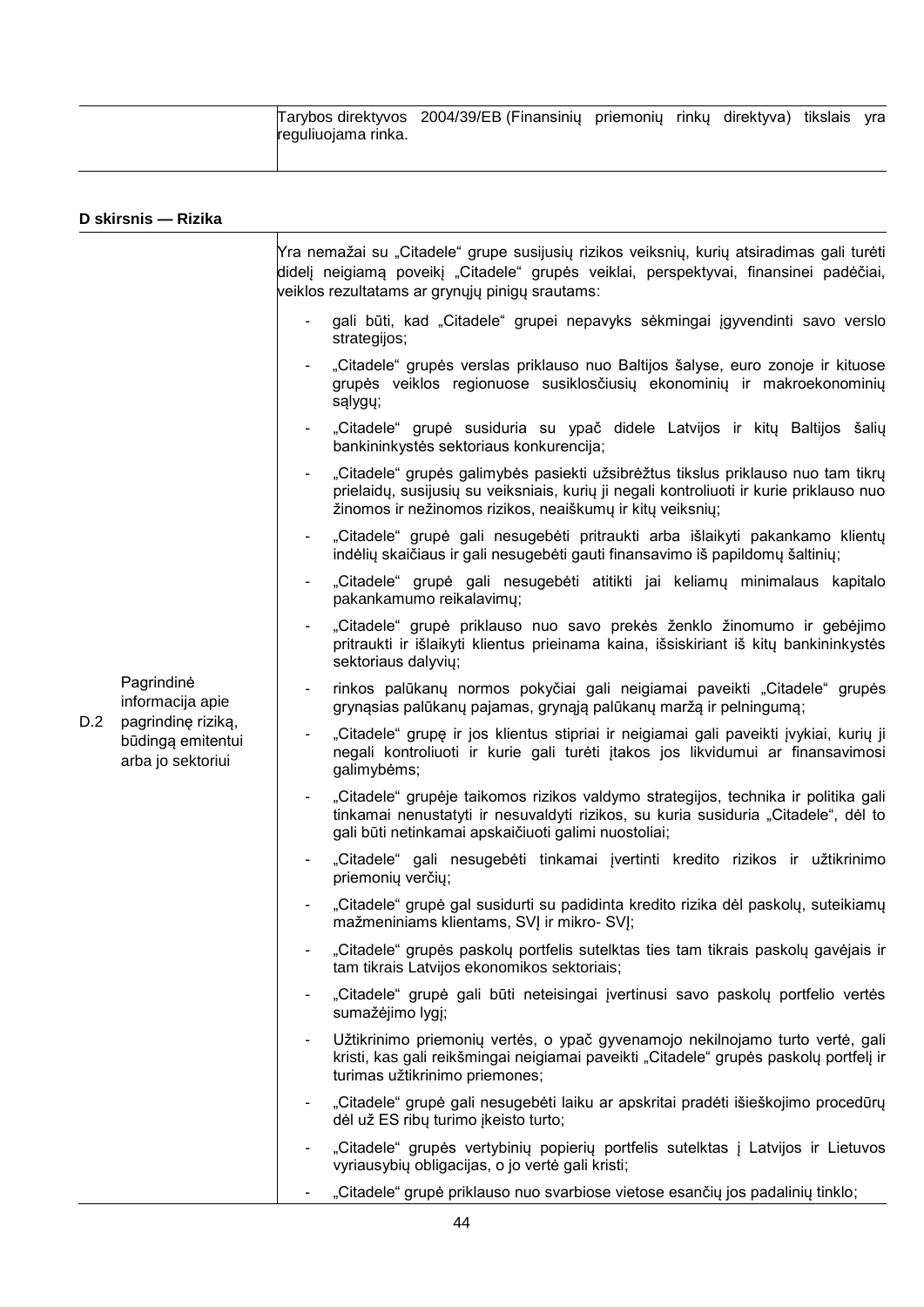|                          | "Citadele" grupė gali susidurti su įvairia veiklos rizika, įskaitant tokią, kuri kyla dėl<br>jos darbuotojų arba klientų sukčiavimo ar nusižengimų;                               |
|--------------------------|-----------------------------------------------------------------------------------------------------------------------------------------------------------------------------------|
|                          | "Citadele" grupė arba jos klientai gali susidurti su veiklos apribojimais dėl<br>Rusijos piliečiams ir įmonėms taikomų tarptautinių sankcijų ar regiono<br>geopolitinio spaudimo; |
|                          | "Citadele" grupė susiduria su rizika, kuri susijusi su jos tarptautinių indėlių<br>portfeliu;                                                                                     |
|                          | "Citadele" grupė gali būti priversta keisti savo ar tam tikrose rinkose veikiančių<br>savo padalinių pavadinimus, o tai gali apriboti jos konkurencingumą šiose<br>rinkose;       |
|                          | "Citadele" grupė nebegalės būti išskirtiniu "American Express" atstovu Latvijoje<br>ir Lietuvoje dėl teisės aktų pakeitimų;                                                       |
|                          | "Citadele" grupei taikytina su korespondentinėmis sąskaitomis susieta rizika;                                                                                                     |
|                          | "Citadele" ir Baltijos šalys gali nesugebėti išlaikyti savo kredito reitingo;                                                                                                     |
|                          | "Citadele" grupės veikla yra susijusi su užsienio valiutos kurso rizika bei su<br>apsidraudimo priemonių naudojimu susijusia rizika;                                              |
|                          | "Citadele" grupei kyla su jos pensijų fondų veikla susijusi rizika;                                                                                                               |
|                          | "Citadele" grupei kyla su jos gyvybės draudimo veikla susijusi rizika;                                                                                                            |
|                          | "Citadele" grupė gali nesugebėti išlaikyti arba atnaujinti savo informacinių<br>technologijų ir saugumo sistemų;                                                                  |
|                          | "Citadele" grupės sėkmingos veiklos tęstinumas priklauso nuo vyresniųjų<br>vadovaujančių darbuotojų ir jų gebėjimo įdarbinti ir išlaikyti svarbiausius<br>darbuotojus;            |
|                          | "Citadele" grupė gali būti įtraukta į bylinėjimąsi, administracines ar kitokio<br>pobūdžio bylas;                                                                                 |
|                          | Pražūtingi ar nenumatyti įvykiai, kaip antai: karo veiksmai, terorizmo veiksmai,<br>pandemijos ar kiti geografiniai įvykiai, gali turėti neigiamą poveikį "Citadele"<br>grupei;   |
|                          | "Citadele" grupės draudimo liudijimai (polisai) gali nepadengti tam tikrų ateityje<br>atsirasiančių nuostolių;                                                                    |
|                          | "Citadele" gali būti taikoma gelbėjimo privačiomis lėšomis (angl. bail-in)<br>priemonė pagal Bankų gaivinimo ir pertvarkymo direktyvą (BRRD) ar kitas<br>taikytinas taisykles;    |
| $\blacksquare$           | kai kurių rinkų, kuriose veikia "Citadele" grupė, teisės ir teismų sistemos yra<br>mažiau patyrusios komercinės teisės srityje nei Vakarų Europos šalys;                          |
| $\overline{\phantom{a}}$ | "Citadele" grupei kyla mokestinė rizika, ir su mokestinių teisės aktų pakeitimais<br>susijusi rizika;                                                                             |
|                          | "Citadele" grupės įmonėse Latvijos mokesčių institucijos reguliariai atlieka<br>mokesčių auditus;                                                                                 |
|                          | "Citadele" grupei kyla rizika, susijusi su EBPO bendrųjų atskaitomybės standartų<br>(angl. Common Reporting Standard) taikymu ir atitikimu;                                       |
| $\blacksquare$           | investuotojai gali neįgyvendinti užsienio teismų sprendimų prieš "Citadele"<br>grupę;                                                                                             |
|                          | "Citadele" grupei kyla rizika, susijusi su jos vykdomų operacijų atitiktimi įvairiems<br>jstatymams ir teisės aktams;                                                             |
| $\overline{\phantom{a}}$ | "Citadele" grupės taikomos priemonės, siekiant atitikti kovos su pinigų plovimu,<br>kovos su kyšininkavimu ir sankcijų taikymo teisės aktams, gali būti ne visada<br>veiksmingos; |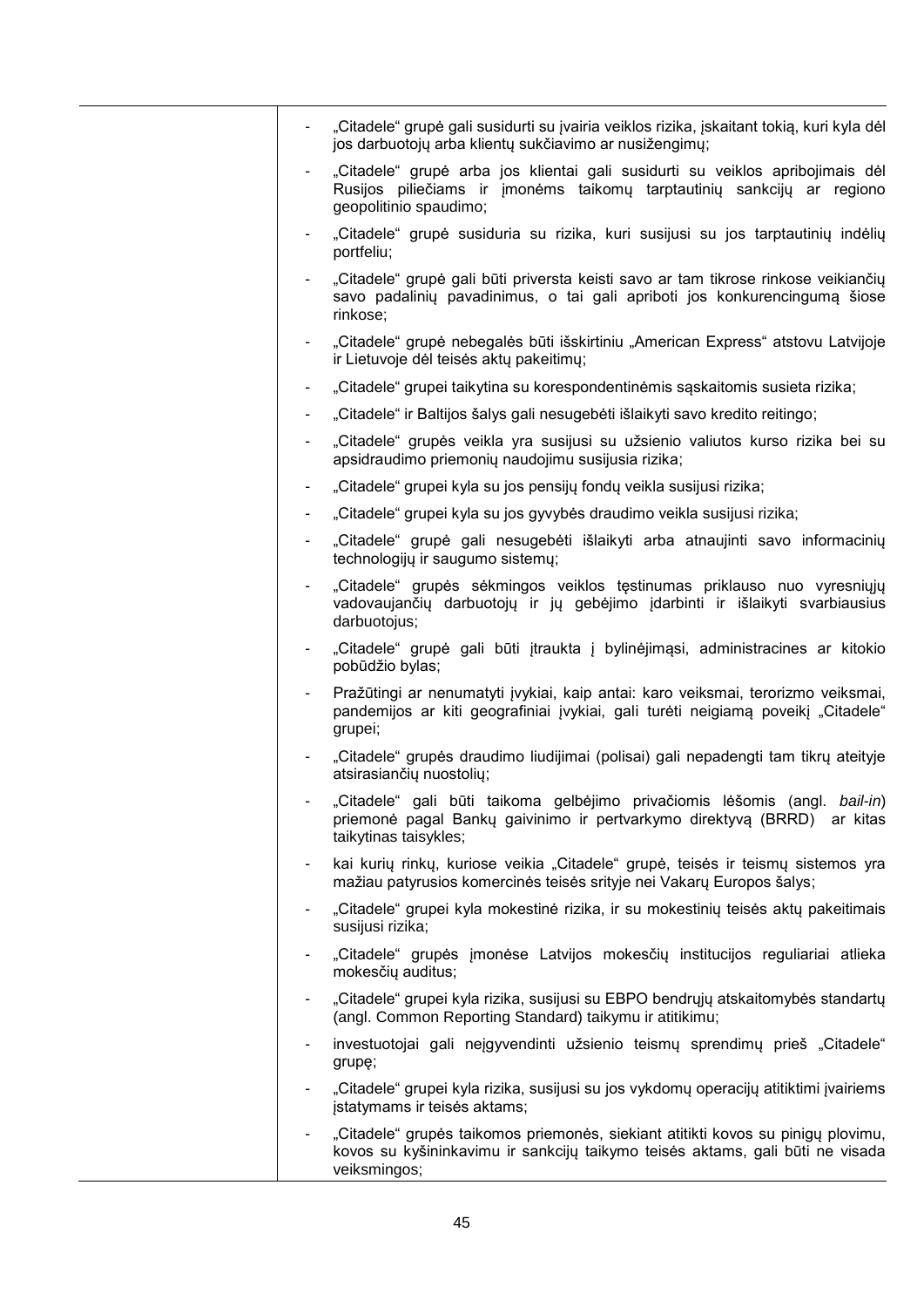|     |                                            |                          | "Citadele" grupės veikla priklauso nuo to, ar bus gautos banko licencijos ir<br>patenkinti kiti teisės aktų reikalavimai Latvijoje bei kitų šalių, kuriose ji veikia,<br>jurisdikcijų reikalavimai;                                                    |
|-----|--------------------------------------------|--------------------------|--------------------------------------------------------------------------------------------------------------------------------------------------------------------------------------------------------------------------------------------------------|
|     |                                            |                          | "Citadele" grupei įtakos gali turėti Latvijos ir (arba) Europos bankininkystės<br>reformu iniciatyvos;                                                                                                                                                 |
|     |                                            |                          | "Citadele" grupei gali nepavykti tinkamai jgyvendinti arba patenkinti kintančių<br>bankų veiklos riziką ribojančių normatyvų;                                                                                                                          |
|     |                                            |                          | "Citadele" gali nepavykti tenkinti minimalaus nuosavų lėšų ir tinkamų<br>jsipareigojimų reikalavimo (angl. santrumpa MREL) pagal BRRD;                                                                                                                 |
|     |                                            |                          | "Citadele" grupę gali paveikti apskaitos standartų pakeitimai; ir                                                                                                                                                                                      |
|     |                                            |                          | "Citadele" grupei kyla su galimais priežiūros tyrimais susijusi rizika.                                                                                                                                                                                |
|     |                                            |                          | Yra gana daug rizikos veiksnių, susijusių su investicijomis į Obligacijas:                                                                                                                                                                             |
|     |                                            |                          | Ne visiems investuotojams Obligacijos gali būti tinkama investicija;                                                                                                                                                                                   |
|     |                                            | $\overline{\phantom{a}}$ | Kredito rizika ir neigiami "Citadele" finansinės padėties ar perspektyvų pokyčiai;                                                                                                                                                                     |
|     |                                            |                          | "Citadele" įsipareigojimai pagal Obligacijas yra neužtikrinti ir negarantuojami;                                                                                                                                                                       |
|     |                                            | $\blacksquare$           | "Citadele" įsipareigojimai pagal Obligacijas yra subordinuoti;                                                                                                                                                                                         |
|     |                                            | $\blacksquare$           | Obligacijoms taikoma gelbėjimo privačiomis lėšomis (angl. bail-in) priemonės<br>rizika;                                                                                                                                                                |
|     |                                            |                          | Obligacijomis anksčiau nebuvo prekiauta;                                                                                                                                                                                                               |
|     |                                            |                          | "Citadele" gali negalėti įtraukti Obligacijų į Nasdaq Ryga prekybos sąrašą, ar<br>Obligacijos gali būti iš sąrašo išbrauktos ar prekyba jomis sustabdyta;                                                                                              |
|     |                                            | ۰                        | Gali neišsiplėtoti aktyvi ir likvidi Obligacijų prekyba;                                                                                                                                                                                               |
|     | Pagrindinė                                 |                          | Obligacijos gali nebūti įtrauktos į prekybos sąrašus tuo pačiu metu ar iš karto po<br>atsiskaitymo su investuotojais ir investuotojai gali negalėti viešai prekiauti<br>Obligacijomis kol šios nebus įtrauktos į Nasdaq Ryga prekybos sąrašus;         |
| D.3 | informacija apie<br>pagrindinę riziką,     |                          | "Citadele" neturi į biržos sąrašus įtrauktoms įmonėms taikomų reikalavimų<br>taikymo patirties;                                                                                                                                                        |
|     | susijusią su<br>vertybiniais<br>popieriais |                          | Investuotojai, įsigyjantys Obligacijas, bus priklausomi nuo LCD (Latvijos<br>centrinis depozitoriumas) taikomos sąskaitų apskaitos sistemos;                                                                                                           |
|     |                                            | ٠                        | Fiksuota palūkanų norma ir infliacija gali neigiamai paveikti Obligacijų vertę;                                                                                                                                                                        |
|     |                                            |                          | Valiutos kurso pokyčiai ir palūkanų normos gali neigiamai paveikti Obligacijų<br>vertę;                                                                                                                                                                |
|     |                                            |                          | Neigiami "Citadele" ar Obligacijų kredito reitingo pokyčiai gali neigiamai paveikti<br>Obligacijos prekybos kainą;                                                                                                                                     |
|     |                                            | ٠                        | Nėra garantijų, kad nesikeis teisės aktai ar praktika;                                                                                                                                                                                                 |
|     |                                            |                          | Obligacijos nesuteikia nuosavybės ar balsavimo teisių;                                                                                                                                                                                                 |
|     |                                            |                          | "Citadele" netaikomi ribojimai papildomai skolintis ar įpareigojimai neįkeisti;                                                                                                                                                                        |
|     |                                            |                          | Obligacijos nesuteikia teisių dalyvauti "Citadele" veiklos valdyme ir neriboja jos<br>teisių susijungti, įtakoti turto pardavimus ar kitus svarbius sandorius, kurie gali<br>turėti reikšmingą neigiamą poveikį Obligacijoms ar Obligacijų turėtojams; |
|     |                                            |                          | Teisiniai investicijų ribojimai gali apriboti tam tikras investicijas į Obligacijas;                                                                                                                                                                   |
|     |                                            |                          | Obligacijų perleidžiamumas gali būti apribotas;                                                                                                                                                                                                        |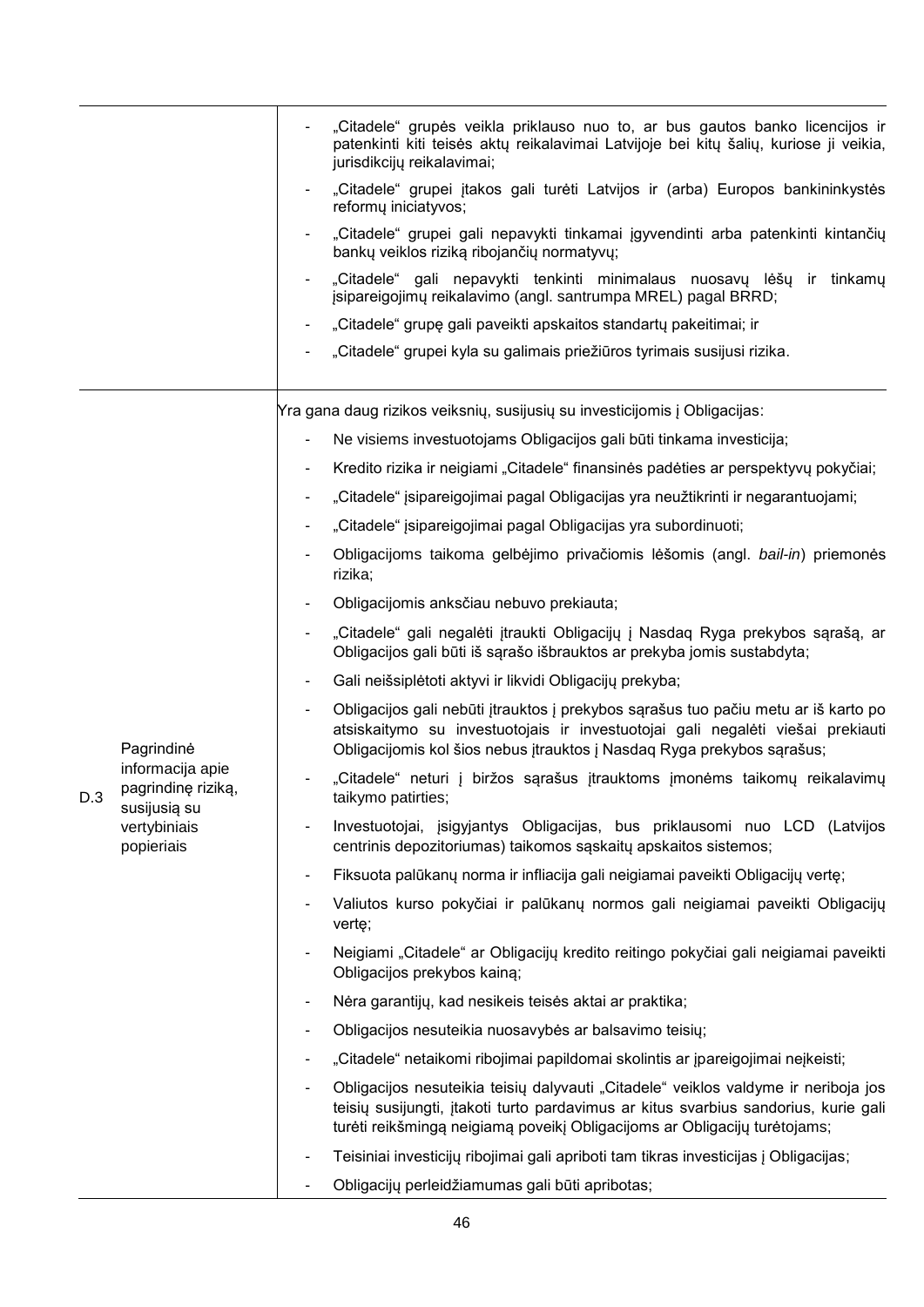|        | "Citadele" savo iniciatyva gali taikyti išankstinį Obligacijų išpirkimą;                                         |
|--------|------------------------------------------------------------------------------------------------------------------|
|        | Siūlymas gali būti atšauktas;                                                                                    |
|        | Gali būti atlikti Obligacijų pakeitimai, kurie bus teisiškai įpareigojantys visiems<br>Obligacijų turėtojams; ir |
| $\sim$ | iš Obligacijų turėtojų gali būti reikalaujama pateikti informaciją.                                              |

## **E skirsnis — Siūlymas**

Τ

|     | E.2b Siūlymo priežastys ir<br>pajamų naudojimas | Citadele" planuoja gauti 39 milijonus eurų grynųjų pajamų iš Siūlymo. Pajamos bus<br>naudojamos padėti "Citadele" grupei vykdyti tolesnį augimą ir stiprinti kapitalo struktūrą,<br>iskaitant "Citadele" subordinuotą kapitalą pagal CRR reikalavimus ir 2 lygio nuosavo<br>kapitalo reikalavimus, o taip pat grąžinti subordinuotos paskolos, kurios kreditoriumi šiuo<br>metu yra Latvijos privatizavimo agentūra, likutį pagal "LPA subordinuotą skolą".                                                                                                                                                                                                                                                                                                                                                                                                                                                                                                                                                                                                                                                                                                                                                                                                                                                                                                                                                                                                                                                                                    |
|-----|-------------------------------------------------|------------------------------------------------------------------------------------------------------------------------------------------------------------------------------------------------------------------------------------------------------------------------------------------------------------------------------------------------------------------------------------------------------------------------------------------------------------------------------------------------------------------------------------------------------------------------------------------------------------------------------------------------------------------------------------------------------------------------------------------------------------------------------------------------------------------------------------------------------------------------------------------------------------------------------------------------------------------------------------------------------------------------------------------------------------------------------------------------------------------------------------------------------------------------------------------------------------------------------------------------------------------------------------------------------------------------------------------------------------------------------------------------------------------------------------------------------------------------------------------------------------------------------------------------|
|     |                                                 | Pateikus Siūlymą, "Citadele" ketina inicijuoti diskusijas su Latvijos privatizavimo<br>agentūra dėl išankstinio "LPA subordinuotos skolos" grąžinimo. "Citadele" numato dviejų<br>mėnesių laikotarpį, per kurį bus gautos pajamos iš Siūlymo bei suteiktas leidimas<br>grąžinti "LPA subordinuotą skolą". "Citadele" grupė tikisi (vadovaujantis Bazinio<br>prospekto dieną turimais faktais ir informacija), kad iš Siūlymo gautos pajamos ir "LPA<br>subordinuotos skolos" grąžinimas leis užtikrinti kapitalo pakankamumo rodiklio,<br>skaičiuojamo pagal Bazelio III reikalavimus taikant juos pilna apimtimi, pakilimą 160<br>bazinių punktų ir pasieks 14.6 proc. (atliekant skaičiavimus daroma prielaida, kad 2016<br> metų pirmojo pusmečio pelnas - 25 milijonai eurų – yra įtrauktas į skaičiuotiną kapitalą).<br>Atliekant skaičiavimus pagal Bazelio III pereinamojo laikotarpio reikalavimus, grąžinus<br>"LPA subordinuotą skolą" "Citadele" grupės kapitalo pakankamumo rodiklis siektų 15.5<br>proc. (atliekant skaičiavimus daroma prielaida, kad 2016 metų pirmojo pusmečio pelnas<br>25 milijonai eurų – yra įtrauktas į skaičiuotiną kapitalą). Realūs kapitalo pakankamumo<br>pokyčiai grąžinus "LPA subordinuotą skolą" gali skirtis nuo aukščiau pateiktų skaičių ir<br>procentų, kurie yra paskaičiuoti vadovaujantis Bazinio prospekto dieną turimais faktais ir<br>informacija. "LPA subordinuotos skolos" grąžinimui ir "Citadele" kapitalo pakankamumo<br>pokyčiams turi būti gautas išankstinis FCMC pritarimas. |
|     |                                                 | Jeigu pajamos iš tam tikros Serijos bus naudojamos kitu nei nurodyta tikslu, tai bus<br>nurodyta tai Serijai taikomose Galutinėse sąlygose.                                                                                                                                                                                                                                                                                                                                                                                                                                                                                                                                                                                                                                                                                                                                                                                                                                                                                                                                                                                                                                                                                                                                                                                                                                                                                                                                                                                                    |
| E.3 | Siūlymo sąlygos                                 | Obligacijos siūlomos viešai Latvijoje ir Lietuvoje, pagal Latvijos Respublikos finansinių<br>priemonių rinkų įstatymo (toliau – "Latvijos finansinių priemonių rinkų įstatymas") ir<br>Komisijos Reglamento (EB) Nr. 809/2004, su atitinkamai pakeitimais įgyvendinant<br>Direktyvą 2003/71/EB, (toliau – "Prospekto reglamentas") reikalavimus.                                                                                                                                                                                                                                                                                                                                                                                                                                                                                                                                                                                                                                                                                                                                                                                                                                                                                                                                                                                                                                                                                                                                                                                               |
|     |                                                 | Išleidimo diena<br>Emisijos Išleidimo diena bus nurodyta atitinkamose Galutinėse sąlygose. Jeigu<br>Citadele" pratęsia Siūlymo laikotarpį (kaip apibrėžta žemiau), galutinė Išleidimo diena<br>bus perkelta proporcingai pratesimo laikotarpiui ir bus nurodyta Galutinėse sąlygose,<br>kurios bus paskelbtos po Obligacijų paskirstymo investuotojams.                                                                                                                                                                                                                                                                                                                                                                                                                                                                                                                                                                                                                                                                                                                                                                                                                                                                                                                                                                                                                                                                                                                                                                                        |
|     |                                                 | Speciali santrauka:<br>Išleidimo diena: 2016 m. gruodžio 6 d.                                                                                                                                                                                                                                                                                                                                                                                                                                                                                                                                                                                                                                                                                                                                                                                                                                                                                                                                                                                                                                                                                                                                                                                                                                                                                                                                                                                                                                                                                  |
|     |                                                 | Išleidimo kaina<br>Obligacijos gali būti išleistos jų nominalia verte ar taikant nuolaidą ar premiją jų<br>nominaliai vertei (" <b>Išleidimo kaina</b> "). Išleidimo kaina bus nurodyta Galutinėse sąlygose.<br>Citadele" turi teisę savo diskrecija keisti Išleidimo kainą vieną ar keletą kartų iki Siūlymo,<br>laikotarpio (kaip apibrėžta žemiau) pabaigos ir paskelbti Pakoreguotą išleidimo kainą<br>("Pakoreguota išleidimo kaina").                                                                                                                                                                                                                                                                                                                                                                                                                                                                                                                                                                                                                                                                                                                                                                                                                                                                                                                                                                                                                                                                                                    |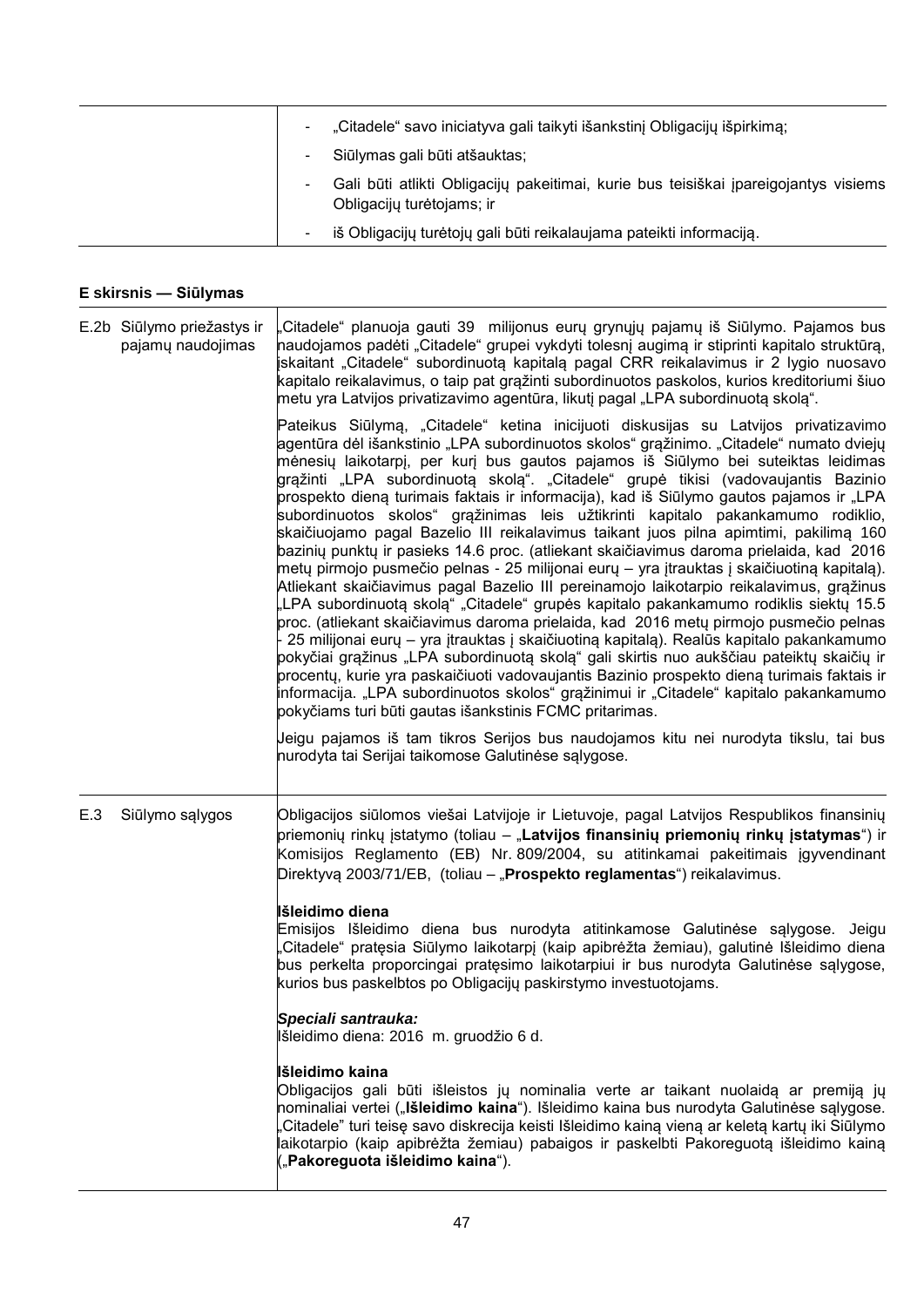## *Speciali santrauka:*

Išleidimo kaina: 100 proc. Obligacijų nominalios vertės

#### **Bendra pagrindinė suma**

Bendra pagrindinė kiekvienos Emisijos suma bus nurodyta Galutinėse sąlygose. "Citadele" turi teisę padidinti ar sumažinti bendrą pagrindinę Emisijos sumą, jeigu bendra visų pagal Programą išleistų Obligacijų nominalių verčių suma nėra didesnė nei 40,000,000 eurų.

#### *Speciali santrauka:*

Bendra pagrindinė suma: 40,000,000 EUR

#### **Obligacijos nominali vertė**

Obligacijų nominali vertė bus nurodyta Galutinėse sąlygose ir bus ne mažesnė kaip 10,000 eurų.

#### *Speciali santrauka:*

Obligacijos nominali vertė: € 10,000

#### **Minimali investuojama suma**

Obligacijos bus siūlomos taikant minimalios investicijos reikalavimą ("**Minimali investuojama suma**"): ne mažiau kaip 10 (dešimt) Obligacijų bet kuriam ir visiems investuotojams.

#### **Siūlymo laikotarpis**

Kiekvienos Emisijos Siūlymo laikotarpis bus nurodytas Galutinėse sąlygose. Iki Siūlymo laikotarpio pabaigos, "Citadele" gali vieną ar kelis kartus savo nuožiūra pratęsti Siūlymo laikotarpį. Minimalus kiekvieno pratęsimo laikotarpis turi būti ne trumpesnis kaip 2 Darbo dienos.

#### *Speciali santrauka:*

Siūlymo laikotarpis: nuo 2016 m. lapkričio 14 d. 10:00 valandos (Latvijos laiku) iki 2016 m. lapkričio 30 d. 16:00 valandos (Latvijos laiku) imtinai

## **Susitarimai**

Nėra

## **Depozitoriumas**

Obligacijos bus nematerialios ir apskaitomos Latvijos centriniame depozitoriume (*Latvijas Centrālais depozitārijs AS*).

## **Taikoma teisė**

Latvijos respublikos teisė.

#### **Garantuoti paskirstymai**

Neapribojant "Citadele" bendros teisės atsisakyti bet kokio viso ar dalies Pirkimo užsakymo, jeigu ABLV pateiks atitinkamą galiojantį Pirkimo užsakymą pagal Platinimo Įsipareigojimą ir šis užsakymas yra Kvalifikuotas pirkimo užsakymas (kaip apibrėžta žemiau), ABLV garantuojama teisė įsigyti Obligacijų už 10,000,000 EUR (dešimt milijonų eurų) nominalia verte.

E.4 Interesai, reikšmingi siūlymui Kiek yra žinoma "Citadelei", nė vienas asmuo, susijęs su Siūlymu, neturi reikšmingų interesų, susijusių su Siūlymu bei nėra interesų konflikto, išskyrus ABLV, kuris turi tam tikrų interesų pagal Platinimo Įsipareigojimą. Galutinėse sąlygose bus indikuota, ar ABLV turi interesų dėl konkrečios Emisijos.